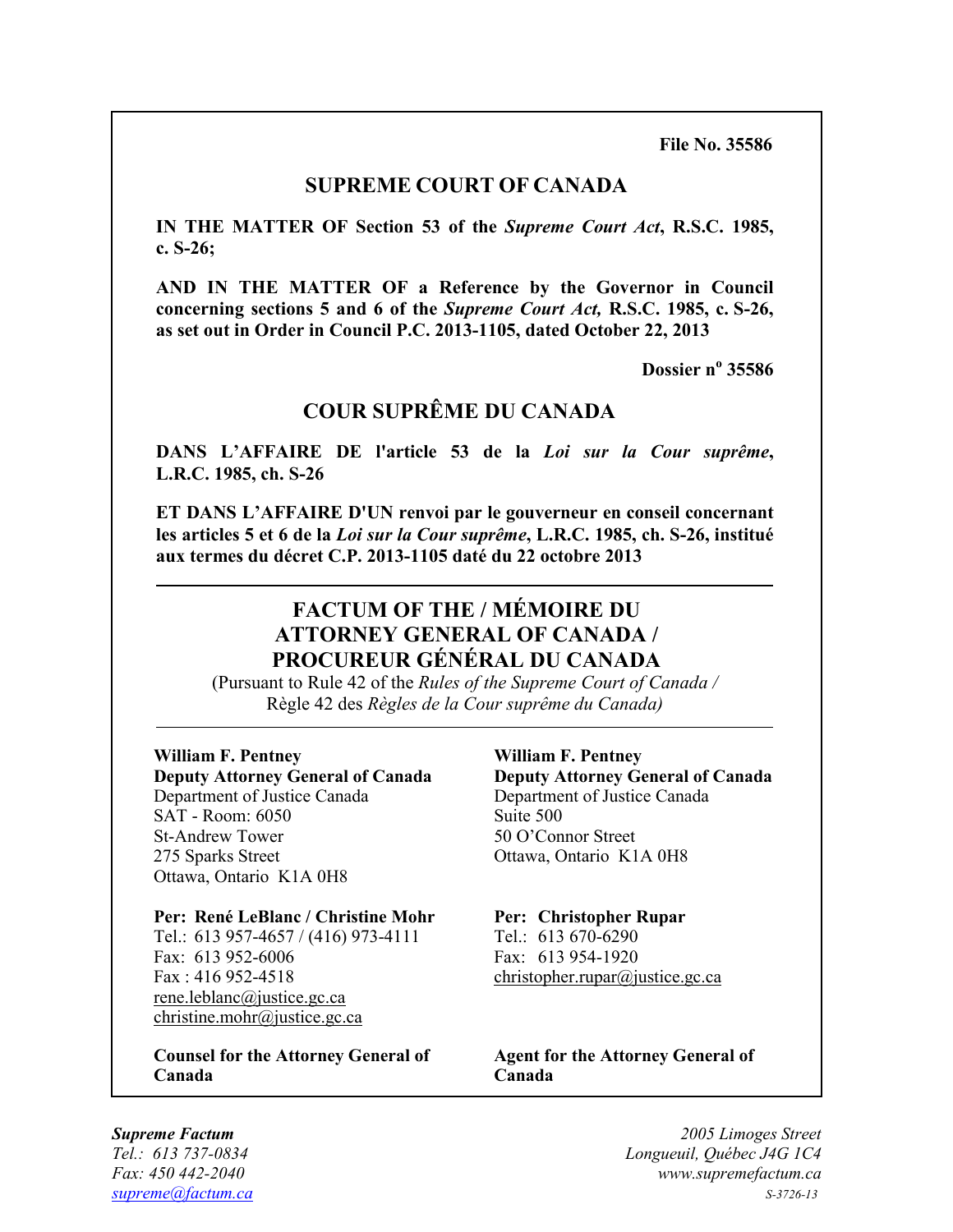**Procureur général Québec** 8e étage 1, rue Notre-Dame Est Montréal (Québec) H2Y 1B6

**Par : Jean-Yves Bernard / Marise Visocchi** Tél. : 514 393-2336 Téléc. : 514 873-7074 jean-yves.bernard2justice.gouv.qc.ca

**Procureur pour l'intervenant Procureur général du Québec**

# **Attorney General of Ontario Constitutional Law Branch**  $4<sup>th</sup>$  Floor 720 Bay Street Toronto, Ontario M7A 2S9

**Per: Josh Hunter** Tel.: 416 326-3840 Fax: 416 326-4015 joshua.hunter@ontario.ca

**Counsel for the Intervener Attorney General of Ontario** **Noël & Associés** 111, rue Champlain Gatineau (Québec) J8X 3R1

**Par : Pierre Landry** Tél. : 819 771-7393 Téléc. : 819 771-5397 p.landry@noelassocies.com

**Correspondant pour l'intervenant Procureur général du Québec**

**Burke-Robertson / Barristers & Solicitors** Suite 200 441 MacLaren Street Ottawa, Ontario K2P 2H3

**Per: Robert E. Houston, Q.C.** Tel.: 613 566-2058<br>Fax: 613 235-4430 613 235-4430 rhouston@burkerobertson.com

**Agent for the Intervener Attorney General of Ontario**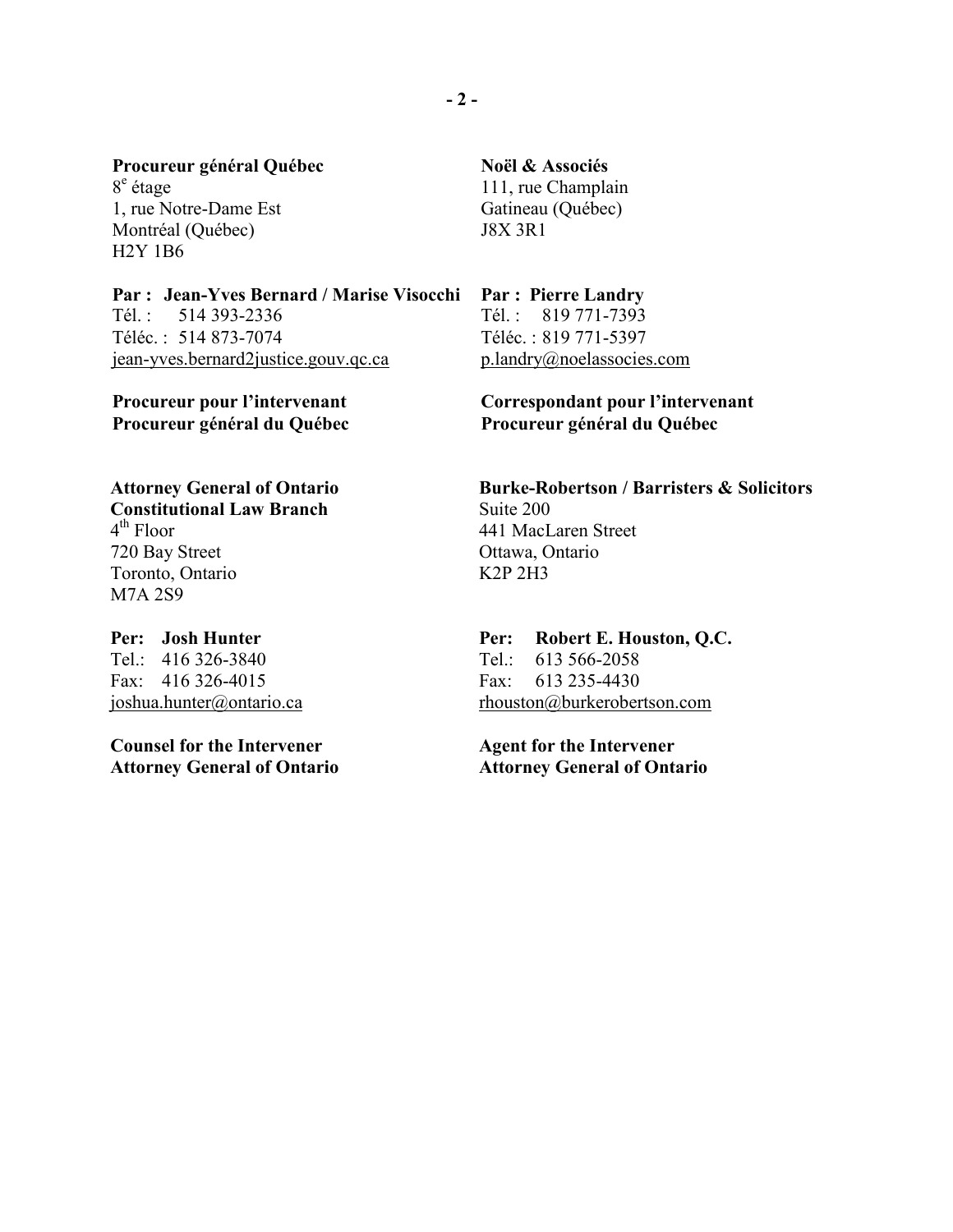# **TABLE OF CONTENTS**

| A.             |                                                          |            |                                                                               |  |  |
|----------------|----------------------------------------------------------|------------|-------------------------------------------------------------------------------|--|--|
| B <sub>r</sub> |                                                          |            |                                                                               |  |  |
| C.             | LEGISLATIVE AND CONSTITUTIONAL PROVISIONS CONCERNING THE |            |                                                                               |  |  |
|                | $\mathbf{i}$ .<br>11.<br>111.<br>1V.                     |            |                                                                               |  |  |
|                |                                                          |            |                                                                               |  |  |
|                |                                                          |            |                                                                               |  |  |
|                |                                                          |            |                                                                               |  |  |
| A.             | SECTION 6 OF THE SUPREME COURT ACT DOES NOT REQUIRE      |            |                                                                               |  |  |
|                | $\mathbf{i}$ .                                           |            |                                                                               |  |  |
|                |                                                          | (a)<br>(b) | The text of section 5 does not require current membership in the bar9         |  |  |
|                | ii.                                                      |            | The legislative evolution and history of the provisions indicate that current |  |  |
|                |                                                          | (a)<br>(b) |                                                                               |  |  |
|                | iii.                                                     |            |                                                                               |  |  |
|                | iv.                                                      |            |                                                                               |  |  |
|                |                                                          | (a)<br>(b) |                                                                               |  |  |
|                | V.                                                       |            |                                                                               |  |  |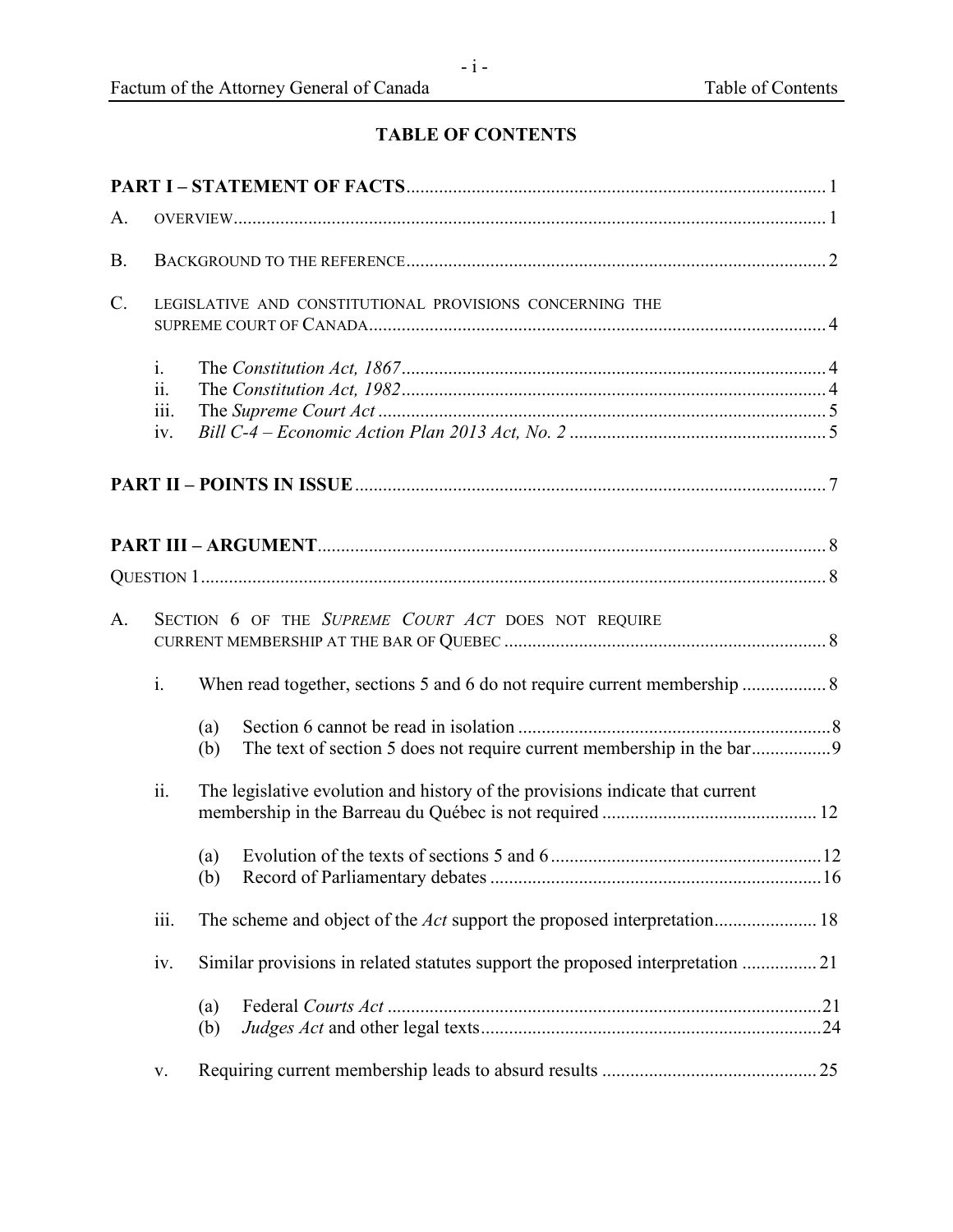|  |  | Factum of the Attorney General of Canada |
|--|--|------------------------------------------|
|  |  |                                          |

| <b>B.</b> |                | THE GOVERNMENT PROPOSES TO CONFIRM THIS INTERPRETATION |                                                                                                                                                                                         |  |
|-----------|----------------|--------------------------------------------------------|-----------------------------------------------------------------------------------------------------------------------------------------------------------------------------------------|--|
|           |                |                                                        |                                                                                                                                                                                         |  |
| A.        |                |                                                        | PARLIAMENT HAS LEGISLATIVE AUTHORITY TO PRESCRIBE PAST OR<br>PRESENT MEMBERSHIP AT THE BAR AS A CONDITION OF APPOINTMENT                                                                |  |
|           | $\mathbf{i}$ . |                                                        | Section 101 of the <i>Constitution Act</i> , 1867 is a plenary power                                                                                                                    |  |
|           | ii.            |                                                        | Parliament's authority to prescribe conditions<br>for<br>appointment relating to past or present membership at the bar<br>is not affected by sections 41 or 42 of the Constitution Act, |  |
|           |                | (a)                                                    | The function of paragraphs $41(d)$ and $42(1)(d)$ of the<br>Constitution Act, 1982 is to prescribe rules for                                                                            |  |
|           |                | (b)                                                    | Successive constitutional accords have failed to<br>entrench the professional qualifications required for                                                                               |  |
|           |                |                                                        | (i)<br>(ii)<br>(iii)<br>The Meech Lake Accord and the Charlottetown<br>(iv)                                                                                                             |  |
|           |                | (c)                                                    | Conditions for appointment relating to past or present<br>membership at the bar are not otherwise a part of the                                                                         |  |
|           |                |                                                        |                                                                                                                                                                                         |  |
|           |                |                                                        |                                                                                                                                                                                         |  |
|           |                |                                                        |                                                                                                                                                                                         |  |
|           |                |                                                        |                                                                                                                                                                                         |  |

- ii -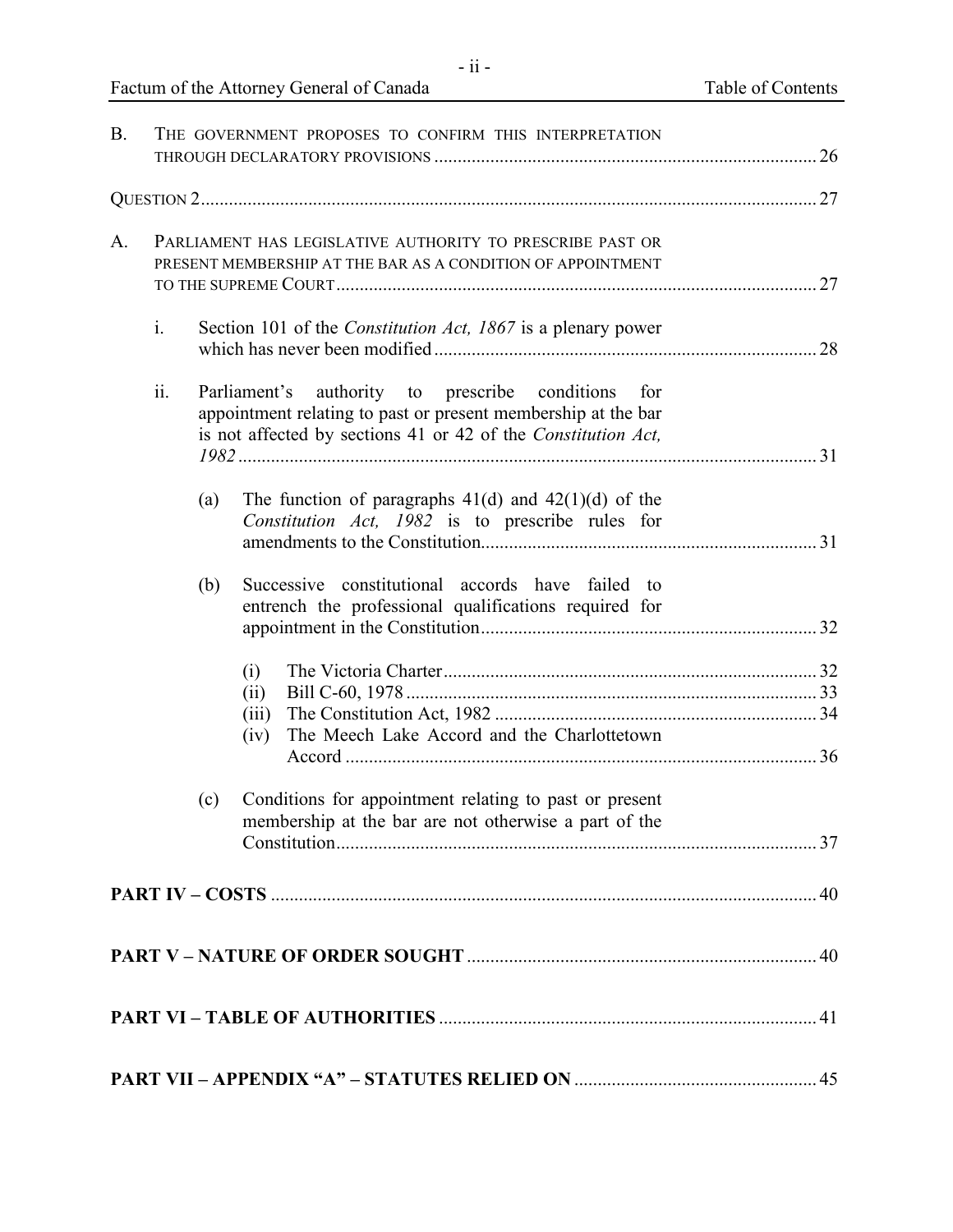# **PART I – STATEMENT OF FACTS**

# <span id="page-4-1"></span><span id="page-4-0"></span>**A. OVERVIEW**

1. This reference asks for the Court's opinion as to the proper interpretation of the provisions of the *Supreme Court Act* that govern the appointment of judges. The reference also seeks an opinion on whether Parliament has the legislative authority pursuant to section 101 of the *Constitution Act, 1867* to prescribe, by ordinary statute, past or present membership at the bar of a province as a condition of appointment as a judge of the Court.

2. The Supreme Court of Canada is one of the few high courts in the world with broad appellate authority in a bijural and bilingual country. Its jurisdiction is undivided: it encompasses criminal, civil and constitutional matters. It hears appeals from the Federal Court of Appeal and each of the provincial appellate courts. Through its decisions, the Court has a significant impact on the daily lives of Canadians.

3. Since 1875, Parliament alone has exercised its plenary powers to provide for a general court of appeal for Canada. Section 101 of the *Constitution Act, 1867* grants Parliament exclusive authority to establish and provide for the constitution, maintenance and organization of a general court of appeal. It is under this authority that Parliament originally enacted the predecessor section to sections 5 and 6 of the *Supreme Court Act.* Section 5 of the present *Act* sets out the professional qualifications required for appointment, while section 6 ensures that of the nine judges appointed to the Court, three have been trained in civil law.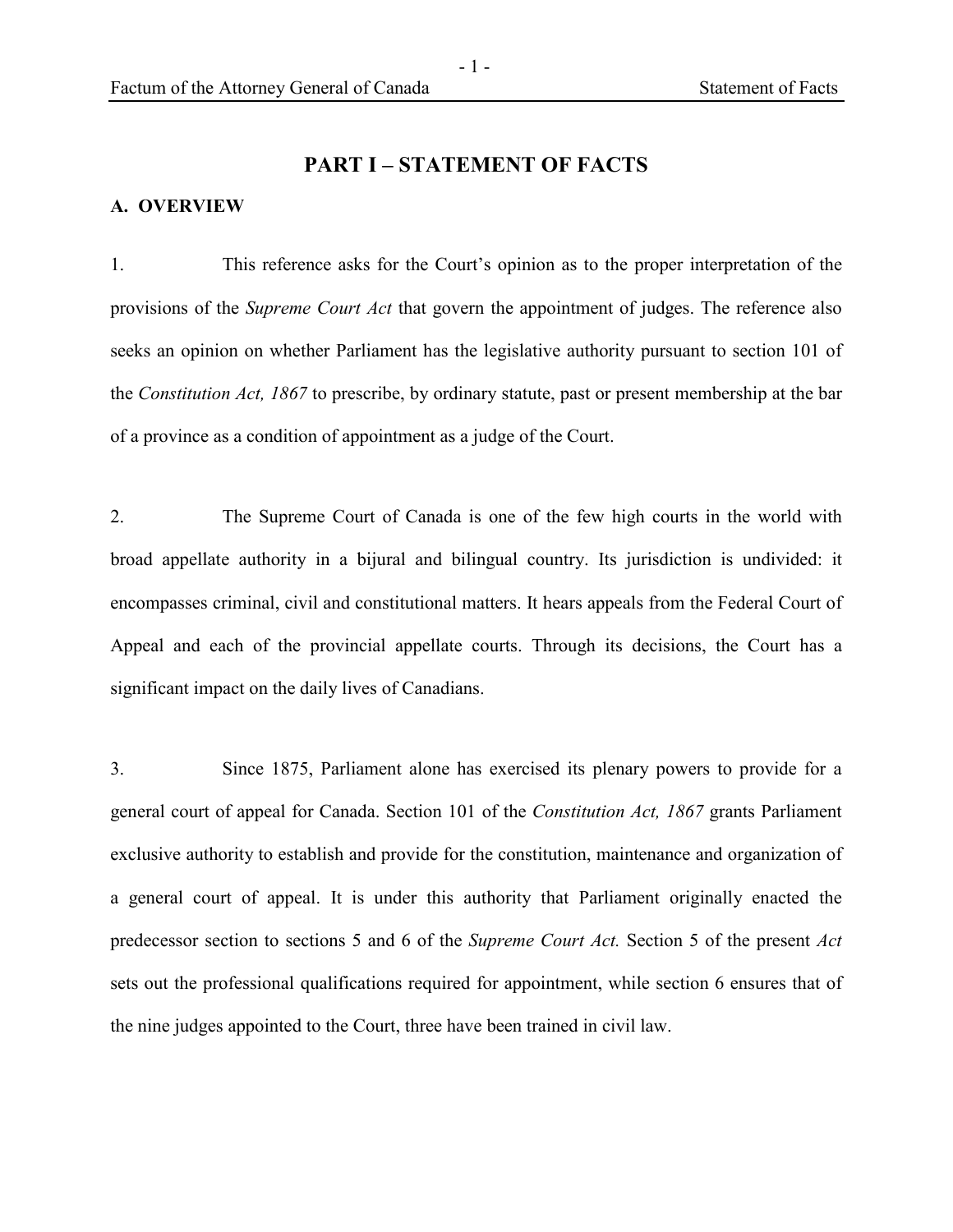4. Properly construed, sections 5 and 6 provide that any person who is or was, at any time, an advocate of at least ten years standing at the Barreau du Québec, is eligible to be appointed as one of Quebec's three judges on the Court. This is the only plausible interpretation if the words of the provisions are read in their entire context, and in light of the purpose of the provisions and of the Act as a whole. The relevant context in this case includes an analysis of the historical evolution of the text of each provision, the legislator's intent as expressed in parliamentary debates, consideration of the scheme and object of the *Act* and reference to similar provisions in the *Federal Courts Act,* the *Judges Act* and various proposed constitutional accords.

5. Parliament's legislative authority to require either past or present membership at the bar of a province as a condition for appointment under section 101 of the *Constitution Act, 1867* has not been limited by judicial interpretation or by constitutional amendment. The extensive constitutional discussions and proposals relating to the possible entrenchment of matters relating to the Supreme Court confirm this conclusion. Accordingly, there is no constitutional impediment to Parliament's ability to legislate with respect to this condition in the *Supreme Court Act,* as the government currently proposes be done through Bill C-4*,* now before the House of Commons.

### <span id="page-5-0"></span>**B. BACKGROUND TO THE REFERENCE**

6. On September 30, 2013, the Prime Minister announced the nomination of the Honourable Marc Nadon, to the Supreme Court of Canada<sup>[1](#page-5-1)</sup>, which was made effective by the

 $-2 -$ 

<span id="page-5-1"></span> <sup>1</sup> Three news releases were issued on September 30, 2013: http://pm.gc.ca/eng/news/2013/09/30/pmannounces-nominee-supreme-court-canada ; http://pm.gc.ca/eng/news/2013/09/30/qualification-member-federalcourt-10-years-experience-member-quebec-bar-be ; and http://pm.gc.ca/eng/news/2013/09/30/honourable-mrjustice-marc-nadon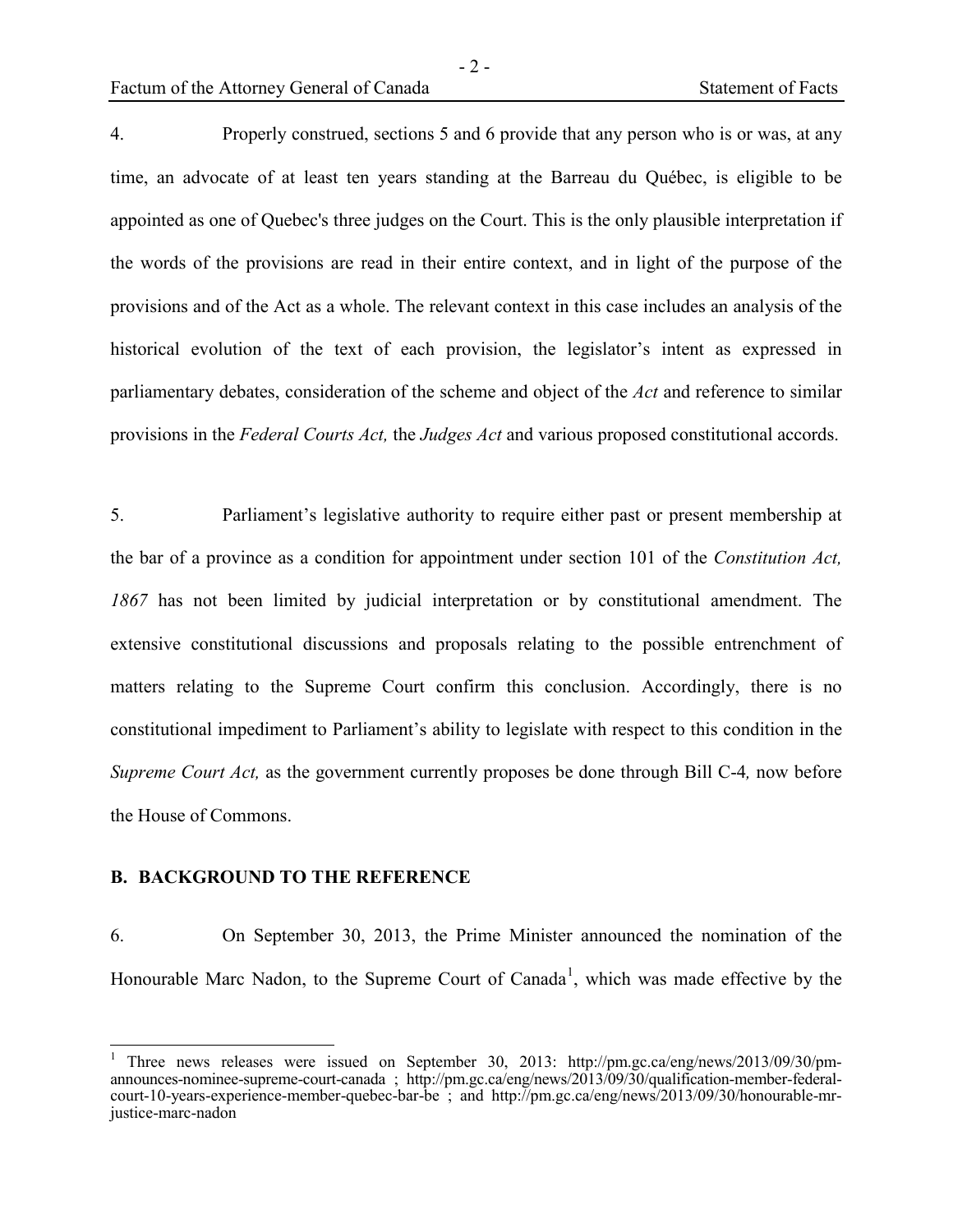Governor in Council on October 3, [2](#page-6-0)013.<sup>2</sup> Justice Nadon, who was a judge of the Federal Court of Appeal, then became a puisne judge of the Supreme Court of Canada and replaced the Honourable Justice Morris Fish, who had been one of the three judges appointed from Quebec pursuant to section 6 of the *Supreme Court Act* (the "*Act*"). [3](#page-6-1)

7. Shortly thereafter, on October 7, 2013, the appointment was challenged by way of an application (now stayed) in the Federal Court of Canada.<sup>[4](#page-6-2)</sup>

8. On October 22, 2013, the Governor in Council referred two questions to this Court for determination pursuant to section 53 of the *Act.* [5](#page-6-3)

9. Also on that date, the government introduced a bill entitled Bill C-4, *Economic Action Plan 2013 Act, No. 2* in the House of Commons. Clauses 471 and 472 of the bill contain declaratory provisions which clarify the meaning of sections 5 and 6 of the *Act.*[6](#page-6-4) Bill C-4 was read a second time on October 29, 2013 and the portions relating to the *Act* have been considered by the House of Commons Standing Committee on Justice and Human Rights.<sup>[7](#page-6-5)</sup> They were also referred to the Standing Senate Committee on Legal and Constitutional Affairs for pre-study.<sup>[8](#page-6-6)</sup>

- 3 -

<span id="page-6-0"></span><sup>&</sup>lt;sup>2</sup> P.C. 2013-1050, Record of the Attorney General of Canada [AGC Record], vol. [I, tab 3,](#page-29-1) p. 7.<br><sup>3</sup> Supreme Court Act, R.S.C. 1985, c. S-26, as am., s. 6 [Supreme Court Act], Authorities of the Attorney

<span id="page-6-1"></span>General of Canada [Auth.], vol. I, <u>tab 11</u>.<br><sup>4</sup> Notice of Application, Federal Court File No. T-1657-13, October 7, 2013, AGC Record, vol. I, <u>tab 4</u>, pp. 9-

<span id="page-6-2"></span>**<sup>18</sup>**; Order of the Honourable Mr. Justice Zinn, November 12, 2013, **AGC Record, vol. [I, tab 5, p](#page-43-2)p. 19-20**

<span id="page-6-4"></span><span id="page-6-3"></span><sup>5</sup> P.C. 2013-1105, **AGC Record, vol. I[, tab 2, p](#page-24-2)p. 3-4**; *Supreme Court Act, supra*, s. 53, **Auth., vol. I[, tab](#page-140-0) 11.** <sup>6</sup> Bill C-4*, Economic Action Plan Act 2013, No. 2* [*Bill C-4*], **Auth., vol. I[, tab 1.](#page-11-5)** <sup>7</sup>

<span id="page-6-5"></span><sup>&</sup>lt;sup>7</sup>See: http://www.parl.gc.ca/HousePublications/Publication.aspx?DocId=6284720&Language=E&Mode=1&Parl  $=41$ &Ses=2#T1235

<span id="page-6-6"></span><sup>&</sup>lt;sup>8</sup> See: http://www.parl.gc.ca/Content/Sen/Chamber/412/Debates/012db 2013-11-05-e.htm?Language=E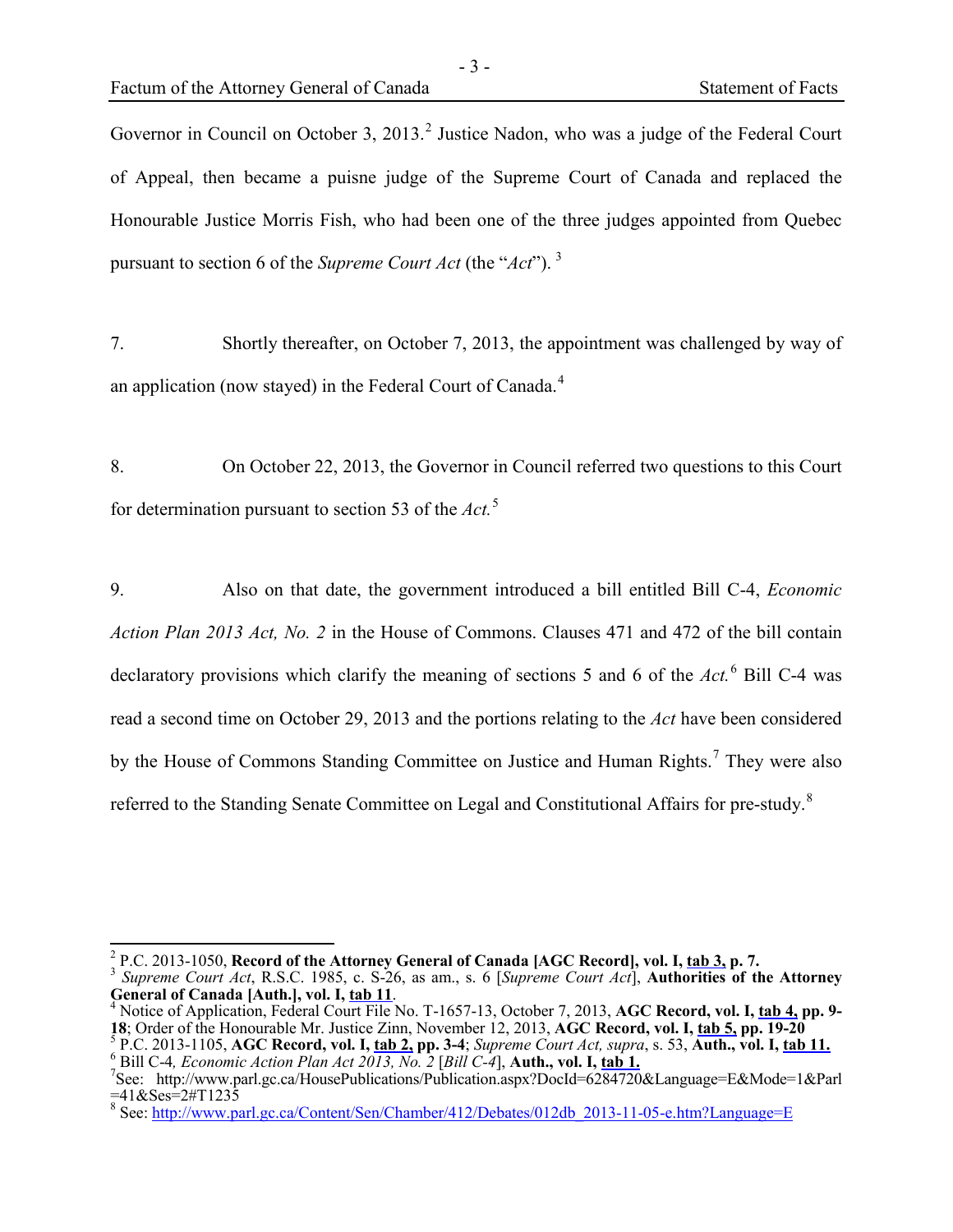# <span id="page-7-0"></span>**C. LEGISLATIVE AND CONSTITUTIONAL PROVISIONS CONCERNING THE SUPREME COURT OF CANADA**

# <span id="page-7-1"></span>**i. The** *Constitution Act, 1867*

10. The judicature provisions of the *Constitution Act 1867*[9](#page-7-3) (the "*1867 Act*") are set out in Part VII. Section 101 of the *1867 Act* grants Parliament exclusive authority to provide for a general court of appeal:

General Court of Appeal, etc.

101. The Parliament of Canada may, notwithstanding anything in this Act, from Time to Time provide for the Constitution, Maintenance, and Organization of a General Court of Appeal for Canada, and for the Establishment of any additional Courts for the better Administration of the Laws of Canada.

Cour générale d'appel, etc.

101. Le parlement du Canada pourra, nonobstant toute disposition contraire énoncée dans la présente loi, lorsque l'occasion le requerra, adopter des mesures à l'effet de créer, maintenir et organiser une cour générale d'appel pour le Canada, et établir des tribunaux additionnels pour la meilleure administration des lois du Canada.

# <span id="page-7-2"></span>**ii. The** *Constitution Act, 1982*

11. The *Constitution Act, 1982* (the *"1982 Act"*) contains no provisions prescribing the constitution, maintenance or organization of the Supreme Court of Canada. Nor is the *Supreme Court Act* one of the statutes listed as forming part of the written constitution.<sup>[10](#page-7-4)</sup> However, the amending formulas set out in Part V of the *1982 Act* do refer to the Court. Amendments to the Constitution concerning the Court's composition must have the unanimous consent of the provinces,<sup>[11](#page-7-5)</sup> while other amendments that concern the Court require the consent of at least seven provinces with 50 percent of the population.<sup>[12](#page-7-6)</sup>

<span id="page-7-3"></span> <sup>9</sup> *Constitution Act, 1867*, 30 & 31 Vict., c.3; R.S.C. 1985 App. II, No. 5 [*Constitution Act, 1867* or *1867 Act*], **Auth., vol. I[, tab 3.](#page-24-2)**

<span id="page-7-4"></span><sup>&</sup>lt;sup>10</sup> *Constitution Act, 1982*, being Schedule B to the *Canada Act 1982* (U.K.) 1982, c. 11, ss. 52(2), schedule [*Constitution Act, 1982*], **Auth., vol. I, [tab 4.](#page-39-1)** <sup>11</sup> *Ibid.,* ss. 41(d), **Auth., vol. [I, tab 4](#page-37-1)**. <sup>12</sup> *Ibid.*, ss. 38, para. 42(1)(d), **Auth., vol. I, [tab 4](#page-37-1)**.

<span id="page-7-5"></span>

<span id="page-7-6"></span>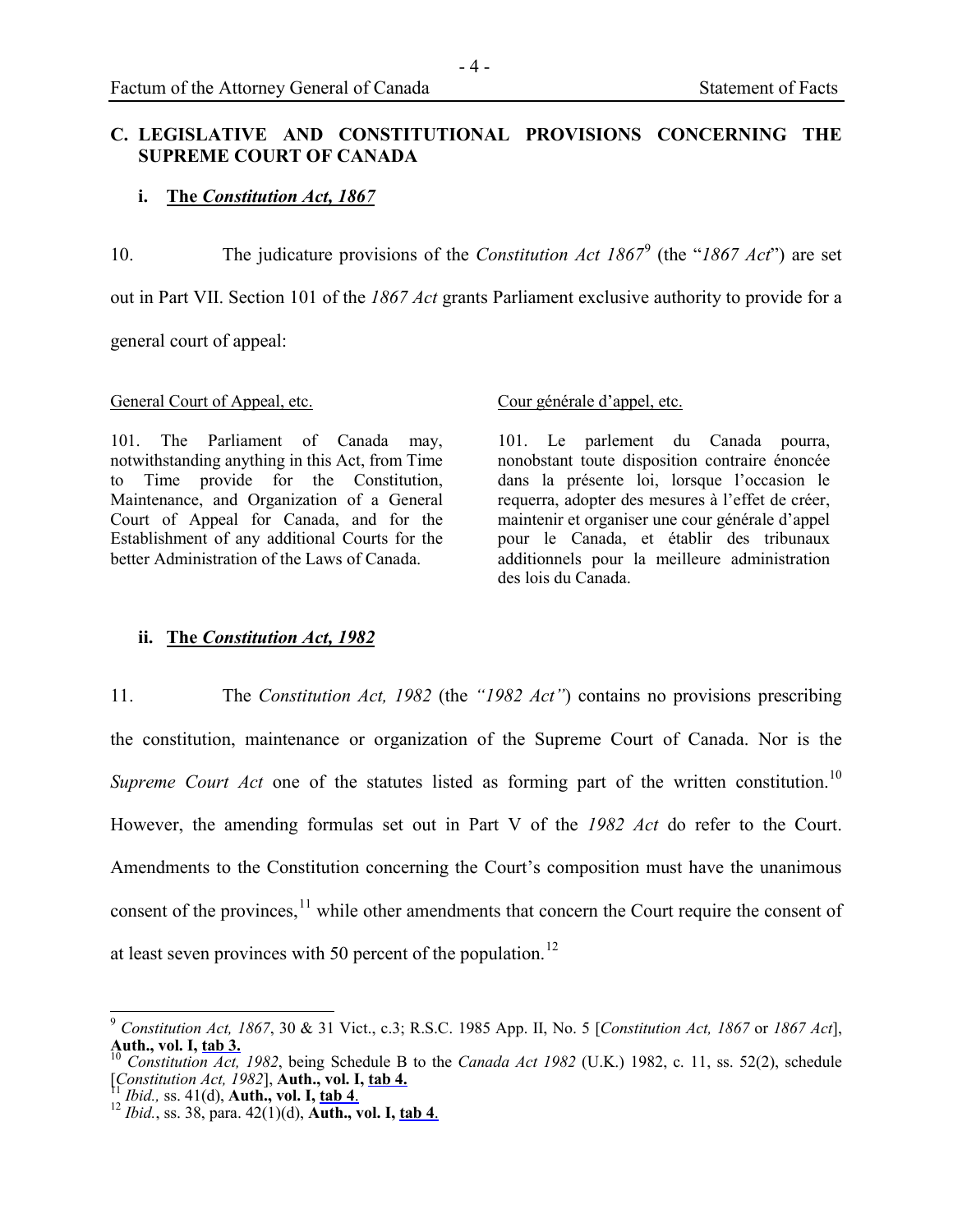# <span id="page-8-0"></span>**iii. The** *Supreme Court Act*

12. Pursuant to section 101 of the *1867 Act,* Parliament established the Supreme Court of Canada by statute in 1875.[13](#page-8-2) The *Act* provides that the judges of the Supreme Court are appointed by the Governor in Council by letters patent under the Great Seal.<sup>[14](#page-8-3)</sup>

13. Section 5 of the *Supreme Court Act* prescribes the minimum professional qualifications for the appointment of a judge:

# Who may be appointed judges

5. Any person may be appointed a judge who is or has been a judge of a superior court of a province or a barrister or advocate of at least ten years standing at the bar of a province.

R.S., c. S-19, s. 5.

# Conditions de nomination

5. Les juges sont choisis parmi les juges, actuels ou anciens, d'une cour supérieure provinciale et parmi les avocats inscrits pendant au moins dix ans au barreau d'une province.

S.R., ch. S-19, art. 5.

14. Section 6 of the *Act* requires that, of the nine judges appointed to the Court, no

less than three must be from among the bench or bar of Quebec:

# Three judges from Quebec

6. At least three of the judges shall be appointed from among the judges of the Court of Appeal or of the Superior Court of the Province of Quebec or from among the advocates of that **Province** 

# Représentation du Québec

6. Au moins trois des juges sont choisis parmi les juges de la Cour d'appel ou de la Cour supérieure de la province de Québec ou parmi les avocats de celle-ci.

S.R., ch. S-19, art. 6; 1974-75-76, ch. 19, art. 2.

R.S., c. S-19, s. 6; 1974-75-76, c. 19, s. 2.

# <span id="page-8-1"></span>**iv.** *Bill C-4 – Economic Action Plan 2013 Act, No. 2*

# 15. The government has proposed clauses 471 and 472 of *Bill C-4 – Economic Action*

*Plan Act 2013, No. 2*[15](#page-8-3) be added to the *Supreme Court Act:* 

<span id="page-8-2"></span> <sup>13</sup> *An Act to establish a Supreme Court, and a Court of Exchequer, for the Dominion of Canada*, SC 1875, c. 11 [*Supreme Court Act, 1875*], **Auth., vol. I, [tab 12.](#page-158-0)** <sup>14</sup> *Supreme Court Act, supra,* s. 4, **Auth., vol. I[, tab 11.](#page-128-0)**

<span id="page-8-3"></span>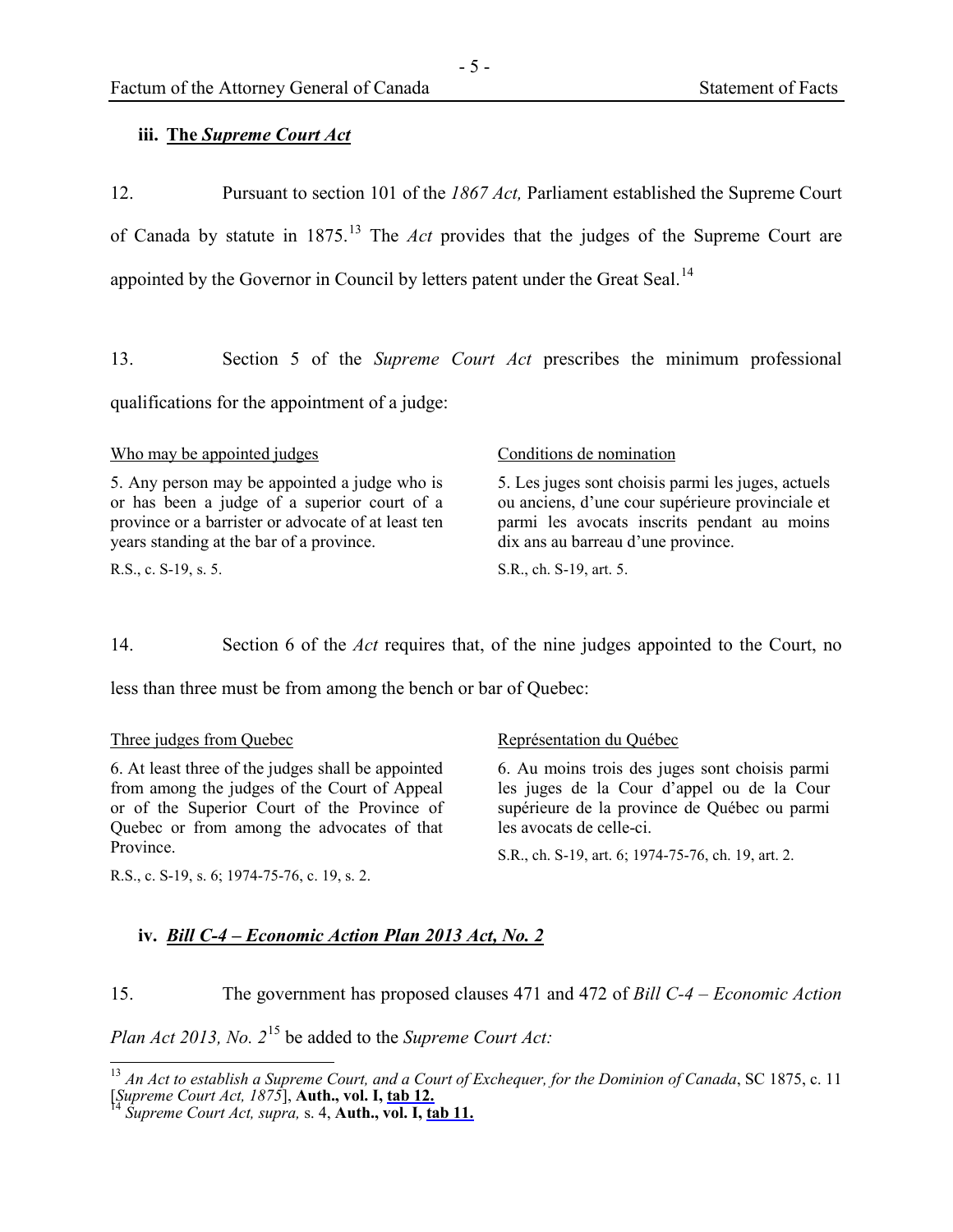#### **471. The** *Supreme Court Act* **is amended by adding the following after section 5:**

5.1 For greater certainty, for the purpose of section 5, a person may be appointed a judge if, at any time, they were a barrister or advocate of at least 10 years standing at the bar of a province.

# **472. The Act is amended by adding the following after section 6:**

6.1 For greater certainty, for the purpose of section 6, a judge is from among the advocates of the Province of Quebec if, at any time, they were an advocate of at least 10 years standing at the bar of that Province.

# **471. La** *Loi sur la Cour suprême* **est modifiée par adjonction, après l'article 5, de ce qui suit :**

5.1 Pour l'application de l'article 5, il demeure entendu que les juges peuvent être choisis parmi les personnes qui ont autrefois été inscrites comme avocat pendant au moins dix ans au barreau d'une province.

# **472. La même loi est modifiée par adjonction, après l'article 6, de ce qui suit** :

6.1 Pour l'application de l'article 6, il demeure entendu que les juges peuvent être choisis parmi les personnes qui ont autrefois été inscrites comme avocat pendant au moins dix ans au barreau de la province de Québec.

 <sup>15</sup> *Bill C-4, supra,* First Reading, October 22, 2013, **Auth., vol. [I, tab 1](#page-11-5)**.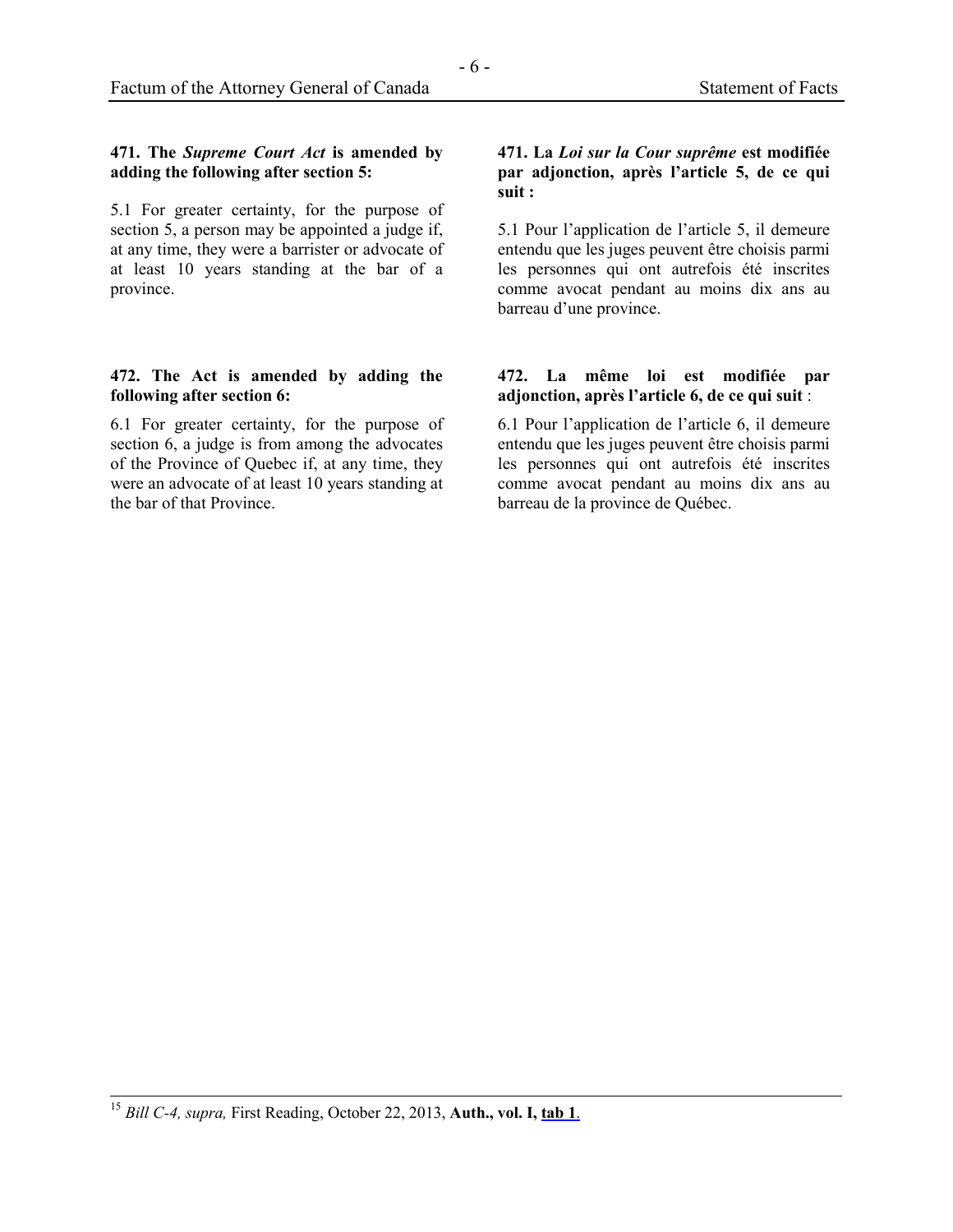# **PART II – POINTS IN ISSUE**

<span id="page-10-0"></span>16. The Attorney General's answers to the questions set out in the Order in Council

dated October 22, 2013 are as follows:

1. Can a person who was, at any time, an advocate of at least 10 years standing at the Barreau du Québec, be appointed to the Supreme Court of Canada as a member of the Supreme Court from Quebec pursuant to sections 5 and 6 of the *Supreme Court Act*?

**Answer:** Yes, when read in context, and in light of the purpose of the provisions and of the Act as a whole, sections 5 and 6 provide that a person who is or has been, at any time, an advocate of the Barreau du Québec of at least 10 years standing is eligible to be appointed as one of the three members of the Court from Quebec.

2. Can Parliament enact legislation that requires that a person be or has previously been a barrister or advocate of at least 10 years standing at the bar of a province as a condition of appointment as a judge of the Supreme Court of Canada or enact the annexed declaratory provisions as set out in clauses 471 and 472 of the bill entitled *Economic Action Plan 2013 Act, No. 2*?

**Answer:** Yes, pursuant to section 101 of the *Constitution Act, 1867,* Parliament can enact legislation that requires past or present membership at the bar of a province as a condition of appointment as a judge of the Court, as set out in clauses 471 and 472 of Bill C-4.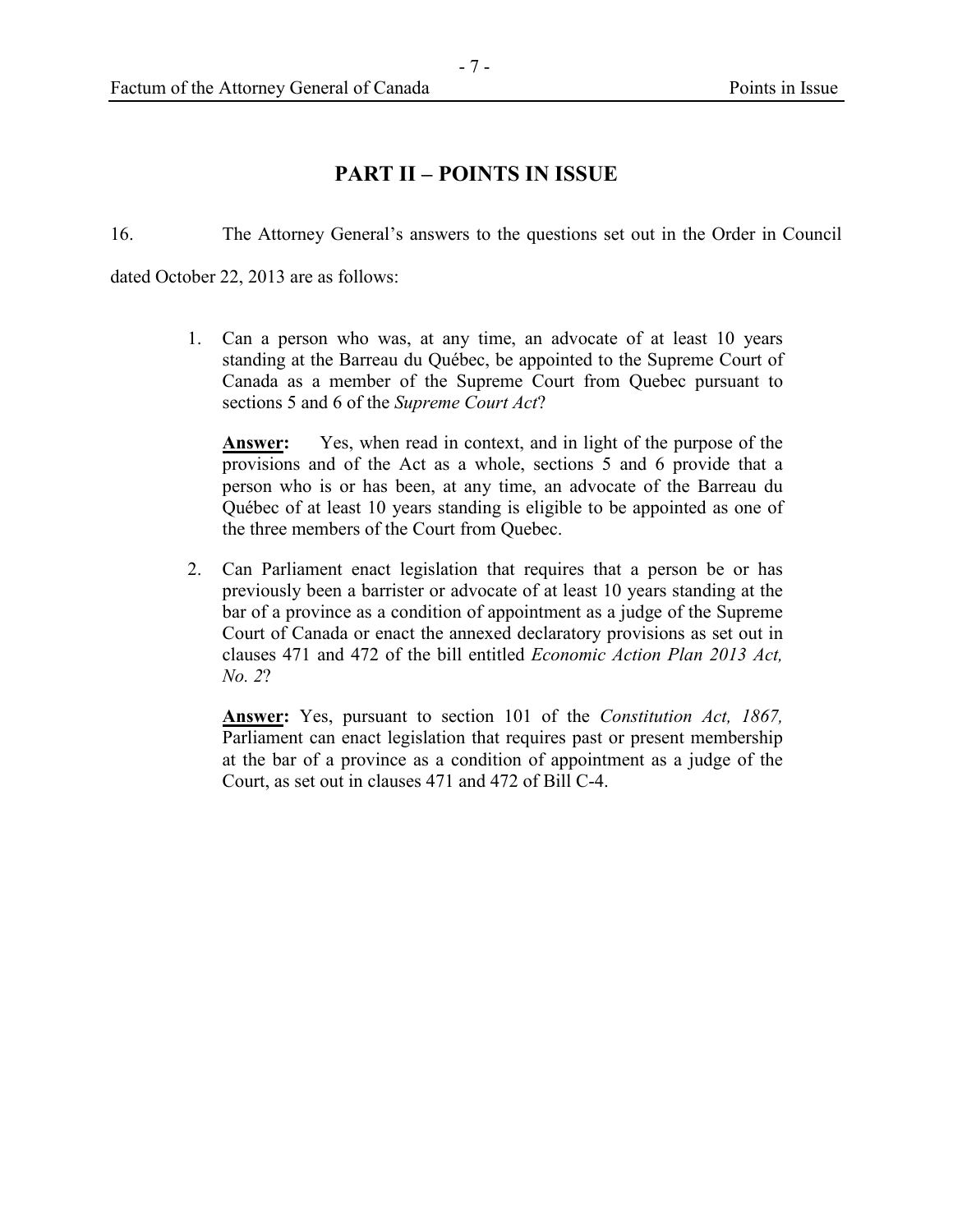# **PART III – ARGUMENT**

# <span id="page-11-5"></span><span id="page-11-2"></span><span id="page-11-1"></span><span id="page-11-0"></span>**QUESTION 1**

# **A. SECTION 6 OF THE** *SUPREME COURT ACT* **DOES NOT REQUIRE CURRENT MEMBERSHIP AT THE BAR OF QUEBEC**

#### <span id="page-11-4"></span><span id="page-11-3"></span>**i. When read together, sections 5 and 6 do not require current membership**

#### **(a) Section 6 cannot be read in isolation**

17. A court charged with interpreting a statutory provision is required to undertake a contextual and purposive analysis. The modern approach to statutory interpretation requires that the words of a statutory provision be read "in their entire context and in their grammatical and ordinary sense harmoniously with the scheme of the act, the object of the act, and the intention of Parliament."<sup>[16](#page-11-6)</sup> The "relative effects of ordinary meaning, context and purpose on the interpretive process may vary, but in all cases the court must seek to read the provisions of an Act as a harmonious whole."<sup>[17](#page-11-7)</sup>

[18](#page-11-8). The cardinal rule is that a statutory provision should never be read in isolation.<sup>18</sup> When sections 5 and 6 are read together and in light of their context and purpose, they provide that a person with at least ten years standing at the Barreau du Québec may be appointed a judge of the Court, regardless of whether he or she is a current member of the bar of that province.

<span id="page-11-6"></span> <sup>16</sup> *Bell ExpressVu Limited Partnership* v. *Rex,* 2002 SCC 42, [2002] S.C.R. 559, at para. 26 [*Bell ExpressVu*], Auth., vol. II, [tab 36.](#page-286-0) See also: *Interpretation Act*, R.S.C. 1985, c. I-21, as am., s. 12, Auth., vol. I[, tab 7.](#page-92-0)<br><sup>17</sup> Canada Trustco Mortgage Co. v. Canada, 2005 SCC 54, [2005] 2 S.C.R. 601 at para. 10, Auth., vol. II,

<span id="page-11-7"></span>**[tab](#page-305-0) 40.**

<span id="page-11-8"></span><sup>18</sup> *A.G.* v. *Prince Ernest Augustus of Hanover,* [1957] A.C. 436 (H.L.) at 461, **Auth., vol. I[I, tab 34.](#page-240-0)**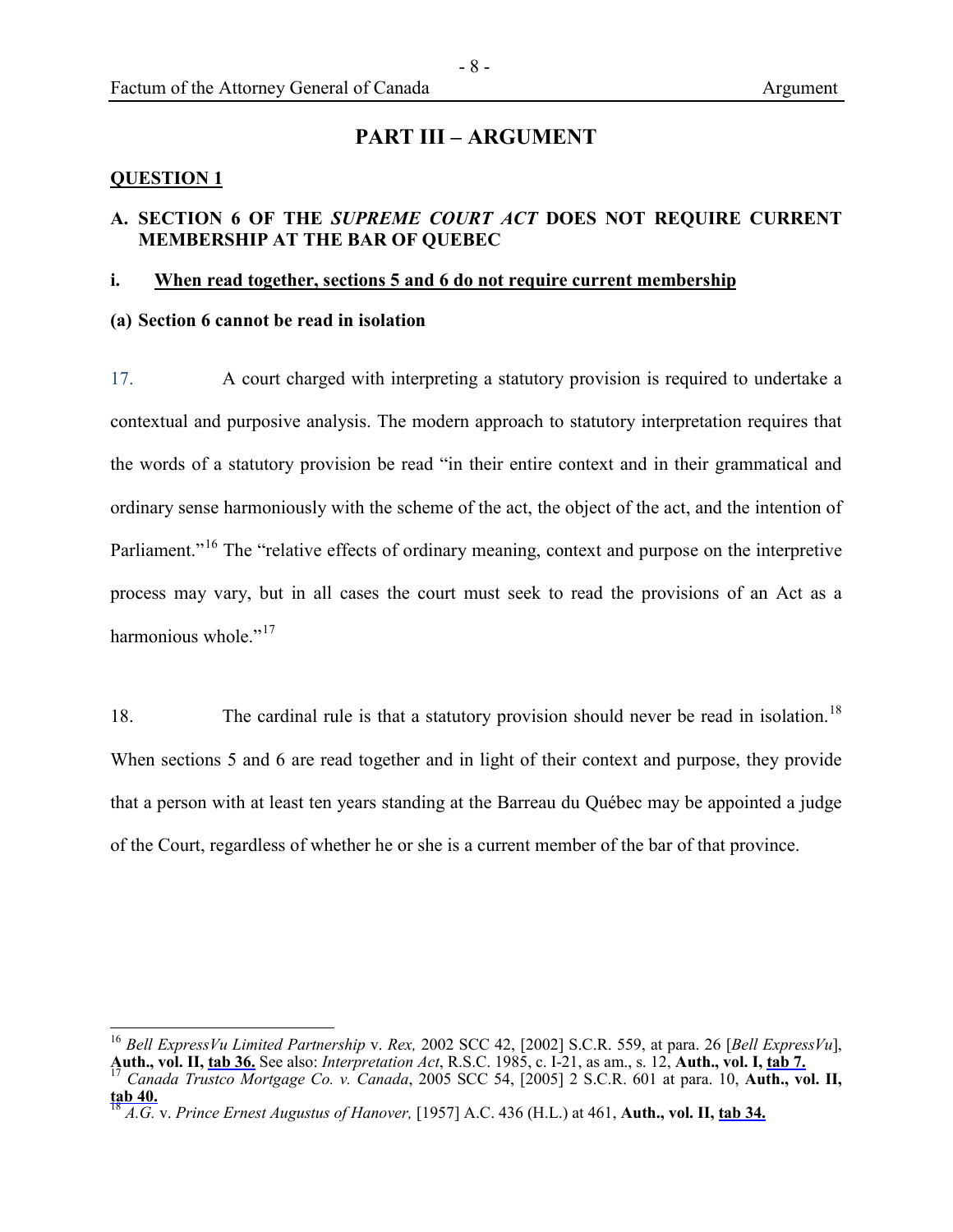19. Sections 5 and 6 of the *Act* were originally enacted as a single provision. [19](#page-12-1) Their component parts were then separated into subsections in  $1886$ .<sup>[20](#page-12-2)</sup> The continuing relationship between the two provisions is apparent when one examines the text in the current statute. The more general language contained in section 5 ("*[a]ny person may be appointed a judge*", or « *[l]es juges sont choisis parmi* ») can be contrasted with the use of the definite articles in section 6 ("*three of the judges*" and « *trois des juges* »).

20. Although s. 6 is concerned with the number of nominees to be appointed from Quebec, the function of section 5 is to prescribe the professional qualifications that all nominees must have before they may be considered for appointment. This construction of the two provisions is supported by the text of section 6. Neither the phrase *"from among*" nor the word « *parmi* » convey any temporal meaning.

# <span id="page-12-0"></span>**(b) The text of section 5 does not require current membership in the bar**

21. The plain meaning of both the English and French versions of section 5 of the *Act*  is that a person who is or has been a judge of a Superior Court, or who is or has been a member of a provincial bar of at least ten years standing, is eligible for appointment.

22. Given the grammatical structure of the English version, the phrase *"[a]ny person may be appointed a judge who is or has been*" applies to both categories of eligible candidates: "*a judge of the superior court of a province"* or *"a barrister or advocate of at least ten years standing* 

<span id="page-12-2"></span><span id="page-12-1"></span><sup>&</sup>lt;sup>19</sup> Supreme Court Act, 1875, supra, s. 4, **Auth., vol. I, <u>tab 12</u>**.<br><sup>20</sup> An Act respecting the Supreme and Exchequer Courts, R.S.C. 1886, c.135, <u>ss. 4(2), 4(3)</u> [Supreme Court Act, *1886*], **Auth., vol. I, [tab 13.](#page-198-0)**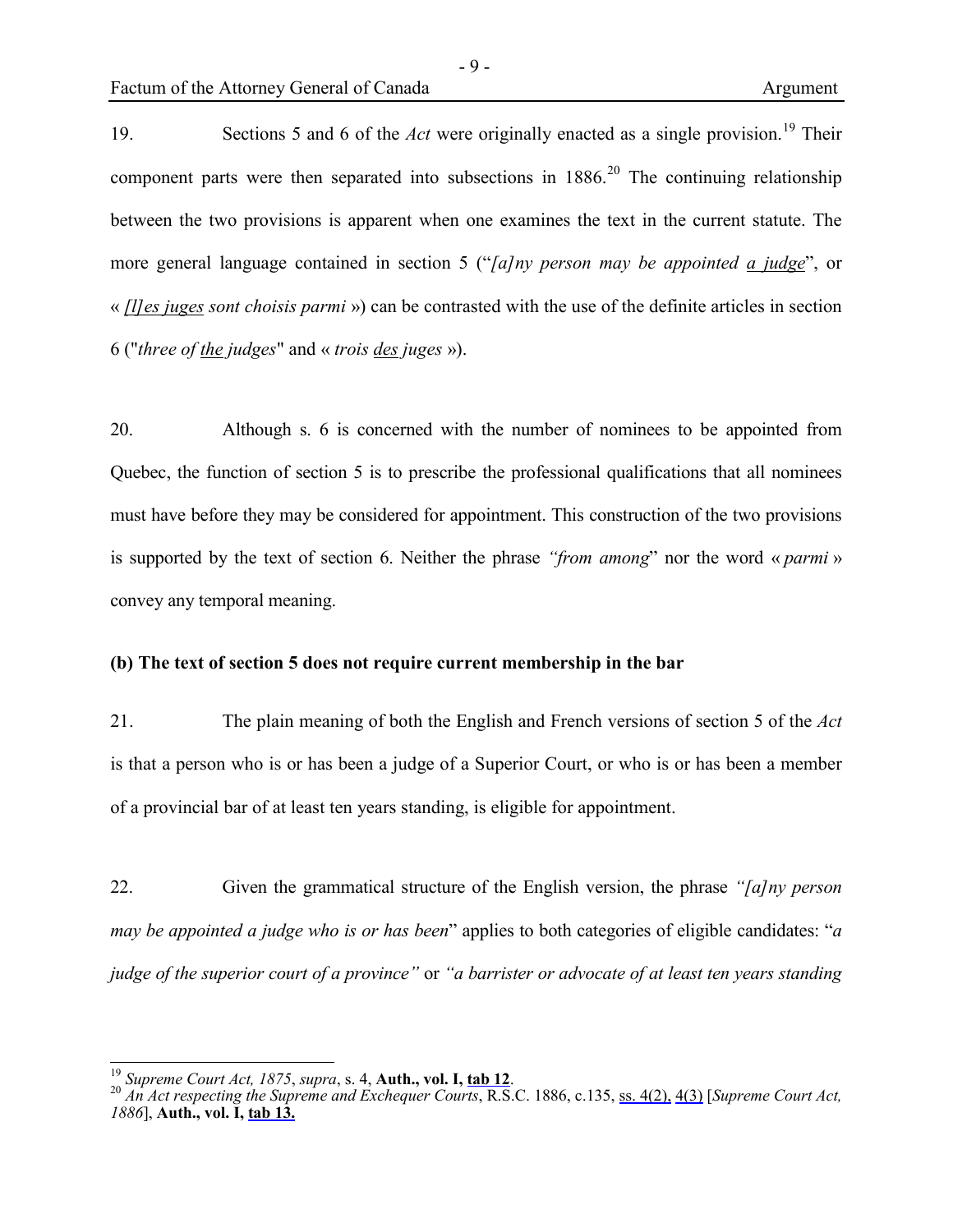<span id="page-13-1"></span>*at the bar of a province*". The disjunctive "or" separating the two categories is not preceded by a change in verb tense, confirming that "is or has been" applies to both judges and lawyers.

23. In the French version, though the phrase « *actuels ou anciens* » is parenthetically used solely in relation to judges, the ordinary sense of the expression « *parmi les avocats inscrits pendant au moins dix ans au barreau d'une province* » can refer to both current and past members with at least ten years standing. The use of the present indicative verb tense in the phrase « *[l]es juges sont choisis* » creates imperative language and does not preclude this interpretation.<sup>[21](#page-13-0)</sup>

24. Nor does use of the word « *parmi* » before « *les avocats »* necessarily imply any temporal tense, as evidenced by the use of « *parmi* » before « *les juges »*, who may clearly be « *actuels ou anciens* ». A plain reading of « *parmi les avocats inscrits pendant au moins dix ans au barreau d'une province »*, allows for both past and current membership to meet the provision's requirements. Similarly, while the word « *inscrit* » can have a present and a past sense, the better view is that it simply refers to a person who has at one time been registered with or admitted to the Barreau du Québec.

25. Even if this Court were to conclude that there is ambiguity in the French version arising from the use of « *actuels ou anciens »* in relation to judges, or lack of temporal clarity in the phrase « *parmi les avocats inscrits pendant au moins dix ans au barreau d'une province »*, the English version reflects the shared meaning.

<span id="page-13-0"></span> <sup>21</sup> *Interpretation Act, supra,* s. 11 (French), **Auth., vol. I, [tab 7](#page-92-0)**; see also *Canada (Minister of Citizenship and Immigration) v. Khosa,* 2009 SCC 12, [2009] 1 S.C.R. 339 at para. 38 [*Khosa*], **Auth., vol. II, [tab 39.](#page-301-0)**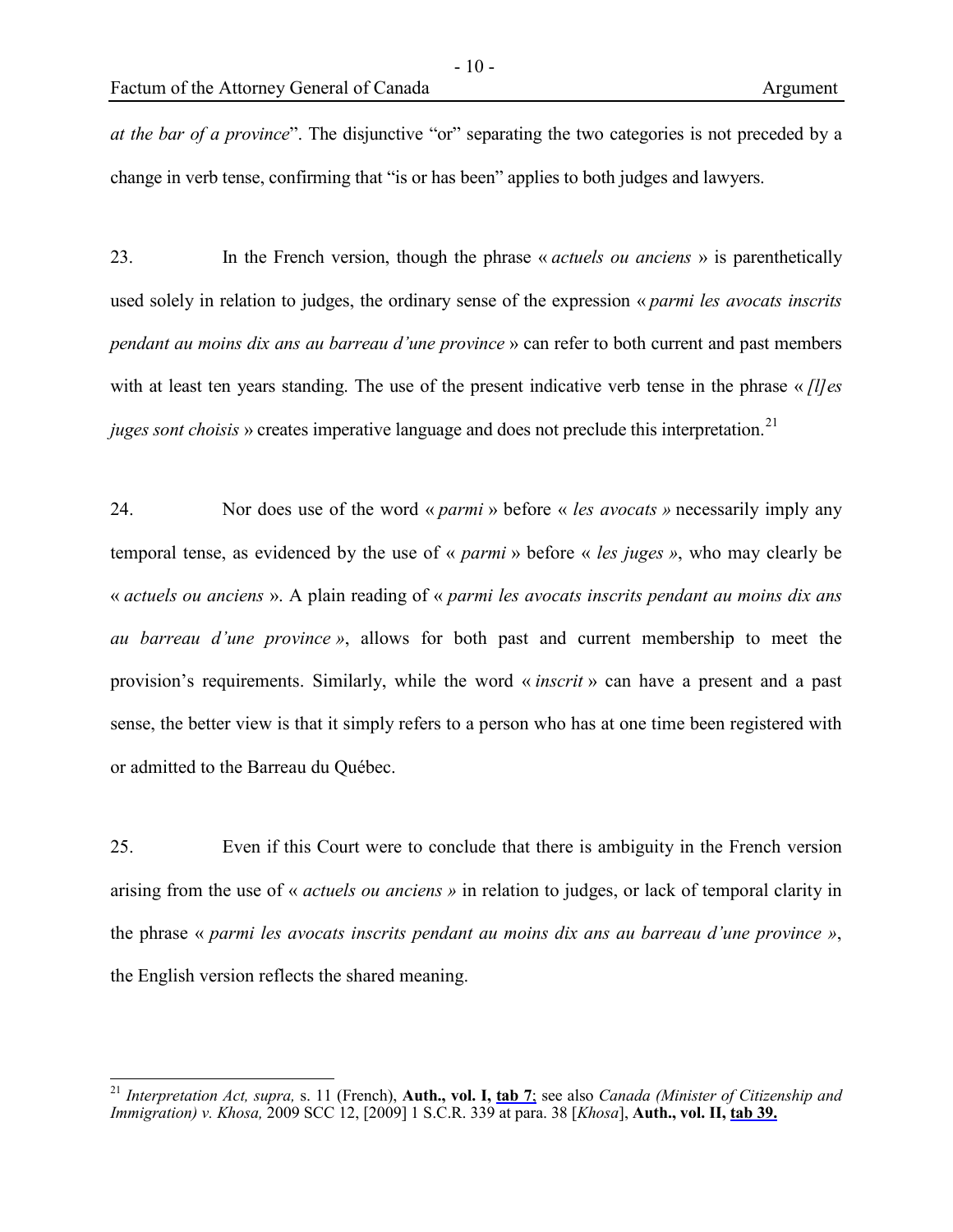<span id="page-14-7"></span>26. Because the English and French versions are equally authoritative,  $2^2$  a court's task is to find the meaning common to both that is consistent with legislative intent.<sup>[23](#page-14-1)</sup> The search for shared meaning occurs within the larger framework of the modern rule.<sup>[24](#page-14-2)</sup> In *R v. Daoust*, this Court set out a two-step approach to determine the shared meaning of English and French legislative provisions. The first step is to determine whether they have a shared meaning.<sup>[25](#page-14-3)</sup> The second step is to determine whether the shared meaning is consistent with Parliament's intent, and ordinary rules of statutory interpretation apply.<sup>[26](#page-14-4)</sup>

27. An ambiguity exists where one or both versions of a statute are "reasonably capable of more than one meaning."[27](#page-14-5) While the English version is clear that the expression "is or has been" applies to both qualifying judges and advocates, it may be argued that the expression « *parmi les avocats inscrits pendant au moins dix ans au barreau d'une province* » is reasonably capable of meaning both advocates who are currently, or were at some point, members of the bar of a province for at least ten years.

28. Given that any possible ambiguity in section 5 arises only in the French version, the common meaning is the version that is plain and unambiguous, which is the English.<sup>[28](#page-14-6)</sup> To

<span id="page-14-0"></span> <sup>22</sup> *Canadian Charter of Rights and Freedoms*, Part I of the *Constitution Act, 1982*, being Schedule B to the *Canada Act 1982* (U.K.) 1982, c. 11, s. 18(1), **Auth., vol. I, [tab 2](#page-17-0)**; *Official Languages Act*, R.S.C., 1985, c. 31 (4th Supp.), ss. 6, 7, 13, **Auth., vol. I[, tab 9.](#page-104-0)**; *R. v. Daoust,* 2004 SCC 6, [2004] 1 S.C.R. 217 at para. 26 [*Daoust*], **Auth., vol. II[, tab 50.](#page-385-0)** <sup>23</sup> *Daoust*, *supra* at paras. 24-30, **Auth., vol. II, [tab 50](#page-385-0)**; *R. v. Mac,* 2002 SCC 24, [2002] 1 S.C.R. 856 at para. 5

<span id="page-14-1"></span><sup>[</sup>*Mac*], **Auth., vol. II, [tab 52](#page-392-0)**; *R v. S.A.C.*, 2008 SCC 47, [2008] 2 S.C.R. 675 at paras. 14-33, **Auth., vol. II, [tab 54](#page-411-0)**; *Schreiber v. Canada (Attorney General)*, 2002 SCC 62, [2002] 3 S.C.R 269 at paras. 54-80, **Auth., vol. III, [tab 63](#page-69-0)**. See also: Hon. Michel Bastarache et al., *The Law of Bilingual Interpretation* (Markham: LexisNexis Canada, 2008) at 32-94 [The Law of Bilingual Interpretation], Auth., vol. III, [tab 66.](#page-112-0)<br><sup>24</sup> Khosa, supra at paras. 38-39, Auth., vol. I[I, tab 39](#page-301-0); Schreiber, supra at para. 54, Auth., vol. III, [tab](#page-69-0) 63.<br><sup>25</sup> Daou

<span id="page-14-2"></span>

<span id="page-14-3"></span>

<span id="page-14-6"></span><span id="page-14-5"></span><span id="page-14-4"></span><sup>27</sup> *Ibid.* [at para. 28, q](#page-387-0)uoting *Bell ExpressVu, supra* at para. 29, **Auth., vol. II, [tab 36](#page-287-0)**. <sup>28</sup> *Ibid.* at para. 28.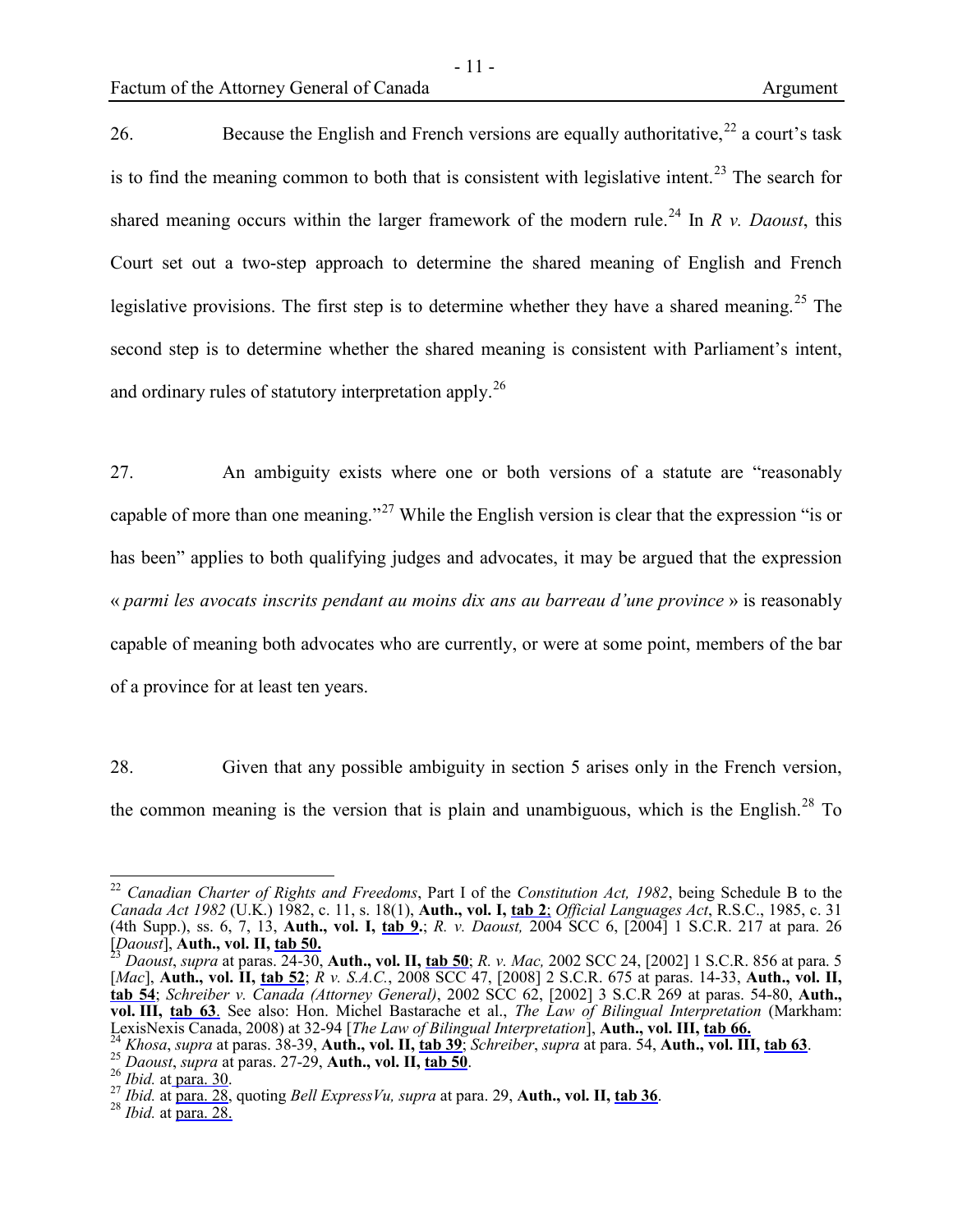<span id="page-15-4"></span>interpret section 5 to exclude persons who had in the past been members of a provincial bar for at least ten years would ignore the plain words of the English version.<sup>[29](#page-15-2)</sup>

29. The shared meaning found in the English version also comports with Parliament's intent as evidenced by the legislative evolution of the provisions and the parliamentary debates.

# <span id="page-15-0"></span>**ii. The legislative evolution and history of the provisions indicate that current membership in the Barreau du Québec is not required**

# <span id="page-15-1"></span>**(a) Evolution of the texts of sections 5 and 6**

30. The evolution of legislation is a part of Driedger's "entire context" and can assist the interpretive exercise by shedding light on the intention of Parliament in amending a statute.<sup>[30](#page-15-3)</sup> Here, the evolution of section 4, later sections 5 and 6, demonstrates that the present provisions should not be interpreted to require current membership at the bar of a province. Comparison of the English and French versions over time shows that while the English version of section 5 has remained almost identical and unambiguous since 1886, a series of statute revision exercises have introduced anomalies into the French text.

31. As compared to later versions, the original text of the English version of section 4 as enacted in 1875, *could* be read to require current membership at the bar of a province. The section provided for appointments of persons "who are, or have been, respectively, Judges of one

<span id="page-15-2"></span> $^{29}$  As Bastarache et al. underlines, it is the plain meaning of each version that must be compared to the other: *supra The Law of Bilingual Interpretation*, *supra* at 51, **Auth., vol. III[, tab 66](#page-116-0)**. See also: *Mac, supra,* paras. 5-

<span id="page-15-3"></span><sup>6,</sup> **Auth., vol. I[I, tab 52](#page-392-0)**. <sup>30</sup> *Canada (Canadian Human Rights Commission) v. Canada (Attorney General),* 2011 SCC 53, [2011] 3 S.C.R. 471 [*Mowat*] at paras. 43-44, **Auth., vol. [II, tab 38](#page-295-0)**; *R. v. Ulybel,* 2001 SCC 56, [2001] 2 S.C.R. 867 at para. 33 [*Ulybel*], **Auth., vol. II[, tab 55.](#page-423-0)**; *Merk v. International Association of Bridge, Structural, Ornamental and Reinforcing Iron Workers*, *Local 771,* 2005 SCC 70, [2005] 3 S.C.R. 425 at para. 28, **Auth., vol. I[I, tab 45](#page-358-0)**; Ruth Sullivan, *Sullivan on the Construction of Statutes*, Fifth Edition, (Toronto: LexisNexis, 2008) at 577-578 [*Sullivan on the Construction of Statutes*], **Auth., vol. III[, tab 76.](#page-312-0)**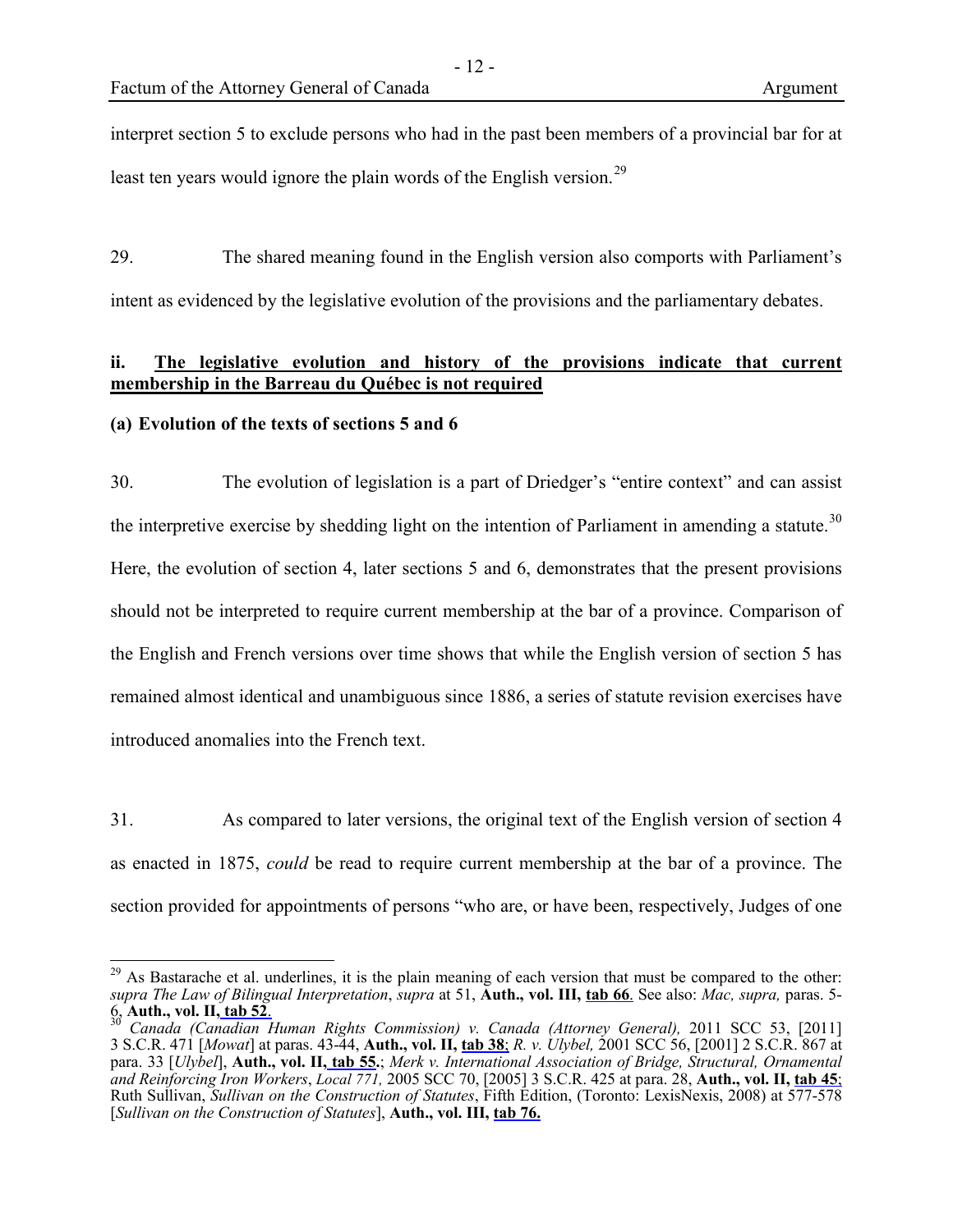<span id="page-16-2"></span>of the said Superior Courts … or who are Barristers or Advocates of at least ten years' standing at

the Bar of one of the said Provinces."<sup>[31](#page-16-0)</sup>

4. Her Majesty may appoint, by letters patent, under the Great Seal of Canada, one person, who is, or has been, a Judge of one of the Superior Courts in any of the Provinces forming part of the Dominion of Canada, or who is a Barrister or Advocate of at least ten years' standing at the Bar of any one of the said Provinces, to be Chief Justice of the said Court, and five persons who are, or have been, respectively, Judges of one of the said Superior Courts, or who are Barristers or Advocates of at least ten years' standing at the Bar of one of the said Provinces, to be Puisne Judges of the said Court, two of whom at least shall be taken from among the Judges of the Superior Court or Court of Queen's Bench, or the Barristers or Advocates of the Province of Quebec; and vacancies in any of the said offices shall, from time to time, be filled in like manner. The Chief Justice and Judges of the Supreme Court shall be respectively the Chief Justice and Judges of the Exchequer Court: they shall reside at the City of Ottawa, or within five miles thereof.

4. Sa Majesté pourra nommer, par lettres patentes sous le grand sceau du Canada, comme juge en chef de cette cour, - une personne étant ou ayant été juge de l'une des cours supérieures dans quelqu'une des provinces formant la Puissance du Canada, ou un avocat ayant pratiqué pendant au moins dix ans au barreau de quelqu'une de ces provinces et, comme juges puînés de cette cour , -cinq personnes étant ou ayant été respectivement juges de l'une de ces cours supérieures, ou étant avocats de pas moins de dix ans de pratique au barreau de quelqu'une de ces provinces, dont deux au moins seront pris parmi les juges de la Cour Supérieure ou de la Cour du Banc de la Reine, ou parmi les procureurs ou avocats de la province de Québec ; et les vacances survenant dans ces charges seront, au besoin, remplies de la même manière. Le juge en chef et les juges de la Cour Suprême seront respectivement le juge en chef et les juges de la Cour de l'Echiquier. Ils résideront en la cité d'Ottawa, ou dans un rayon de cinq milles de cette cité.

# 32. However, the English text was revised in 1886 to remove that requirement. The

new section 4(2) read: *"[a]ny person may be appointed a judge of the court who is or has been a* 

*judge of a superior court of any of the Provinces of Canada, or a barrister or advocate of at least* 

*ten years' standing* ...<sup>[32](#page-16-1)</sup> At this point, the meaning of the two versions was consistent:

4(2). Any person may be appointed a judge of the court who is or has been a judge of a superior court of any of the Provinces of Canada, or a barrister or advocate of at least ten years' standing at the bar of any of the said Provinces.

4(2). Pourra être nommé juge de la cour quiconque sera ou aura été juge d'une cour supérieure dans quelqu'une des provinces du Canada, ou un avocat ayant pratiqué pendant au moins dix ans au barreau de quelqu'une de ces provinces.

<span id="page-16-0"></span><sup>31</sup> *Supreme Court Act, 1875, supra*, s. 4, **Auth., vol. I[, tab 12, p. 138-139,](#page-159-0) [156-157.](#page-177-0)** <sup>32</sup> *Supreme Court Act, 1886*, *supra,* ss. 4(2), **Auth., vol. I[, tab 13.](#page-198-0)**

<span id="page-16-1"></span>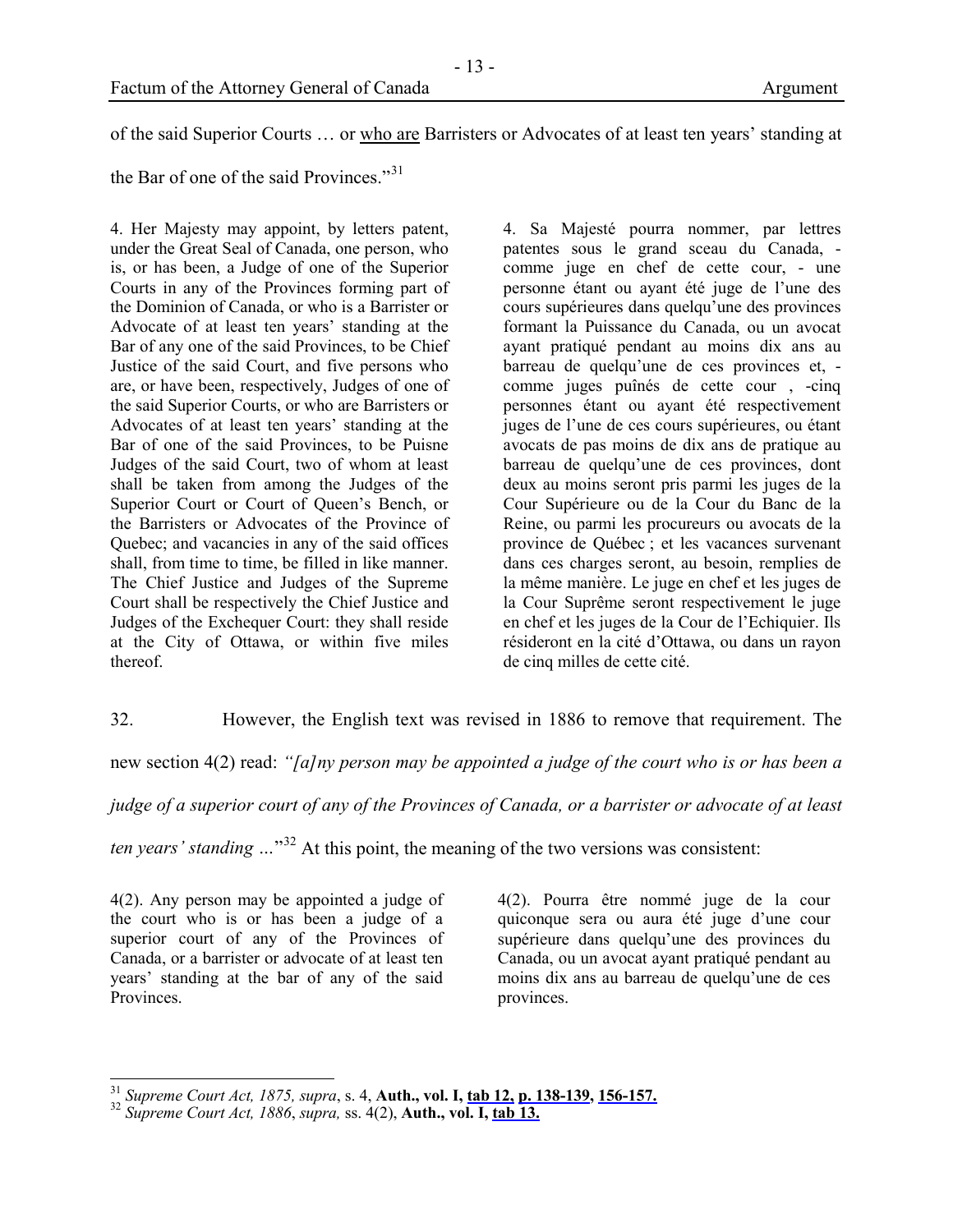<span id="page-17-0"></span>Factum of the Attorney General of Canada Argument

33. Unlike subsequent statute revisions, the 1886 statute specified that the revised provisions would prevail where they differed from the original.<sup>[33](#page-17-1)</sup>

34. During the period from 1886 to 1985 the English and French versions shared a similar structure. In each of these enactments, the English version has contained the words "*is or has been*" in relation to both judges and lawyers, with corresponding language used in the French version.<sup>[34](#page-17-2)</sup> For example, in 1906 the provision read as follows:<sup>[35](#page-17-3)</sup>

5. Any person may be appointed a judge who is or has been a judge of a superior court of any of the provinces of Canada, or a barrister or advocate of at least ten years' standing at the bar of any of the said provinces.

5. Peut être nommé juge quiconque est ou a été juge d'une cour supérieure, dans l'une des provinces du Canada, ou un avocat qui a pratiqué pendant au moins dix ans au barreau de l'une de ces provinces.

35. The phrase « *est ou a été »* in the French version plainly applied to both judges and advocates, as the disjunctive « *ou »* was not preceded by a different verb tense, while « *qui a pratiqué* » in the past tense indicated a minimum practice requirement before appointment.

36. In 1927, the term « *qui a pratiqué »* was replaced with « *qui a exercé »* and « *de ces provinces »* replaced with « *des provinces »*. [36](#page-17-4) In 1952, the term « *inscrit »* was first introduced. [37](#page-17-5) None of these changes altered the meaning of the French text, as the term « *est ou a été »* continued to apply to both judges and advocates.

<span id="page-17-2"></span><span id="page-17-1"></span>

<sup>&</sup>lt;sup>33</sup> Revised Statutes of Canada Act, 1886, R.S.C. 1886, c. 4, s. 8, Auth., vol. I, [tab 14.](#page-253-0)<br><sup>34</sup> Supreme Court Act, 1886 supra, Auth., vol. I[, tab 13;](#page-196-0) Supreme Court Act, R.S.C. 1906, c.139 [Supreme *Court Act, 1906*], **Auth., vol. I[, tab](#page-267-0) 16**; *Supreme Court Act,* R.S.C. 1927, c. 35 [*Supreme Court Act,* 1927], **Auth., vol. I, [tab 20](#page-337-0)**; *Supreme Court Act,* R.S. 1952, c. 259 [*Supreme Court Act, 1952*], **Auth., vol. II, [tab 22](#page-11-5)**; Supreme Court Act, R.S.C. 1970, c. S-19, s. 5, Auth., vol. II[, tab 23](#page-68-0).<br>
<sup>35</sup> Ibid., Supreme Court Act, 1906, <u>[s. 5](#page-13-1).</u><br>
<sup>36</sup> Ibid., Supreme Court Act, 1906, <u>s. 5.</u><br>
<sup>37</sup> Ibid.. Supreme Court Act, 1927, <u>s. 5.</u>

<span id="page-17-4"></span><span id="page-17-3"></span>

<span id="page-17-5"></span>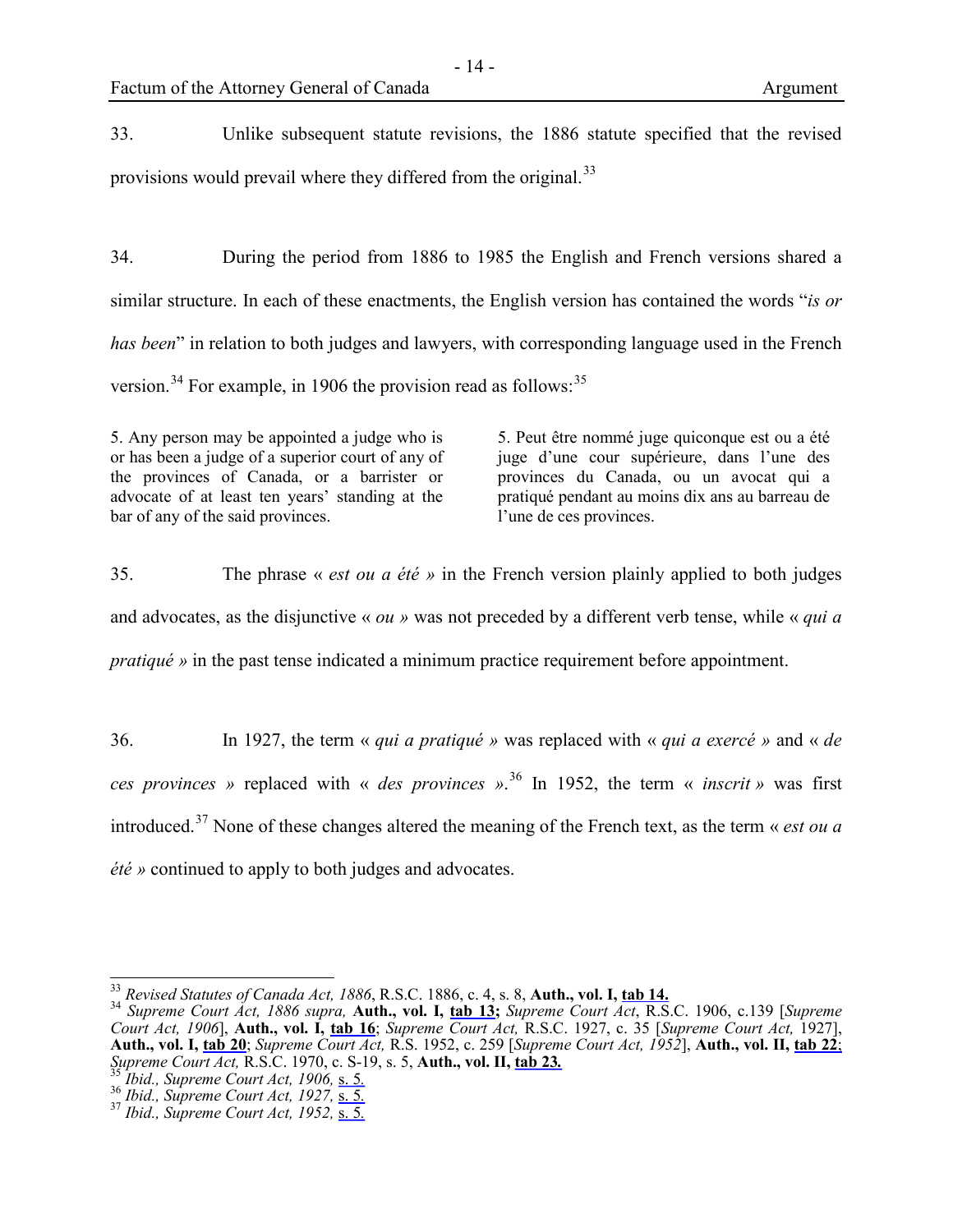<span id="page-18-4"></span>5. Any person may be appointed a judge who is or has been a judge of a superior court of any of the provinces of Canada, or a barrister or advocate of at least ten years' standing at the bar of any of the said provinces.

5. Peut être nommé juge quiconque est ou a été juge d'une cour supérieure, de l'une des provinces du Canada, ou un avocat inscrit pendant au moins dix ans au barreau de l'une desdites provinces.

37. Further revisions were made to the French text as part of the 1985 statute consolidation exercise. The phrase « *est ou a été »* was removed and the words « *actuels ou anciens »* were inserted after « *les juges* ». [38](#page-18-0) The 1985 revision read as follows:

5. Any person may be appointed a judge who is or has been a judge of a superior court of a province or a barrister or advocate of at least ten years' standing at the bar of a province.

5. Les juges sont choisis parmi les juges actuels ou anciens, d'une cour supérieure provinciale et parmi les avocats inscrits pendant au moins dix ans au barreau d'une province.

38. In interpreting changes introduced through a revision, absent a specific provision to the contrary, there is a presumption that the legislature did not intend to make any substantive change in the law.<sup>[39](#page-18-1)</sup> This presumption was acknowledged in section 4 of the 1985 consolidation statute, which expressly provided that the revisions "shall not be held to operate as new law" and should be construed and have effect as a consolidation of the law.<sup>[40](#page-18-2)</sup> This presumption operates with even greater force where, as here, only one linguistic version is subject to revision.<sup>[41](#page-18-3)</sup>

39. As for section 6, the English and French versions have changed little since 1886. As noted above, it was in 1886 that the various components contained within section 4 of the

<span id="page-18-1"></span>

<span id="page-18-0"></span><sup>&</sup>lt;sup>38</sup> An Act respecting the Supreme Court of Canada, R.S.C. 1985 c. S-26, s. 5.<br><sup>39</sup> Sullivan on the Construction of Statutes, supra at 653-659, A**uth., vol. III, <u>tab 76</u>.** See also: Pierre Côté, The *Interpretation of Legislation in Canada*, 3<sup>td</sup> ed. (Scarborough: Thompson Canada Ltd., 2000), at 53-54 [*Interpretation of Legislation in Canada*], **Auth., vol. III[, tab 68](#page-131-0)**; *Flota Cubana de Pesca (Cuban Fishing Fleet) v. Canada (Minister of Citizenship and Immigration)*, [1998] 2 F.C. 303 (C.A.) at paras. 34-42 [*Flota Cabana*], **Auth., vol. II, [tab 43](#page-337-0)**; *Ford* v. *Quebec (Attorney General),* [1988] 2 S.C.R. 712 at 745-747, paras. 38-39, **Auth.,**  vol. II, [tab 44](#page-353-0).<br>
<sup>40</sup> Revised Statutes of Canada, 1985 Act, R.S.C. 1985, c.40 (3<sup>rd</sup> Supp.), s. 4, Auth., vol. I, [tab 10.](#page-116-0)<br>
<sup>41</sup> See: Interpretation of Legislation in Canada, supra at 54, 51. See also: R v. Popovic and As

<span id="page-18-3"></span><span id="page-18-2"></span>S.C.R. 308, **Auth., vol. II, [tab](#page-394-0) 53;** *Flota Cubana, supra,* **Auth., vol. I[I, tab 43](#page-335-0)***.*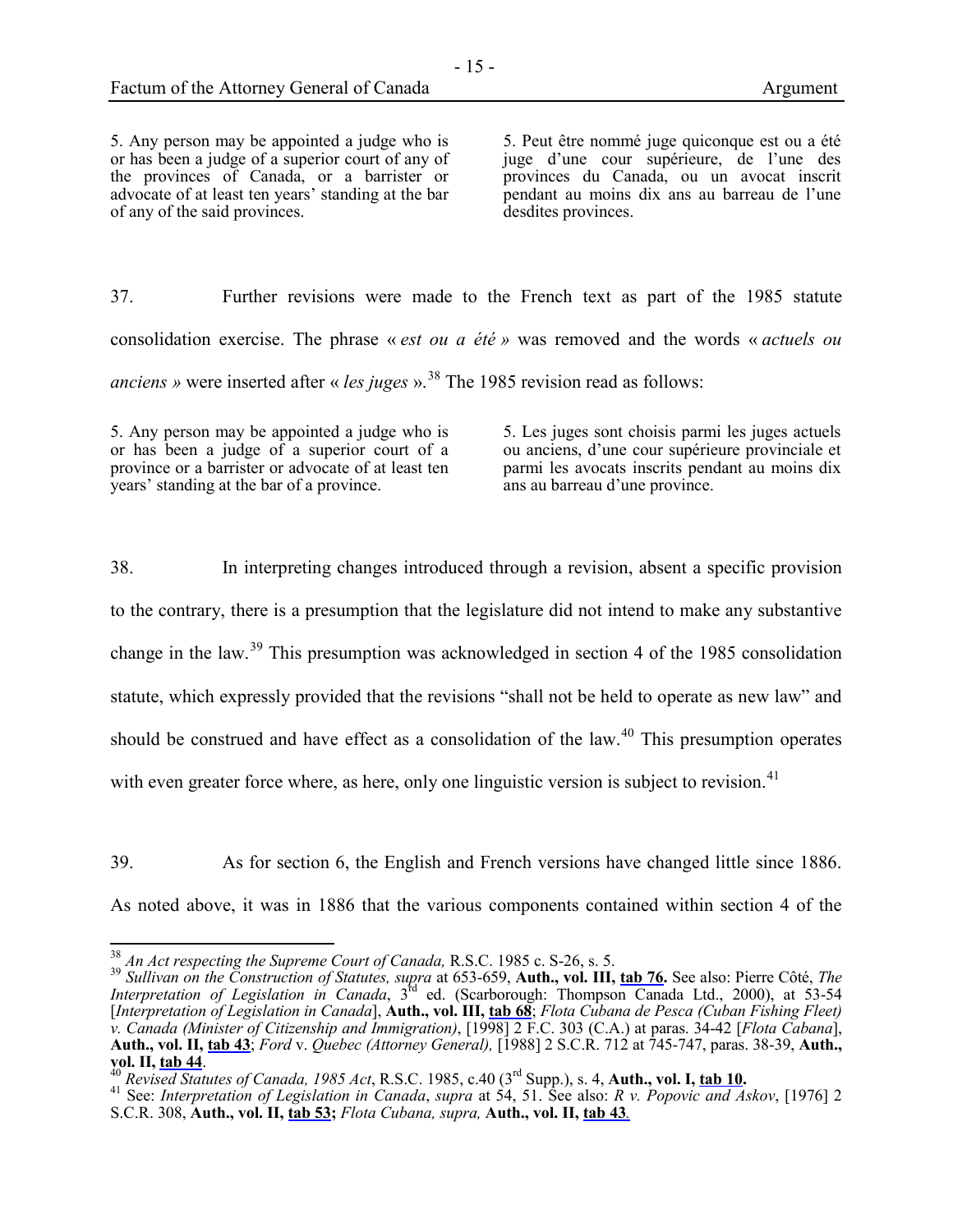1875 enactment were separated. The portions relating to professional qualifications became subsection 4(2) whereas the portions relating to the number of Quebec judges on the Court became subsection  $4(3)$ .<sup>[42](#page-19-1)</sup>

40. The history of the revisions demonstrates that the discrepancies between the two versions of section 5 were the result of ordinary revision exercises rather than a deliberate attempt to change the law. These discrepancies cannot be taken to have altered Parliament's intention in 1886 to make clear that current membership in the bar of a province was not required.

# <span id="page-19-0"></span>**(b) Record of Parliamentary debates**

41. *Hansard* is generally regarded as a reliable source of evidence of Parliament's intent. Parliamentary speeches are "helpful, particularly insofar as they corroborate and do not contradict the meaning and purpose to be derived upon a reading of the words of the provision in the context of the legislative scheme as a whole." $43$ 

42. A review of the legislative debates reveals that the purpose for the requirement that a person have at least ten years standing at the bar of a province is to ensure that all individuals appointed to the Court have the knowledge and practical experience necessary to discharge the functions of a judge. There is no indication in the legislative record that eligibility was contingent on present, as opposed to past, membership in a provincial bar.<sup>[44](#page-19-3)</sup>

<span id="page-19-2"></span><span id="page-19-1"></span>

<sup>&</sup>lt;sup>42</sup> Supreme Court Act, 1886, supra ss. 4(3), **Auth., vol. I, <u>tab 13</u>**.<br><sup>43</sup> R. v. Gladue, [1999] 1 S.C.R. 688 at para. 45, **Auth., vol. II, <u>tab 51</u>;** Rizzo & Rizzo Shoes Ltd. (Re), [1998] 1 S.C.R. 27 at para. 35 [*Rizzo & Rizzo Shoes Ltd. (Re)*], **Auth., vol. III, [tab 62](#page-65-0)**; *Re Canada 3000 Inc.,* 2006 SCC 24, [2006] 1 S.C.R. 865 at para. 57 [*Canada 3000*], **Auth., vol. II, <u>tab 56.</u>**<br><sup>44</sup> *House of Commons Debates*, 3<sup>rd</sup> Parl., 2<sup>nd</sup> Sess., No. I (23 February 1875), (First Reading), at 284-289, **AGC** 

<span id="page-19-3"></span>**Record, vol. I, [tab 6,](#page-47-0) pp. 22-27;** (16 March 1875), (Second Reading), at 737-756, **AGC Record, vol. I[, tab 7,](#page-62-0)  pp. 36-55**; (30 March 1875), (Third Reading and passage), at 985-987, **AGC Record, vol. I, [tab 10,](#page-171-0) pp. 142-**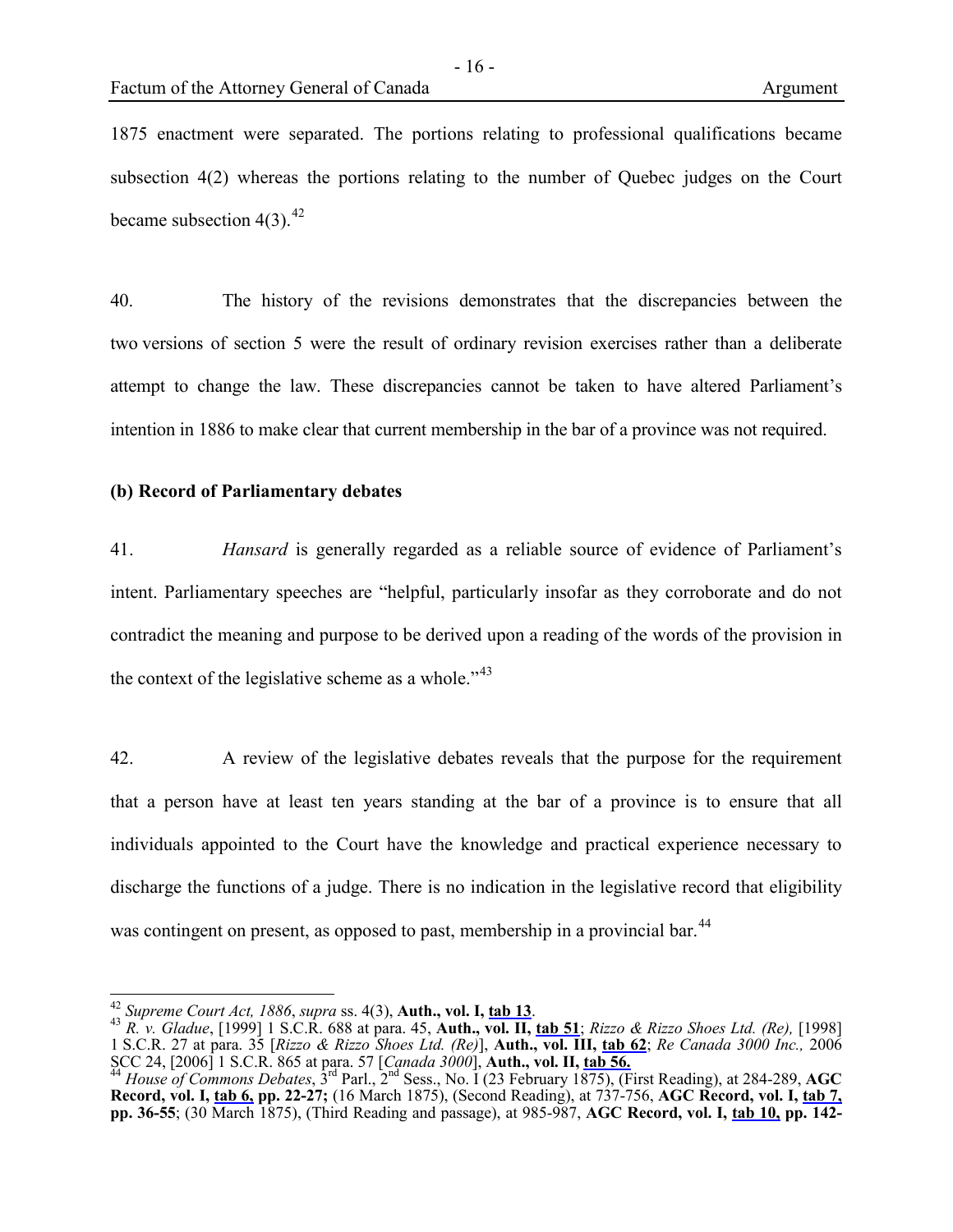<span id="page-20-4"></span>43. Rather, what little discussion there was in 1875 focused on the need for at least ten years experience and knowledge of civil or common law. For example, one parliamentarian noted that "[n]o one should be appointed a Judge of this Supreme Court excepting a lawyer of ten years practice, or a Judge of one of the Superior Court, thereby admitting the principle that a Judge should be familiar with the practice of the law which he [sic] is to administer."<sup>[45](#page-20-0)</sup>

44. With respect to the Act's current requirement of at least three members from Quebec, the debates confirm that the purpose was to ensure that a proportion of the bench was trained in civil law. The requirement was added to the 1875 legislation on a motion by a Quebec member of Parliament, the Hon. Toussaint Laflamme, who proposed that at least two Supreme Court judges ought to have knowledge of "Quebec's special system of laws."[46](#page-20-1)

45. Other members of Parliament agreed. The Hon. David Mills said that "it was only reasonable that [Quebec] should have security that a portion of the court would understand the system of law which it would be called upon to administer."<sup>[47](#page-20-2)</sup> The Hon. Louis Masson objected to the creation of the Supreme Court but was willing to adopt the amendment "so that the court would at least have two Judges that knew something of the law of Lower Canada."<sup>[48](#page-20-3)</sup>

 $\overline{a}$ 

**<sup>144</sup>**. See also: *Debates of the Senate*, 3rd Parl., 2nd Sess. (April 5, 1875) at 705-718, **AGC Record, vol. I, [tab](#page-197-0) 11, pp. 167-173;** and (April 6, 1875) at 723-737, **[tab 12, p](#page-206-0)p. 175-182.** 

<sup>45</sup> *Ibid.* at 970, **AGC Record, vol. I[, tab 10, p](#page-156-0). 127.**

<span id="page-20-3"></span><span id="page-20-2"></span>

<span id="page-20-1"></span><span id="page-20-0"></span><sup>&</sup>lt;sup>46</sup> *Ibid.* at 970-971, AGC Record, vol. I[, tab 10,](#page-156-0) pp. 127-128.<br><sup>47</sup> *Ibid.* per D. Mills at 972, AGC Record, vol. I, <u>tab 10</u>, p. 129.<br><sup>48</sup> *Ibid.* per L. Masson, at 972, AGC Record, vol. I, <u>tab 10</u>, p. 129. See also: <sup>48</sup> *Ibid.* per *D. Masson, at 972, AGC Record, vol. I, tab 10, p. 129. See also: Debates of the Senate, 3<sup>rd</sup> Parl.,*  $2<sup>nd</sup>$  *Sess. (5 April 1875) at 705-706 (L. Lettelier), AGC Record, vol. I, <u>tab 11,</u> p. 167; <i>House Debates,* 13th Parl., 1st Sess., (9 April 1918) at 533, **AGC Record, vol. II, [tab 14,](#page-42-0) p. 21.**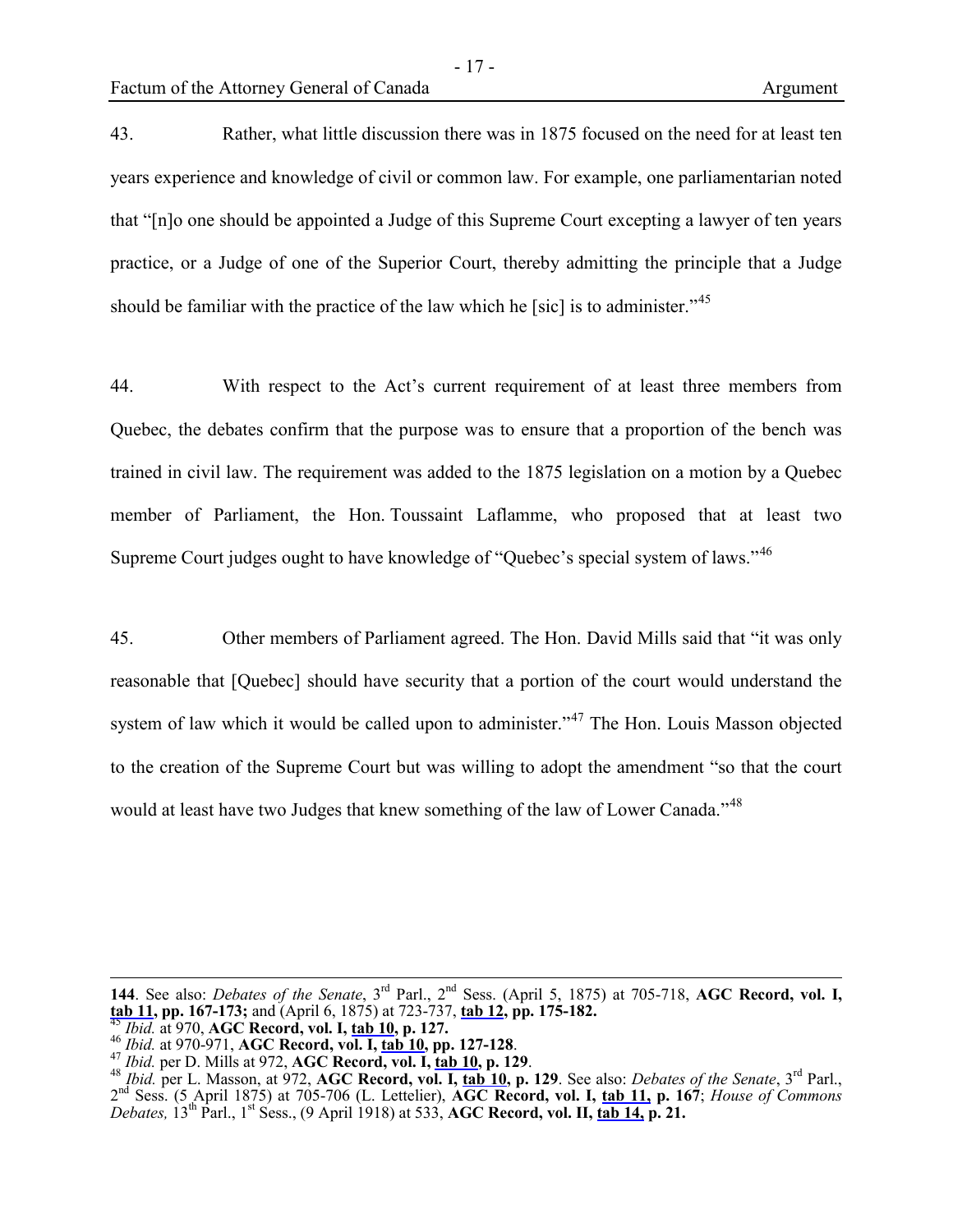46. In 1918, Sir Wilfrid Laurier stated that the amendment had been adopted because "it was thought fair that two judges of the court should at least be versed in the civil law and not in the common law only."<sup>[49](#page-21-1)</sup>

47. In 1949, Parliament increased the number of judges on the Court to nine and the representation of Judges appointed from Quebec to three.<sup>[50](#page-21-2)</sup> As put by the then Minister of Justice, Stuart Sinclair Garson, the requirement that three judges be drawn from Quebec was aimed at ensuring a minimum level of knowledge of Quebec's civil code. He explained that this was necessary because:

...in that province they have a system of civil law which is altogether different in character from the common law that we inherited from England, and which prevails in the other provinces. While the clause says that the third judge shall be appointed from Quebec, the real purpose is to get upon the supreme court, when it becomes the court of last resort for Canadian lawsuits, three lawyers trained in the civil code rather than in the common law. It is that consideration, more than any geographical consideration of appointing a judge to represent this province or that one, that weighed in our deciding upon that particular subsection.<sup>[51](#page-21-3)</sup> [emphasis added]

# <span id="page-21-0"></span>**iii. The scheme and object of the** *Act* **support the proposed interpretation**

48. The object of the *Act* is to establish the Court as the general court of appeal for Canada, and as an additional court for the better administration of the laws of Canada.<sup>[52](#page-21-4)</sup> The Court's jurisdiction includes appellate civil and criminal jurisdiction within and throughout Canada, advisory functions and the determination of inter-governmental disputes.<sup>[53](#page-21-5)</sup>

<span id="page-21-3"></span><span id="page-21-2"></span>

<span id="page-21-1"></span><sup>&</sup>lt;sup>49</sup> Ibid. at 533, AGC Record, vol. II, <u>tab 14</u>, p. 21.<br><sup>50</sup> An Act to amend the Supreme Court Act, 1949, 13 George VI, chap. 37, s. 1, Auth., vol. I, <u>tab 21.</u><br><sup>51</sup> House of Commons Debates, 21<sup>st</sup> Parl., 1<sup>st</sup> Sess., No **tab [22, p](#page-32-0). 12.** See also: Frank Mackinnon, "The Establishment of the Supreme Court of Canada" in W.R. Lederman, ed., *The Courts and the Canadian Constitution* (Toronto: McLelland and Stewart, 1964) at 112, **Auth., vol. III[, tab 71](#page-194-0)**; James G. Snell and Frederick Vaughan, *The Supreme Court of Canada: History of the Institution, (Osgoode Society, 1985) at 8, Auth., vol. III[, tab 74.](#page-241-0)*  $\frac{52}{52}$  *Supreme Court Act, supra*, s. 3, **Auth., vol. I, <u>tab 11.</u>**<br>*S1 Ibid.*, ss. [35-41,](#page-134-0) [53,](#page-140-0) [54](#page-141-0).

<span id="page-21-5"></span><span id="page-21-4"></span>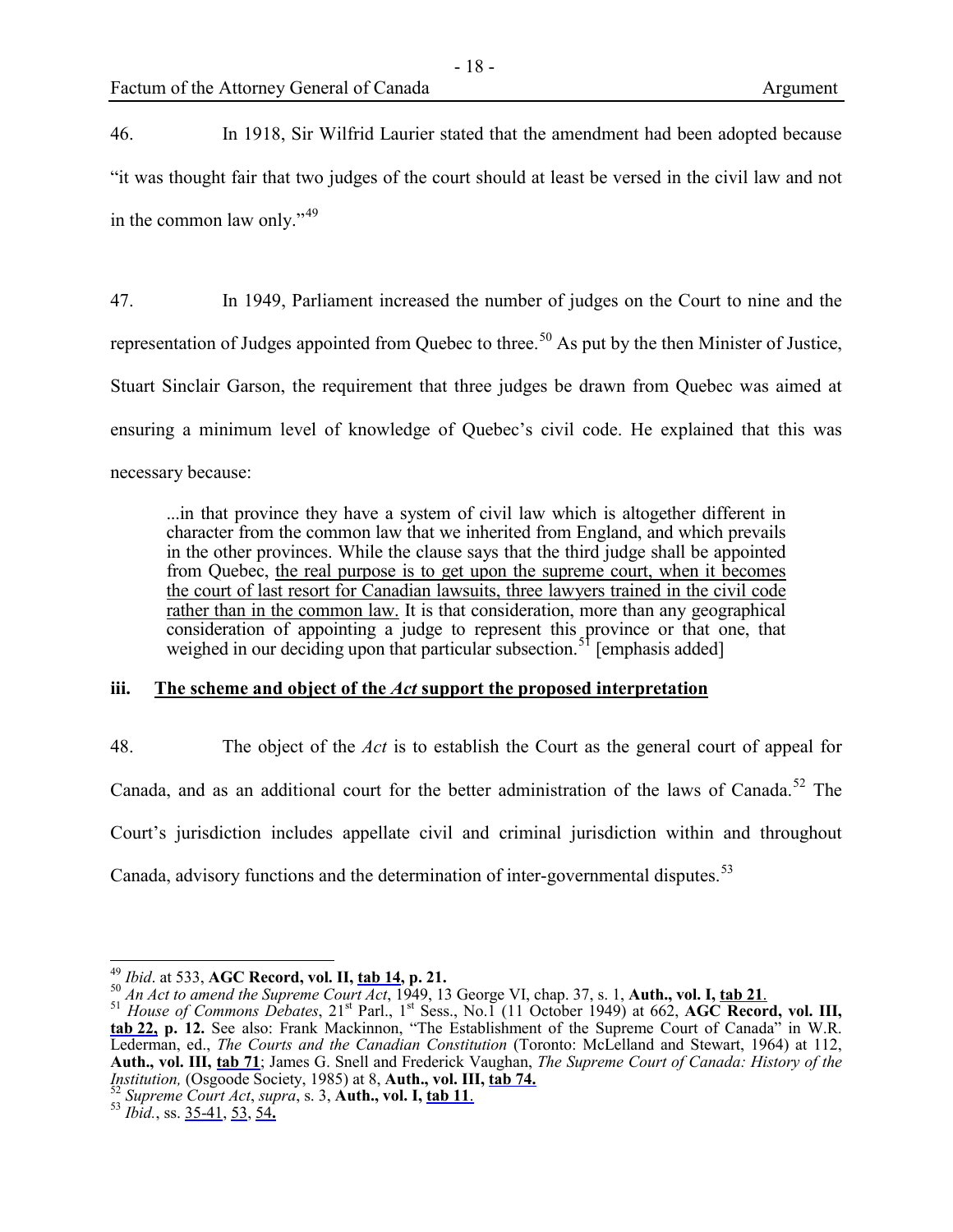<span id="page-22-2"></span>49. The object of the legislation is met by requiring ten years standing at the Barreau du Québec. As a court of law and equity charged with applying both common law and civil law, there is no question that individuals appointed to the Court must be exemplary candidates with appropriate training and practical experience. Historically, Supreme Court nominees have been the most eminent scholars, jurists and advocates in the country. While necessary that at least three judges have received their training in civil law, it is not, for instance, recent knowledge of the civil code that qualifies them to take on this role; it is their ability to apply the code that is essential. Current membership at the bar does not in any event guarantee familiarity or expertise in civil law. Criminal law practitioners in Quebec who could meet a requirement of current membership may have no recent knowledge of the civil law.

50. In the past, the Court has drawn candidates not only from the bench and the bar, but also from academia and international organizations. A narrow interpretation of sections 5 and 6 could preclude similar appointments and would unnecessarily limit the pool of highly qualified civil law practitioners who are neither current nor former members of provincial superior courts nor current members of the bar.

51. Such an interpretation would also have the effect of precluding the appointment of judges of the Federal Courts altogether. This result is entirely at odds with the scheme of the *Act*, given the Court's jurisdiction over appeals from the Federal Courts.<sup>[54](#page-22-0)</sup> Such appeals constitute a considerable proportion of the Court's workload: in 2012, the Court heard 10 appeals from judgments of the Federal Court of Appeal as compared to 15 from the Quebec Court of Appeal.<sup>[55](#page-22-1)</sup>

<span id="page-22-1"></span><span id="page-22-0"></span>

<sup>&</sup>lt;sup>54</sup> *Ibid.*, <u>[ss. 35, 35.1,](#page-134-0) [37.1, 38,](#page-135-0) 40, 41</u>, **AGC Auth, vol. I, <u>tab 11.</u>**<br><sup>55</sup> Supreme Court of Canada, "Category 3: Appeals Heard" (28 February 2013) available online: <http://www.scc-csc.gc.ca/case-dossier/stat/cat3-eng.aspx>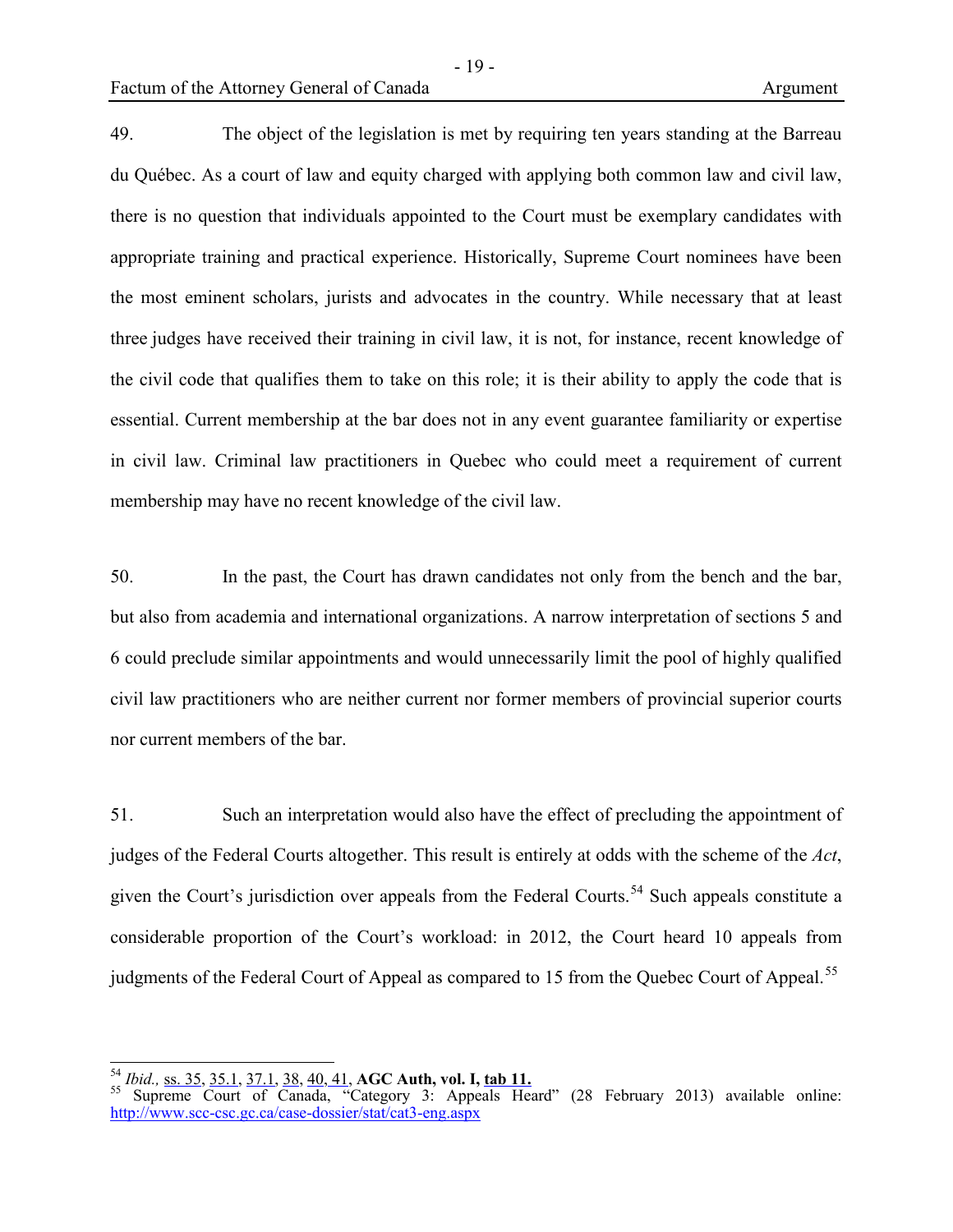52. Before turning to related statutes*,* brief comment should also be made on section 30(2) of the *Act*. This provision prescribes the process for appointing *ad hoc* judges to the Court to hear appeals when quorum is lacking. $56$ 

53. When construing legislation, it is often helpful to identify the problem the amendment was designed to address.<sup>[57](#page-23-1)</sup> Subsection 30(2) was first introduced in 1918 in response to a situation in which the Court was unable to sit with a full bench.<sup>[58](#page-23-2)</sup> The debates demonstrate that Parliament considered an amendment that would have required that *ad hoc* judges be drawn from the Exchequer Court for all appeals, and only if they were not available, would the Chief Justice then turn to a judge of the provincial superior courts.

54. The reason the amendment was rejected was not because of the lack of civil law experience on the Exchequer Court.<sup>[59](#page-23-3)</sup> Quite the opposite. The Minister was concerned that given the frequent absences of the Senior Judge of that Court from Ottawa (who was trained in the common law), the result of calling up the Assistant Judge (who was trained in the civil law) would be to have three civilists (on a panel of five) hearing common law appeals.<sup>[60](#page-23-4)</sup> The Minister was also concerned with placing the Chief Justice in the position of having to exercise his discretion to pass over the Assistant Judge if it was thought preferable that he not sit.<sup>[61](#page-23-5)</sup>

<span id="page-23-0"></span>

<span id="page-23-2"></span><span id="page-23-1"></span>

<sup>&</sup>lt;sup>56</sup> Supreme Court Act, supra, s. 30, A**uth., vol. I, <u>tab 11</u>**.<br><sup>57</sup> Re Canada 3000 Inc., supra at para. 57, Auth., vol. II, <u>tab 56.</u><br><sup>58</sup> An Act to amend the Supreme Court Act, SC 1918, c.7, s.1, Auth., vol. I, <u>tab 18</u> *Debates*, 13th Parl., 1st Sess. (2 April 1918) at 240, AGC Record, vol. II[, tab 13,](#page-22-2) p. 2.<br><sup>59</sup> Ibid. at 240-241, AGC Record, vol. II, [tab 13,](#page-22-2) pp. 2-3; *House of Commons Debates*, 13<sup>th</sup> Parl., 1<sup>st</sup> Sess.

<span id="page-23-3"></span><sup>(9</sup> April 1918) at 520-536, **AGC Record, vol. II[, tab 14,](#page-29-1) pp. 8-24**. See also: Ian Bushnell, *The Federal Court [of Cana](#page-123-0)da: A History, 1875-1992* (Toronto: University of Toronto Press, 1997) at 95-96, **Auth., vol. III, tab 67.** See also: An Act to Amend the Exchequer Court Act, S.C. 1912, c. 21, s. 1, Auth., vol. I[, tab 17.](#page-320-0)<br><sup>60</sup> House of Commons Debates, 13<sup>th</sup> Parl., 1<sup>st</sup> Sess. (2 April 1918) at 241, AGC Record, vol. II, tab 13, p. 3

<span id="page-23-4"></span><sup>(9</sup> April 1918) at 521, 530-532, **AGC Record, vol. II, tab 14, pp. 9, 19-20**[.](#page-40-1) 61 *Ibid.* at 534, **AGC Record, vol. II[, tab 14, p](#page-43-2). 22.**

<span id="page-23-5"></span>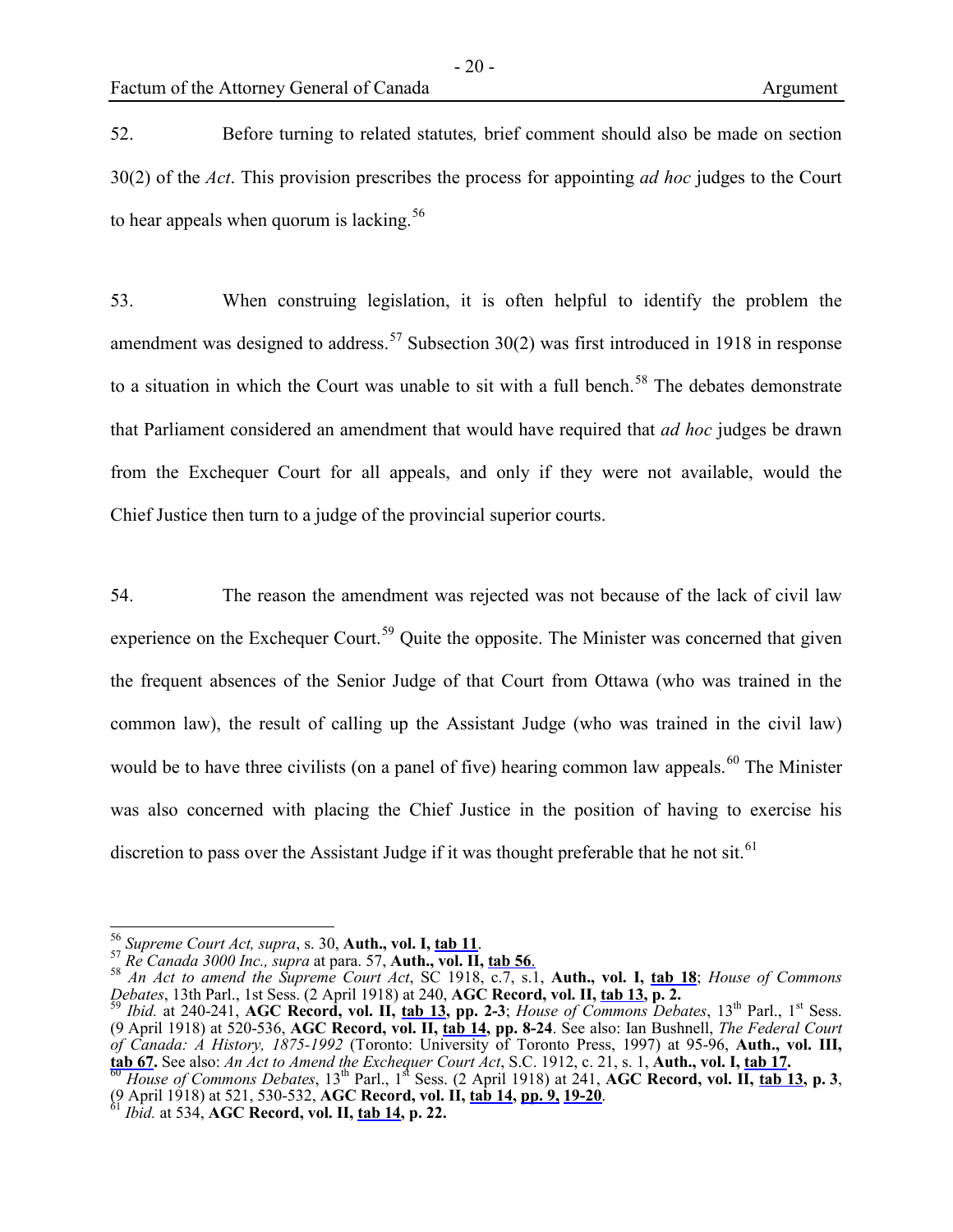<span id="page-24-2"></span>55. While there have been minor amendments to the language of section 30 there is no evidence that legislators have considered the substance of the provision since  $1918$ .<sup>[62](#page-24-3)</sup>

### <span id="page-24-0"></span>**iv. Similar provisions in related statutes support the proposed interpretation**

56. When interpreting legislation, consideration of related statutes which deal with the same subject matter is often helpful.<sup>[63](#page-24-4)</sup> Parliament has enacted minimum professional qualifications for the appointment of Federal Court judges in sections 5.3 and 5.4 of the *Federal Courts Act,* and for Superior Court judges in section 3 of the *Judges Act*. The minimum professional qualifications for Supreme Court appointments have also been the subject of constitutional discussions for many  $decades<sup>64</sup>$  $decades<sup>64</sup>$  $decades<sup>64</sup>$  In both statutes and in each of the constitutional proposals put forward, current membership at the bar has never been a requirement for appointment.<sup>[65](#page-24-6)</sup>

# <span id="page-24-1"></span>**(a)** *Federal Courts Act*

57. The closest comparator to the *Supreme Court Act* is found in the *Federal Courts Act*. Like section 5 of the *Supreme Court Act,* section 5.3 prescribes professional qualifications required for all appointments. Similarly, section 5.4 of the *Federal Courts Act* mirrors section 6 of the *Supreme Court Act* and requires that a certain number of the judges on the Federal Court

<span id="page-24-3"></span> <sup>62</sup> *An Act respecting the Supreme Court of Canada*, R.S.C. 1927, c.35, s. 5, **Auth., vol. I, [tab 20](#page-339-0)**; *An Act respecting the Supreme Court of Canada*, R.S.C. 1952, c.259, s.5, **Auth., vol. II, [tab 22](#page-13-1)**; *An Act respecting the Supreme Court of Canada*, R.S.C. 1970, c. S-19, **Auth., vol. II[, tab 23](#page-66-0)**; *An Act respecting the Federal Court of Canada,* S.C. 1970, c.1, **Auth., vol. II[, tab 24](#page-98-0)**; *An Act to revise references to the Court of Queen's Bench of the Province of Quebec*, S.C. 1974, c.19, **Auth., vol. II, [tab](#page-140-0) 25**; *An Act respecting the Supreme Court of Canada*, R.S.C. 1985, c. S-26, **Auth., vol. [II, tab 26](#page-147-0)**; *Courts Administration Service Act,* S.C. 2002, c.8, s. 175, **Auth., vol. II, [tab 32](#page-203-0)**. See also *Debates*, House of Commons, 21<sup>st</sup> Parl., 1<sup>st</sup> Sess., vol. 1, 1949 **AGC** Record, vols. II & III, **[tabs 17-22](#page-81-0)**; *Debates,* Senate, 21st Parl., 1st Sess., 1949, **AGC Record, vol. III[, tabs 23-30.](#page-74-0)** 

<span id="page-24-4"></span><sup>63</sup> *Sullivan on the Construction of Statutes*, *supra* at 355, **Auth., vol. III, [tab 76](#page-309-0)**; *Mowat, supra* at paras. 57-58,

<span id="page-24-5"></span>This history is summarized i[n paragraphs 90-98 b](#page-35-2)elow.

<span id="page-24-6"></span><sup>65</sup> *Federal Courts Act*, R.S.C. 1985, c.F-7, as am.[, ss. 5.3,](#page-60-0) [5.4 \[](#page-61-0)*Federal Courts Act, 1985*], **Auth., vol. I[, tab 5](#page-60-0)**; *Judges Act*, R.S.C. 1985, c.J-1, as am., s. 3 [*Judges Act*], **Auth., vol. I[, tab 8.](#page-101-0)**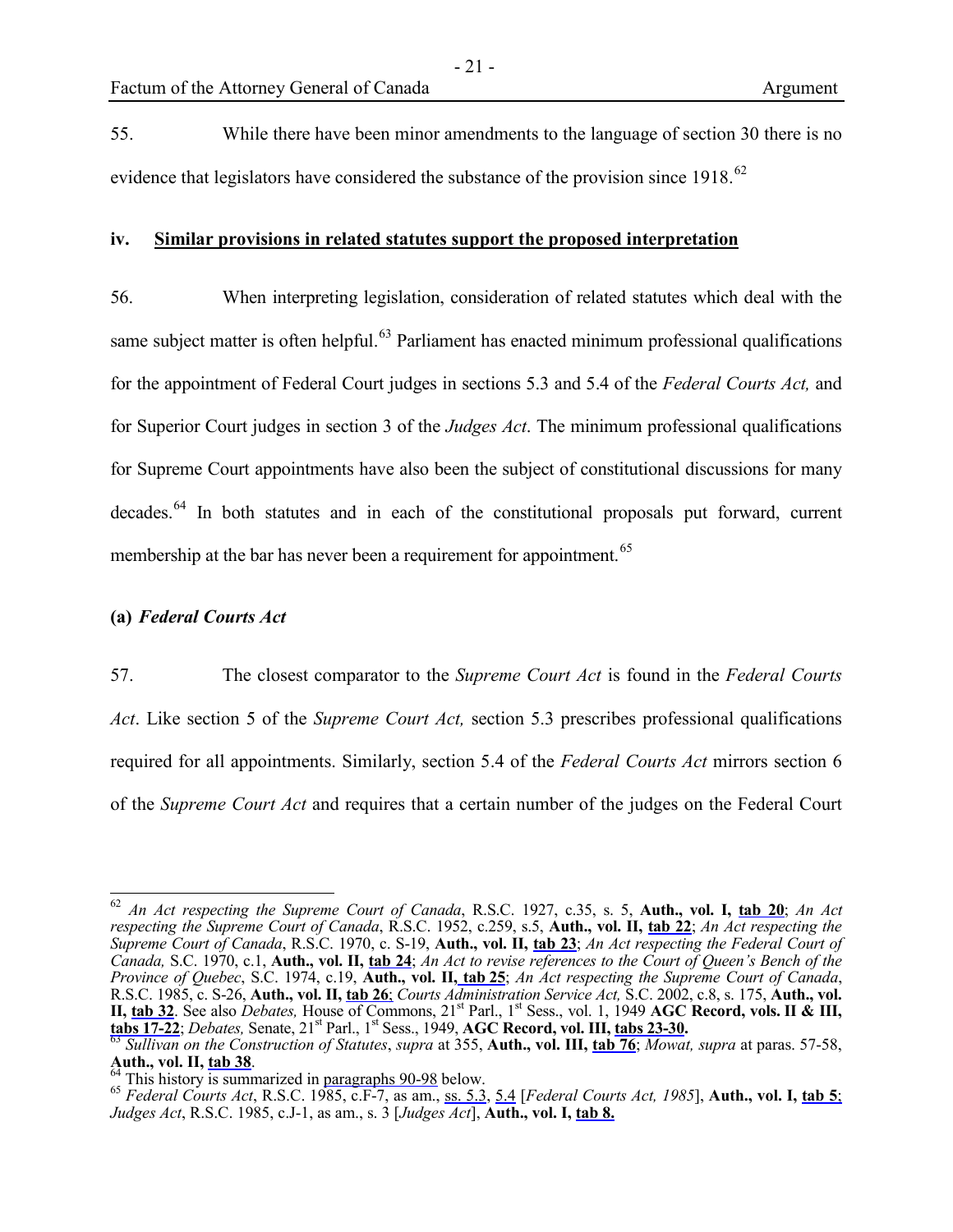<span id="page-25-4"></span>and Federal Court of Appeal must be from Quebec. One need only "have been" a member of the bar, in order to meet the requirements of each of those provisions.

58. The *Federal Courts Act* and its predecessors, like the *Supreme Court Act*, were enacted pursuant to section 101 of the *1867 Act.* The two statutes share a common statutory root, being the original 1875 Act which established the Supreme Court and the Exchequer Court.<sup>[66](#page-25-0)</sup> Notwithstanding the slight differences in wording that now exist, such closely related provisions ought to be given a coherent and consistent interpretation to achieve Parliament's singular intent.

59. When the *Federal Court Act* was first introduced in 1971, subsection 5(4*)* required that at least four of the ten judges "shall be persons who have been judges of the Court of Queen's Bench or of the Superior Court of the Province of Quebec, or have been members of the bar of that Province."<sup>[67](#page-25-1)</sup>

60. The intention behind this requirement was readily apparent. The Minister of Justice at the time explained that subsection 5(4) was "in line with the concept used in the Supreme Court and also in line with the proportion of judges having civil law experience as opposed to common law experience on federal courts and federal tribunals."[68](#page-25-2) Such a provision was necessary given that the Federal Court, like the Supreme Court, applies both the common law and civil law.<sup>[69](#page-25-3)</sup>

<span id="page-25-3"></span><span id="page-25-2"></span><span id="page-25-1"></span>

<span id="page-25-0"></span><sup>&</sup>lt;sup>66</sup> Supreme Court Act, 1875 supra, **Auth., vol. I, <u>tab 12</u>**.<br><sup>67</sup> Federal Court Act, S.C. 1970-71-72, c. 1, ss. 5(4), **Auth., vol. II, <u>tab 24.</u>**<br><sup>68</sup> Minutes and Proceedings of Evidence of the House of Commons Standing *Affairs, 28th Parl., 2nd Sess., No. 31 (26 May 1970) at 31:59-31:60, AGC Record, vol. II[I, tab 31, p](#page-211-0)p. 182-183.*<br><sup>69</sup> *Literary 4: 69 Literary 4: 69 Literary 4: 69 Literary 4: 69 Literary 4: 69 Literary 4: 69* <sup>69</sup> *Interpretation Act, supra* at ss. 8.1 and 8.2, **Auth., vol. I[, tab 7](#page-91-0)**; *Federal Law-Civil Law Harmonization Act, No.1*, S.C. 2001, c. 4 at Preamble, **Auth., vol. I[, tab 6.](#page-84-0)**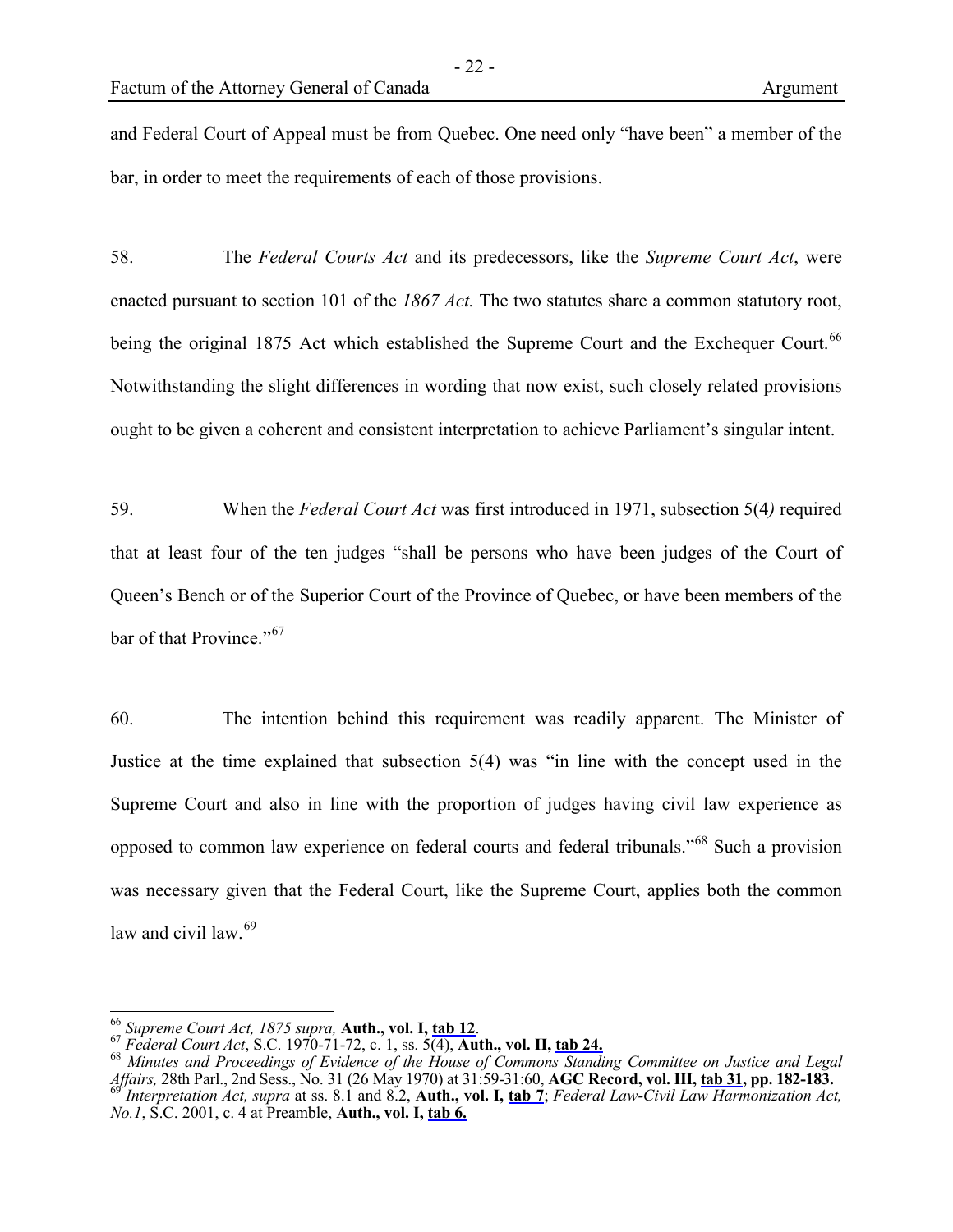61. In addition, a review of the French version of section 5.3 of the *Federal Courts Act* lends support to the proposition that any apparent ambiguity in the French version of section 5 of the *Supreme Court Act* introduced in 1985 was unintentional. It would appear from the construction of section 5.3 that if Parliament had truly intended to limit eligibility to judges or *current* members of the bar, it would have used the term « *depuis »* instead of « *pendant »*.

62. The English version of paragraph 5.3(b) of the *Federal Courts Act* states unambiguously that a person who "is or has been a barrister or advocate of at least ten years standing at the bar of any province" may be appointed to the Federal Courts. The corresponding phrase in the French version is « *pendant ou depuis au moins dix ans au barreau d'une province* ». In this context, the term « *depuis* » describes an action that started in the past and continues in the present, while « *pendant* » is used for past membership.<sup>[70](#page-26-0)</sup>

63. The history of the legislation also helps to explain why there is no reference in sections 5 or 6 of the *Supreme Court Act* to the Federal Courts. In the original 1875 statute, the judges appointed to the Supreme Court were, at the same time, appointed as judges of the Exchequer Court.<sup>[71](#page-26-1)</sup> By definition, an Exchequer Court judge could not be elevated to the Supreme Court. Although that changed soon after, the fact that section 5 did not specifically refer to the Exchequer Court likely reflected the fact that it had so few judges.<sup>[72](#page-26-2)</sup>

<span id="page-26-1"></span><span id="page-26-0"></span><sup>&</sup>lt;sup>70</sup> Federal Courts Act, 1985 supra, ss. 5.3(b), **Auth., vol. I, <u>tab 5.</u>**<br><sup>71</sup> Supreme Court Act, 1875 supra, s. 4, **Auth., vol. I, <u>tab 12.</u>**<br><sup>72</sup> Ibid., ss. 58-59, **Auth., vol. I, <u>tab 12.</u>** 

<span id="page-26-2"></span>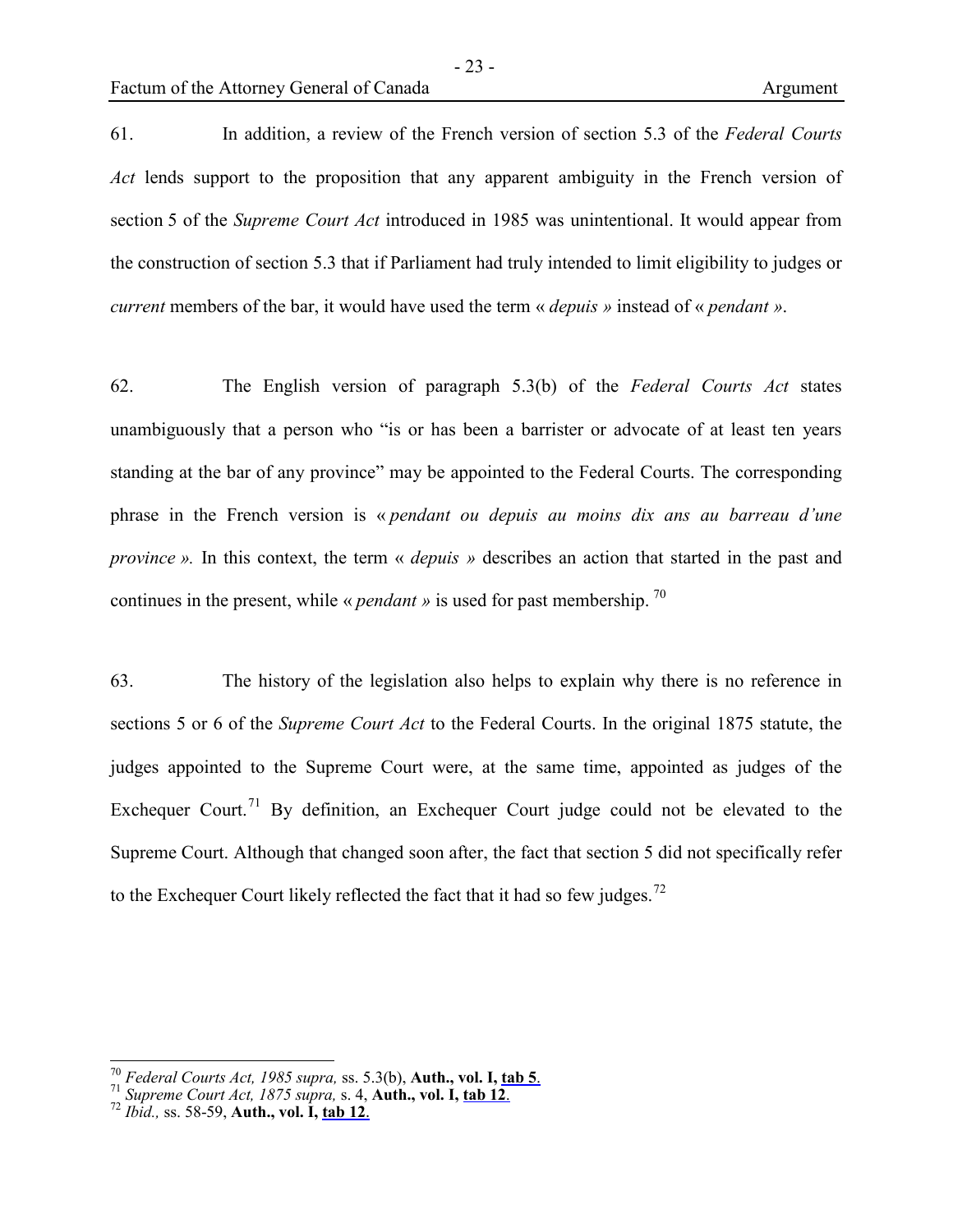# <span id="page-27-0"></span>**(b)** *Judges Act* **and other legal texts**

64. A review of the *Judges Act* may also assist. Section 3 sets out the eligibility criteria for the appointment of persons as judges of the superior courts of the provinces. Paragraph 3(a) states that a person is eligible for appointment who "is a barrister or advocate of at least ten years standing at the bar of a province", while paragraph 3(b) expressly allows for the appointment of a person who has been a barrister in the past and has also exercised duties and functions of a judicial nature on a court or tribunal, provided his or her combined experience as a lawyer and judicial officer is at least ten years.<sup>[73](#page-27-1)</sup>

65. The English version of paragraph  $3(a)$  is clear that current membership is required, particularly when contrasted with the language in paragraph 3(b). The corresponding language in the French version of paragraph 3(a) limits eligibility to « *les avocats inscrits au barreau d'une province depuis au moins dix ans. »* [74](#page-27-2) Had Parliament intended to require current membership in section 5 of the *Supreme Court Act,* it would have used « *depuis »* rather than « *pendant »*, as it did in 3(a) of the *Judges Act*.

66. Finally, reference may be made to the various proposals put forward by provincial and federal governments since 1971 to specifically entrench the conditions for appointment to the Supreme Court in the Constitution. These proposals expressly provided that a person who is or has been a judge on "any court established by the Parliament of Canada" is eligible for appointment. None of the proposals required current membership in the bar of any province.<sup>[75](#page-27-3)</sup>

<span id="page-27-3"></span><span id="page-27-2"></span>

<span id="page-27-1"></span><sup>&</sup>lt;sup>73</sup> *Judges Act*, *supra*, *s.* 3, **Auth., vol. I, <u>tab 8.</u>**<br><sup>74</sup> *Ibid.*, *s.* 3 [emphasis added].<br><sup>75</sup> Constitutional Conference Proceedings, Appendix B: Canadian Constitutional Charter 1971, (Victoria: June 14, 1971) at arts. 21-42 [*Victoria Charter*], **AGC Record, vol. IV[, tab 32,](#page-31-1) pp. 11-15;** *Bill C-60: The*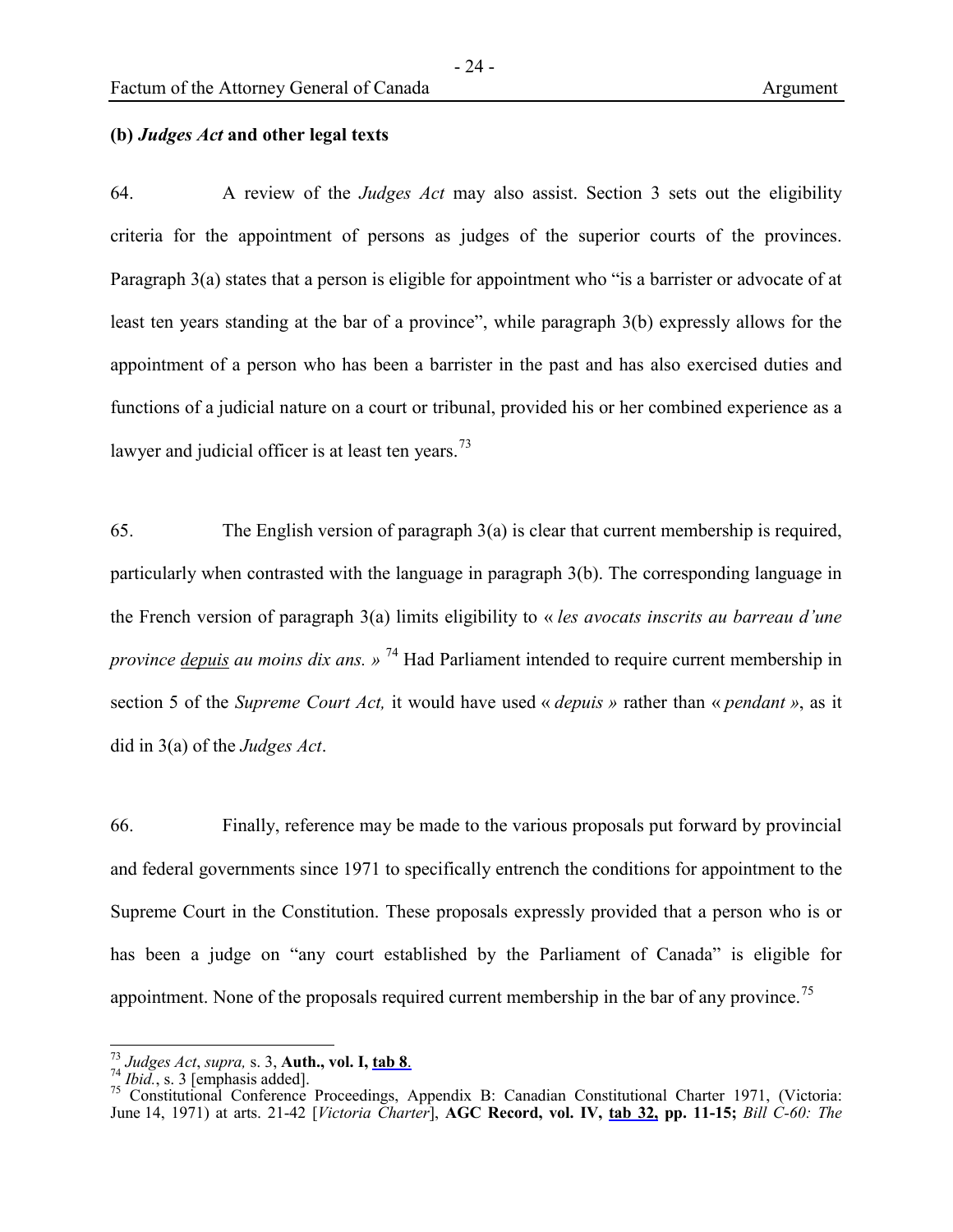$\overline{a}$ 

# <span id="page-28-0"></span>**v. Requiring current membership leads to absurd results**

67. As stated above, the purpose and text of sections 5 and 6 as well as the broader context for these provisions all lead to the conclusion that a person who is or has been an advocate of at least ten years standing at the Barreau du Québec may be appointed to the Court as a Quebec member.

68. A legislature does not intend to produce absurd consequences, namely, interpretations that are illogical, incoherent or incompatible with other provisions. Rather, legislative schemes are presumed to be coherent and effective, and provisions are presumed to be straightforward, exact, grammatically correct, concise and consistent.<sup>[76](#page-28-1)</sup>

69. If section 6 were interpreted in isolation to require that only current members of the Barreau du Québec are eligible for appointment, this could lead to implausible and disparate results. For example, it could result in newly called advocates of Quebec with no legal experience being eligible for appointment, while judges of the Federal Courts with ten years at the Quebec bar prior to their appointment would be disqualified merely by virtue of their having accepted appointment to the Federal Court. Alternatively, it could result in advocates from Quebec with past but not present membership at the bar being ineligible while barristers of other provinces in a similar situation are eligible.

*Constitutional Amendment Bill,* Text and Explanatory notes, 3<sup>rd</sup> Sess., 30<sup>th</sup> Parl., 1978, ss. 101-116 (Tabled: June 20, 1978) [*Bill C-60*], **AGC Record, vol. VI, [tab 41,](#page-70-0) pp. 50-56**; First Ministers' Meeting on the Constitution, *A Guide to the Meech Lake Constitutional Accord* (Ottawa: 2-3 June 1987) at schedule, ss. 101(B)(1) and 101(B)(2) [*Meech Lake Accord*], **AGC Record, vol. I[V, tab 33,](#page-91-0) pp. 70-71;** First Ministers' Meeting on the Constitution, *Draft Legal Text* (Ottawa: 2 October 1992) at 101(B)(1) and 101(B)(2) [Charlottetown Accord], AGC Record, vol. I[V, tab 34, p.](#page-172-0) 150.<br><sup>76</sup> Interpretation of Legislation in Canada, supra at 456, Auth., vol. III[, tab 68](#page-135-0); Rizzo & Rizzo Shoes Ltd. (Re),

<span id="page-28-1"></span>*supra* at para. 27, **Auth., vol. III[, tab 62](#page-63-0)**; *Ulybel, supra* at para. 30, **Auth., vol. II, [tab 55](#page-421-0)***; Re Canada 3000 Inc.*, *supra* at para. 37, **Auth., vol. I[I, tab 56](#page-426-0)**.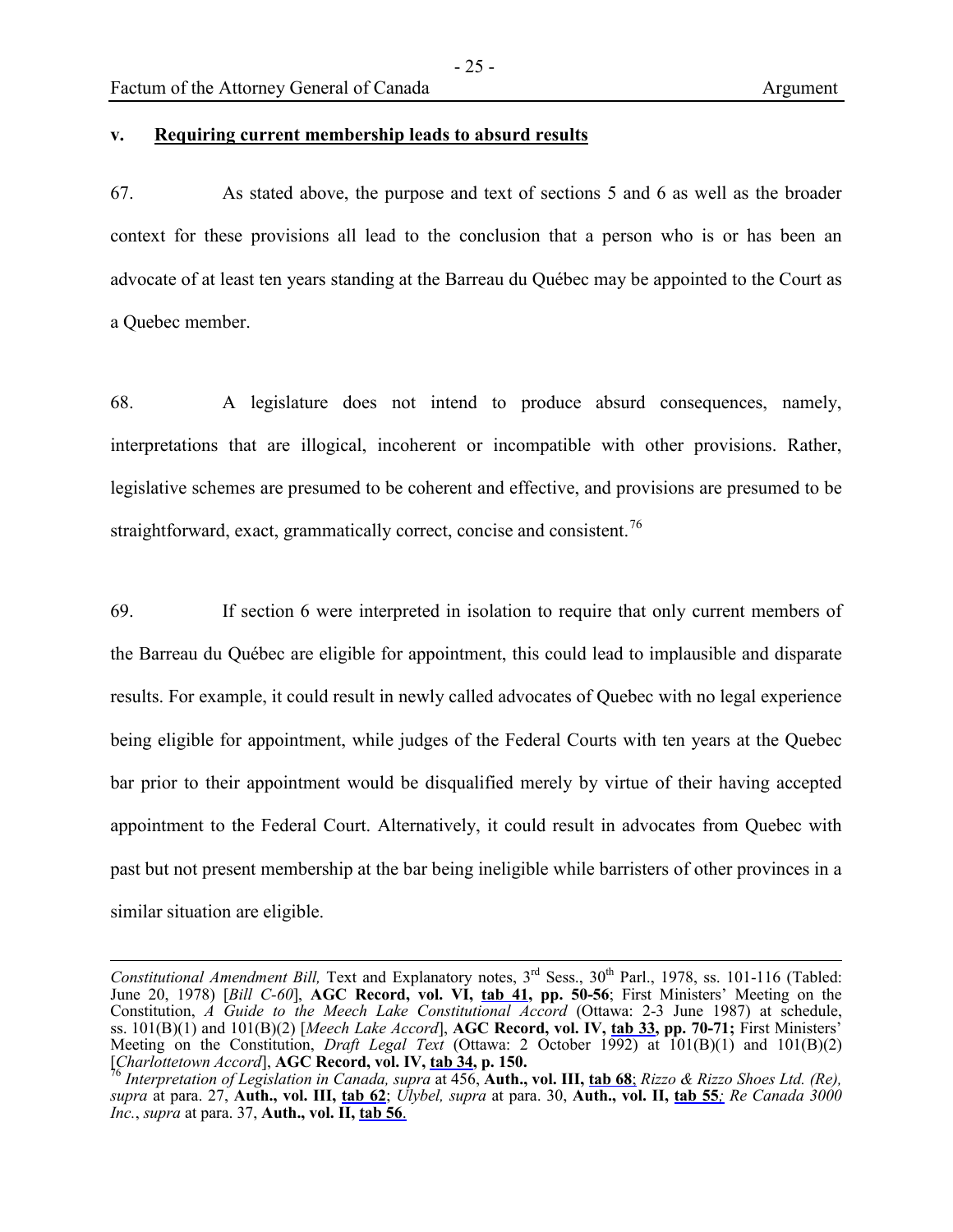<span id="page-29-1"></span>70. As noted above, requiring current membership at the bar would necessarily exclude the appointment of any judge of the Federal Courts. The Federal Courts' jurisdiction is broad.<sup>[77](#page-29-2)</sup> Federal Court judges have specialized knowledge of, and expertise in federal law, but they are also required to apply the law in accordance with "the rules, principles and concepts in force in the province at the time the enactment is being applied."[78](#page-29-3) For matters arising in Quebec, Federal Court judges must apply the Civil Code and Quebec legislation. This bijural approach to the interpretation of legislation necessarily means that, like the justices of the Supreme Court, Quebec members of the Federal Courts must be versed in both the civil law and the common law.<sup>[79](#page-29-4)</sup> Parliament requires that approximately one third of the bench be civilists.<sup>[80](#page-29-5)</sup>

71. Precluding the appointment of these eminent Quebec jurists would deprive the Court of this important and necessary expertise. Parliament could not have intended this result.

# <span id="page-29-0"></span>**B. THE GOVERNMENT PROPOSES TO CONFIRM THIS INTERPRETATION THROUGH DECLARATORY PROVISIONS**

72. For greater certainty, the government has proposed the enactment of declaratory legislation in order to confirm the intent of sections 5 and 6 of the *Act.* Clauses 471 and 472 of the *Economic Action Plan 2013 Act, No. 2* would add sections 5.1 and 6.1 to the *Act.* [81](#page-29-6)

73. The Court has recently reaffirmed that it is within the prerogative of the legislature to enter the domain of the courts and offer a binding interpretation of its own law by enacting

<span id="page-29-4"></span><span id="page-29-3"></span>

<span id="page-29-2"></span><sup>&</sup>lt;sup>77</sup> Federal Courts Act, 1985 supra at <u>ss. 4, 17-28</u>, **Auth., vol. I, <u>tab 5.</u>**<br><sup>78</sup> Interpretation Act, supra at s. 8.1, **Auth., vol. I, <u>tab 7.</u>**<br><sup>79</sup> St-Hilaire v. Canada (Attorney General), 2001 FCA 63, para. 1, per J.A., paras. 35-51, Décary J.A., A**uth., vol. III, [tab 64](#page-98-0)**; *9041-6868 Québec Inc. v. Canada (Minister of* 

<span id="page-29-5"></span>National Revenue), 2005 FCA 334, at paras[.](#page-59-0) 5-6, **Auth., vol. II, <u>tab 33.</u>**<br><sup>80</sup> Federal Courts Act, 1985 supra, <u>ss. 5(1),</u> 5<u>.1(1), 5.4</u>, **Auth., vol. I, <u>tab 5.</u>**<br><sup>81</sup> Bill C-4, supra, **Auth., vol. I, <u>tab 1.</u>** 

<span id="page-29-6"></span>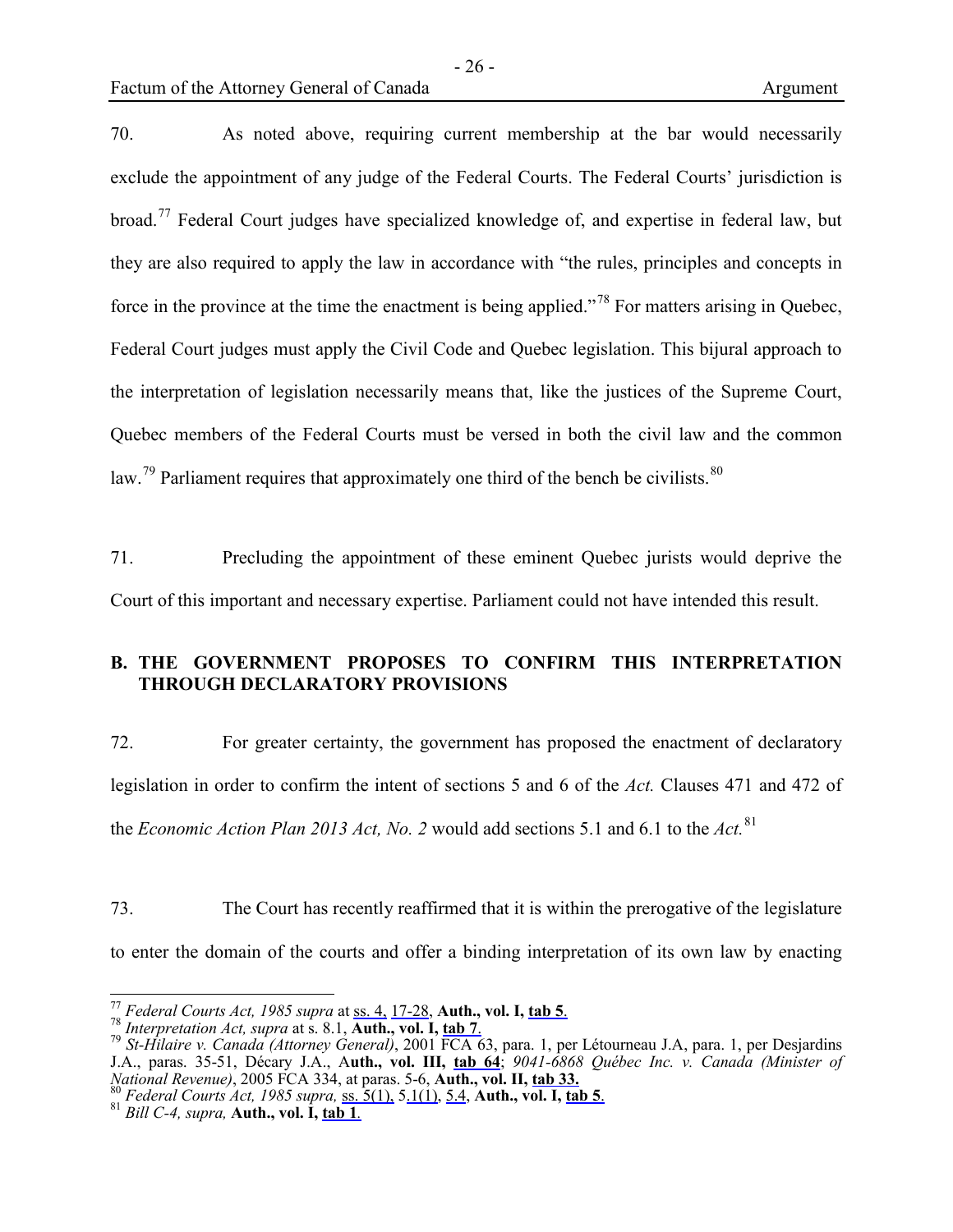# <span id="page-30-2"></span>Factum of the Attorney General of Canada Argument

declaratory legislation.<sup>[82](#page-30-3)</sup> An interpretation which the legislature adopts by enacting a declaratory provision is applicable to all future cases as well as to cases that are pending when the provision comes into force.<sup>[83](#page-30-4)</sup>

74. If enacted, the effect of the declaratory provisions will be to deem the *Act* to have always provided that a person who was, at any time, an advocate of at least ten years standing at the Barreau du Québec may be appointed as a member of the Court from Quebec.

# <span id="page-30-0"></span>**QUESTION 2**

# <span id="page-30-1"></span>**A. PARLIAMENT HAS LEGISLATIVE AUTHORITY TO PRESCRIBE PAST OR PRESENT MEMBERSHIP AT THE BAR AS A CONDITION OF APPOINTMENT TO THE SUPREME COURT**

75. This reference is not about the constitutional status of the Court or its fundamental features, including the number of judges of the Court who, by tradition or statute must be drawn from Quebec. Acceptance of the propositions advanced here will not require the Court to address or provide its opinion on those broader questions.<sup>[84](#page-30-5)</sup>

76. The constitutional issue in this reference is narrow and discrete. The Court is asked to give its opinion on whether Parliament can legislate in relation to the currency of

<span id="page-30-3"></span> <sup>82</sup> *Régie des rentes du Québec* v. *Canada Bread Company Ltd.,* 2013 SCC 46, [*Canada Bread Company Ltd.*] at para. 26, **Auth., vol. III[, tab 61](#page-59-0)**; *Sullivan on the Construction of Statutes, supra* at 682-683, **Auth., vol. III, [tab](#page-325-0) 76**. See also: *Western Minerals Ltd.* v. *Gaumont,* [1953] 1 S.C.R. 345 at 352-353, **Auth., vol. III, [tab 65](#page-109-0)**; *Québec (Attorney General) v. Healy,* [1987] 1 S.C.R. 158 at 165, **Auth., vol. II, <u>tab 49.</u>**<br><sup>83</sup> Canada Bread Company Ltd., supra at para. 29, **Auth., vol. III, <u>tab 61</u>**.<br><sup>84</sup> Warren J. Newman, "Constitutional Status of

<span id="page-30-4"></span>

<span id="page-30-5"></span><sup>[</sup>*Constitutional Status of the Supreme Court of Canada*], **Auth., vol. III, [tab 73](#page-218-0)**; P.W. Hogg, *Constitutional Law of Canada*, 5th ed. Supp., (Scarborough: Thomson Carswell, looseleaf, 2007+), [at ch. 8.1,](#page-177-0) [4.2\(c\),](#page-180-0) [4.3\(g\)](#page-182-0)  and 4.4, **Auth., vol. III, [tab 70](#page-177-0)**; P.J. Monahan, *Constitutional Law*, 3d ed. (Toronto: Irwin Law, 2006), a[t 181,](#page-211-0)  [193-194,](#page-214-0) **Auth., vol. III[, tab 72](#page-211-0)**; Stephen A. Scott, "The Supreme Court of Canada and the 1987 Constitutional Accord", (Montreal: Les Éditions Thémis, 1987), **Auth., vol. II[I, tab](#page-329-0) 77**; W.R. Lederman, "Constitutional Procedure for the Reform of the Supreme Court of Canada", Les Cahiers de droit, vol. 26, n° 1, 1985, p. 195-204, **Auth., vol. III[, tab 78.](#page-348-0)**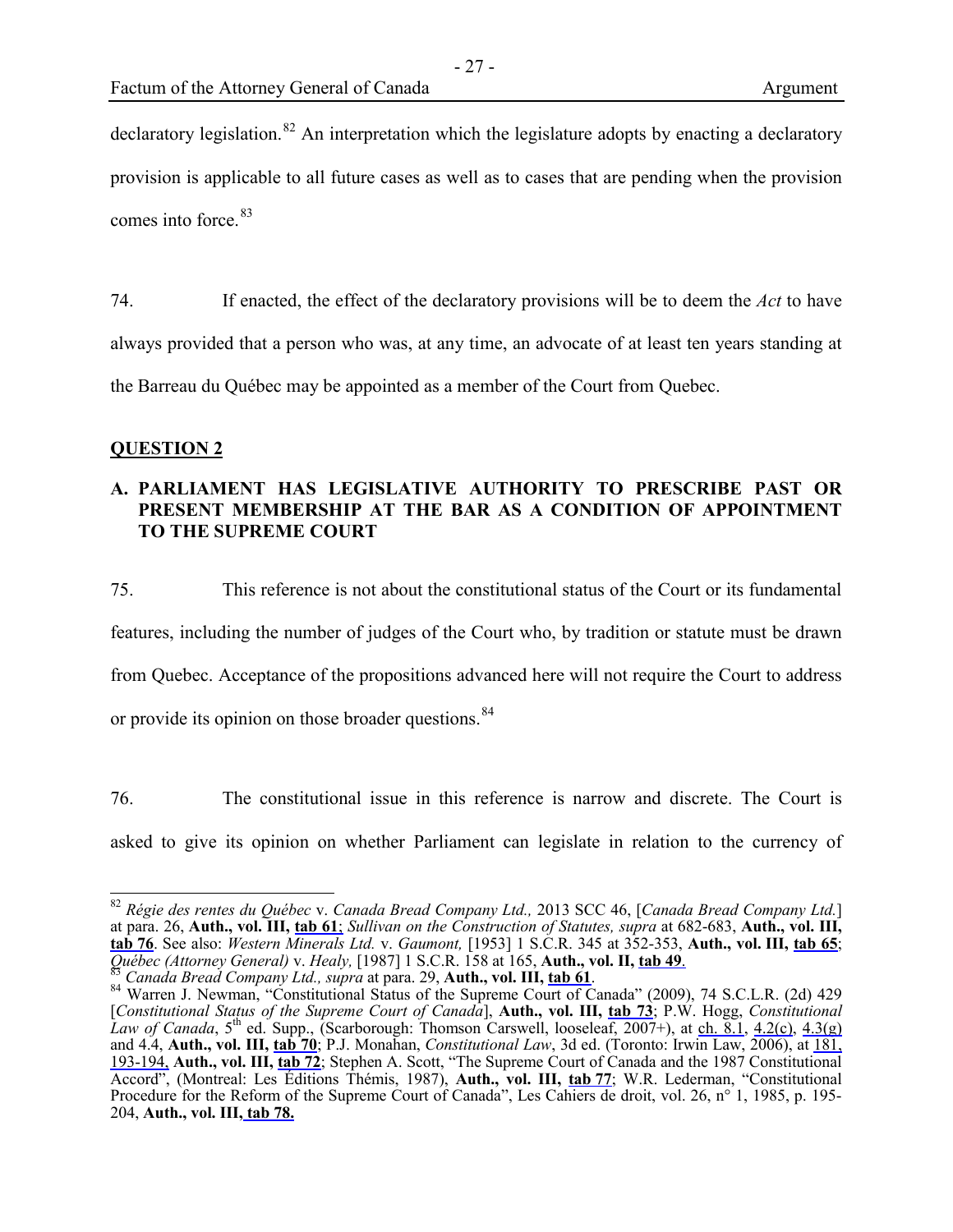<span id="page-31-1"></span>membership at the bar of a province as a condition of appointment. Section 101 of the *1867 Act* offers a complete answer to that inquiry.

77. A review of the text of the *Constitution Acts* and of the history of governmental initiatives for constitutional change shows that a requirement of current membership has never been entrenched in the Constitution. As such, neither of the procedures for amending the Constitution prescribed by paragraphs 41(d) or 42(1)(d) of the *1982 Act* operate to restrict Parliament's plenary powers under section 101 to legislate in relation to past or present membership at the bar of a province as a condition of appointment to the Court.

# <span id="page-31-0"></span>**i. Section 101 of the** *Constitution Act, 1867* **is a plenary power which has never been modified**

78. The legislative authority conferred on Parliament by section 101 of the *1867 Act* has never been limited, either through judicial interpretation or by constitutional amendment. By that provision*,* Parliament is granted exclusive legislative authority to provide for the "Constitution, Maintenance and Organization of a General Court of Appeal". This power is granted "notwithstanding anything in this Act" and may be exercised from "Time to Time".

79. Parliament first exercised this power when it established the Supreme and the Exchequer Courts in 1875. In an early challenge, the Judicial Committee of the Privy Council found provincial legislation which sought to limit appeals to the Court to be *ultra vires*, noting that if the Court's jurisdiction could be circumscribed by provincial legislation, "the result would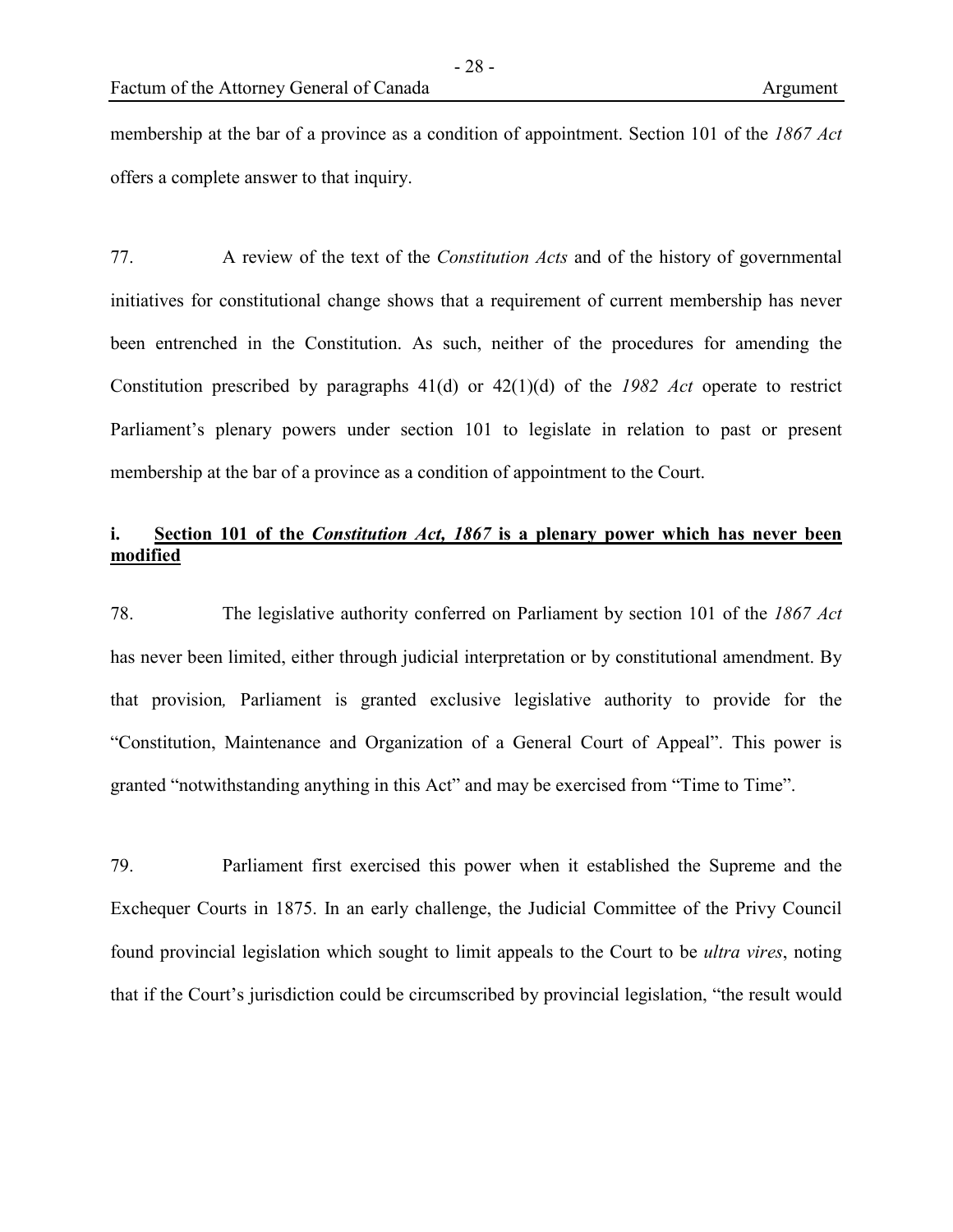<span id="page-32-0"></span>be the virtual defeat of the main purposes of the Court of Appeal".<sup>[85](#page-32-1)</sup> The Committee found that the federal power could not be overridden by a power conferred by section 92 on the Provinces.<sup>[86](#page-32-2)</sup>

80. In 1947, the Judicial Committee dismissed an appeal brought by several provinces from a decision of the Supreme Court upholding the authority of Parliament to amend the *Supreme Court Act* to eliminate all appeals from Canadian courts to any authority in the United Kingdom. Lord Jowitt L.C. held that Parliament's plenary authority under section 101 is "unqualified and absolute" and includes all ancillary powers necessary to enable Parliament to attain its objects fully and completely.<sup>[87](#page-32-3)</sup> Lord Jowitt further noted that it would be "alien to the spirit" of the *Statute of Westminster, 1931* "to concede anything less than the widest amplitude of power to the Dominion legislature under s. 101 of the Act."<sup>[88](#page-32-4)</sup> This power was upheld in the 1998 *Quebec Secession Reference* when this Court confirmed Parliament's legislative authority under section 101 to grant the Court a special advisory jurisdiction.<sup>[89](#page-32-5)</sup>

81. While the Court has read sections 96 to 100 of the *1867 Act* as supporting a broad principle that judges enjoy security of tenure, remuneration and independence,<sup>[90](#page-32-6)</sup> sections 97 and 98 apply only to Superior Court judges. By including the words "notwithstanding anything in this

<span id="page-32-1"></span> <sup>85</sup> *Crown Grain Co. Ltd. v. Day*, [1908] A.C. 504 at 507 [*Crown Grain*], **Auth., vol. II[, tab 41](#page-310-0)**. See also *Québec Secession Reference*, [1998] 2 S.C.R. 217 at para. 11, [*Quebec Secession Reference*], **Auth., vol. II[I, tab 60.](#page-47-0)** <sup>86</sup> *Crown Grain, Ibid*., a[t 506-507.](#page-309-0) 

<span id="page-32-3"></span><span id="page-32-2"></span><sup>87</sup> *Attorney General for Ontario v. Attorney General for Canada and others*, [1947] A.C. 127 at 153 [*Attorney General for Ontario*], **Auth., vol. II, <u>tab 35.</u>**<br>
<sup>88</sup> *Ibid.* at <u>154</u>.<br> *So Québec Secession Reference, supra* at para. 11, **Auth., vol. III, <u>tab 60</u>.** 

<span id="page-32-4"></span>

<span id="page-32-6"></span><span id="page-32-5"></span><sup>89</sup> *Québec Secession Reference, supra* at para. 11, **Auth., vol. II[I, tab 60.](#page-47-0)** <sup>90</sup> *Reference re Remuneration of Judges of the Prov. Court (P.E.I.),* [1997] 3 S.C.R. 3 a[t paras. 83,](#page-31-1) [105-106,](#page-39-1)  163 [*Provincial Judges Reference*], **Auth., vol. II[I, tab 59.](#page-31-1)**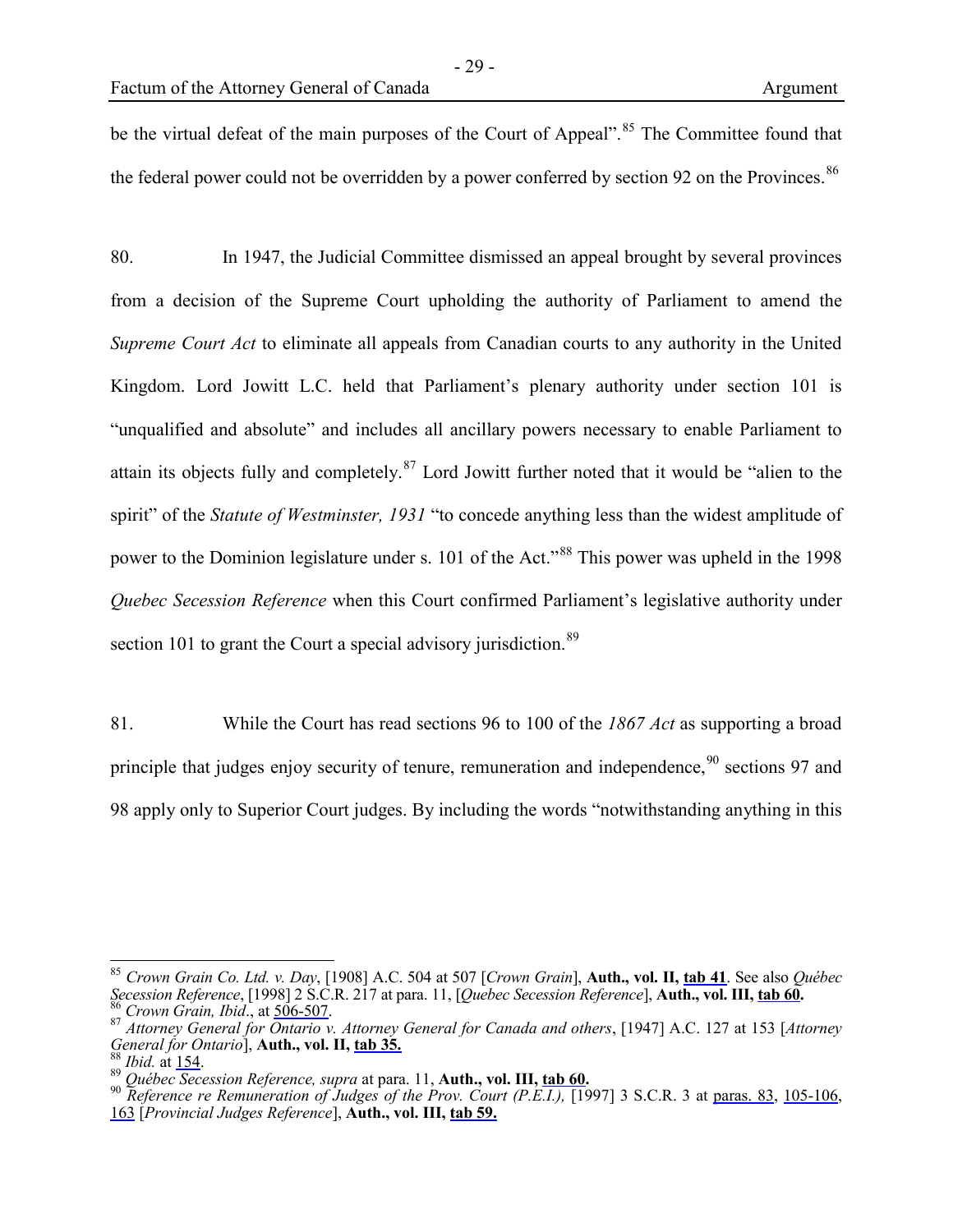Act" in section 101, the clear intention of the drafters was that Parliament would have exclusive authority to legislate these matters for section 101 judges.  $91$ 

82. The scope of section 101 has also not been modified by formal constitutional means. The jurisprudence of this Court provides that only a formal amendment can alter the distribution of legislative powers under the Constitution. Neither Parliament nor the legislatures of the provinces can divest themselves of, or abandon, the legislative powers conferred by the Constitution.<sup>[92](#page-33-1)</sup>

83. Prior to April 17, 1982, an amendment to section 101 of the *1867 Act* could only have been accomplished through an Act of the Parliament of the United Kingdom. No acts have ever been enacted by that Parliament which purport to limit the Dominion Parliament's exclusive authority over matters relating to the Supreme Court.

84. After April 17, 1982, any amendment to section 101 of the *1867 Act* must follow the procedures set out in sections 41 and 42 of the *1982 Act*. [93](#page-33-2) Since 1982, there have been no amendments to the Constitution that purport to limit the authority of Parliament under section 101 to legislate in relation to the Court. Indeed, Parliament has continued to amend the *Supreme Court Act* as necessary since 1982.<sup>[94](#page-33-3)</sup>

<span id="page-33-0"></span> <sup>91</sup> See *Felipa v. Canada (Citizenship and Immigration),* <sup>2011</sup> FCA 272, [2012] 1 F.C.R. 3 at paras. 142-164, per Stratas, J.A., dissenting, and see paras. 78-79, per Sharlow and Dawson, JJ.A., **Auth., vol. II, [tab](#page-315-0) 42**; *Attorney General for Ontario, supra* at 153, **Auth., vol. II, <u>tab 35</u>.** *Nova Scotia (Attorney General) v. Canada (Attorney General)*, [1950] S.C.R. 31 at <u>36, [40-41,](#page-366-0) 44</u> **Auth.,**  $\frac{92}{\pi}$  *Nova Scotia (Attorney Gener* 

<span id="page-33-1"></span>Nova Scota (*Habries* General) v. Candala (*Habries* General), [1990] S.C.R. 31 at  $\frac{1}{20}$ ,  $\frac{1}{20}$ ,  $\frac{1}{11}$  Auth., <br> **yol. II, <u>tab 46</u>**; Re Gray (1918), 57 S.C.R. 150 at <u>157, [170-171,](#page-15-4) 176</u>, **Auth., vol. III, <u>**</u>

<span id="page-33-3"></span><span id="page-33-2"></span>*consequence thereof*, S.C. 1990, c. 8, ss. 33-49, **Auth., vol. I[I, tab 28](#page-183-0)**; *Miscellaneous Statute Law Amendment Act, 1993*, S.C. 1993, c. 34, ss. 115-117, **Auth., vol. II, [tab](#page-190-0) 29**; *Criminal Law Amendment Act, 1994*, S.C. 1994, c. 44, ss. 98-102, **Auth., vol. II[, tab 30](#page-194-0)**; *Criminal Law Improvement Act, 1996*, S.C. 1997, c. 18, s. 98- 102, **Auth., vol. I[I, tab](#page-197-0) 31**; *Courts Administration Service Act*, S.C. 2002, c. 8, s. 175, **Auth., vol. II[, tab 32.](#page-203-0)** See also *Interpretation Act, supra,* s. 42, **Auth., vol. I[, tab 7](#page-96-0)**.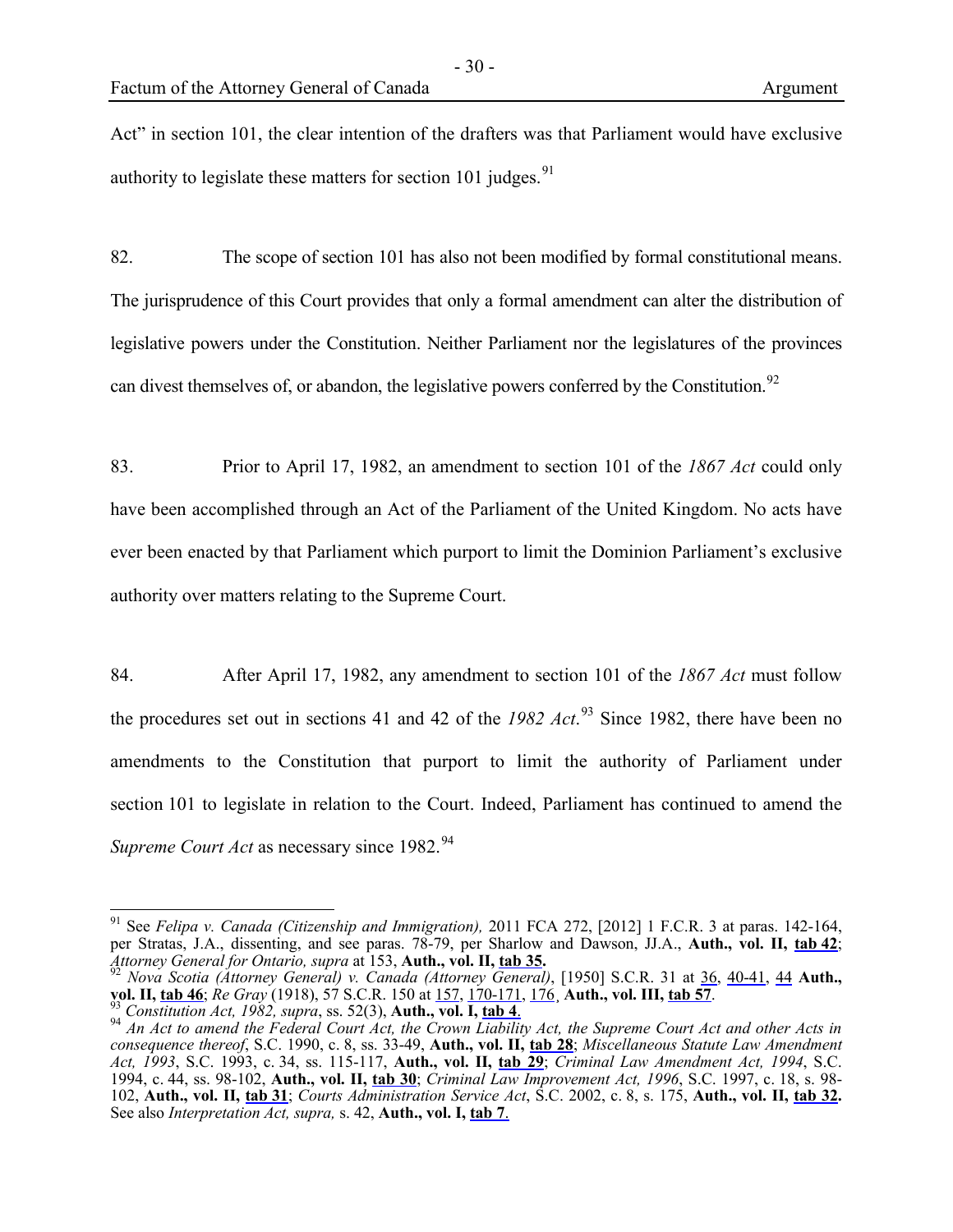# <span id="page-34-0"></span>**ii. Parliament's authority to prescribe conditions for appointment relating to past or present membership at the bar is not affected by sections 41 or 42 of the** *Constitution Act, 1982*

# <span id="page-34-1"></span>**(a) The function of paragraphs 41(d) and 42(1)(d) of the** *Constitution Act, 1982* **is to prescribe rules for amendments to the Constitution**

85. The only mention of the Supreme Court in the *Constitution Act, 1982* is in the amending procedures set out in Part V. Paragraph 41(d) requires that an amendment to the Constitution in relation to the composition of the Court be effected only with the approval of the House of Commons and Senate and each of the ten provincial legislative assemblies. Paragraph 42(1)(d) provides that any other amendments to the Constitution in relation to the Supreme Court must follow the process set out in section  $38^{95}$  $38^{95}$  $38^{95}$ .

86. The function of sections 41 and 42 of the *1982 Act* is limited to prescribing which amendment process is to apply if and when amendments to the Constitution concerning the Court are contemplated. The references to the Court in paragraphs  $41(d)$  and  $42(1)(d)$  do not have the effect of introducing the condition of appointment respecting past or present membership at the bar into the Constitution. Nor, as explained below, is such condition a part of the written or unwritten Constitution. Thus, until it is made a part of the Constitution, paragraphs 41(d) and 42(1)(d) do not operate to limit Parliament's ability to legislate pursuant to section 101 of the *1867 Act*, with respect to this condition as it has done since 1875.

<span id="page-34-2"></span> <sup>95</sup> *Constitution Act, 1982, supra*[, ss. 38,](#page-36-1) [41, 42,](#page-37-1) **Auth., vol. I, [tab 4](#page-36-1)**.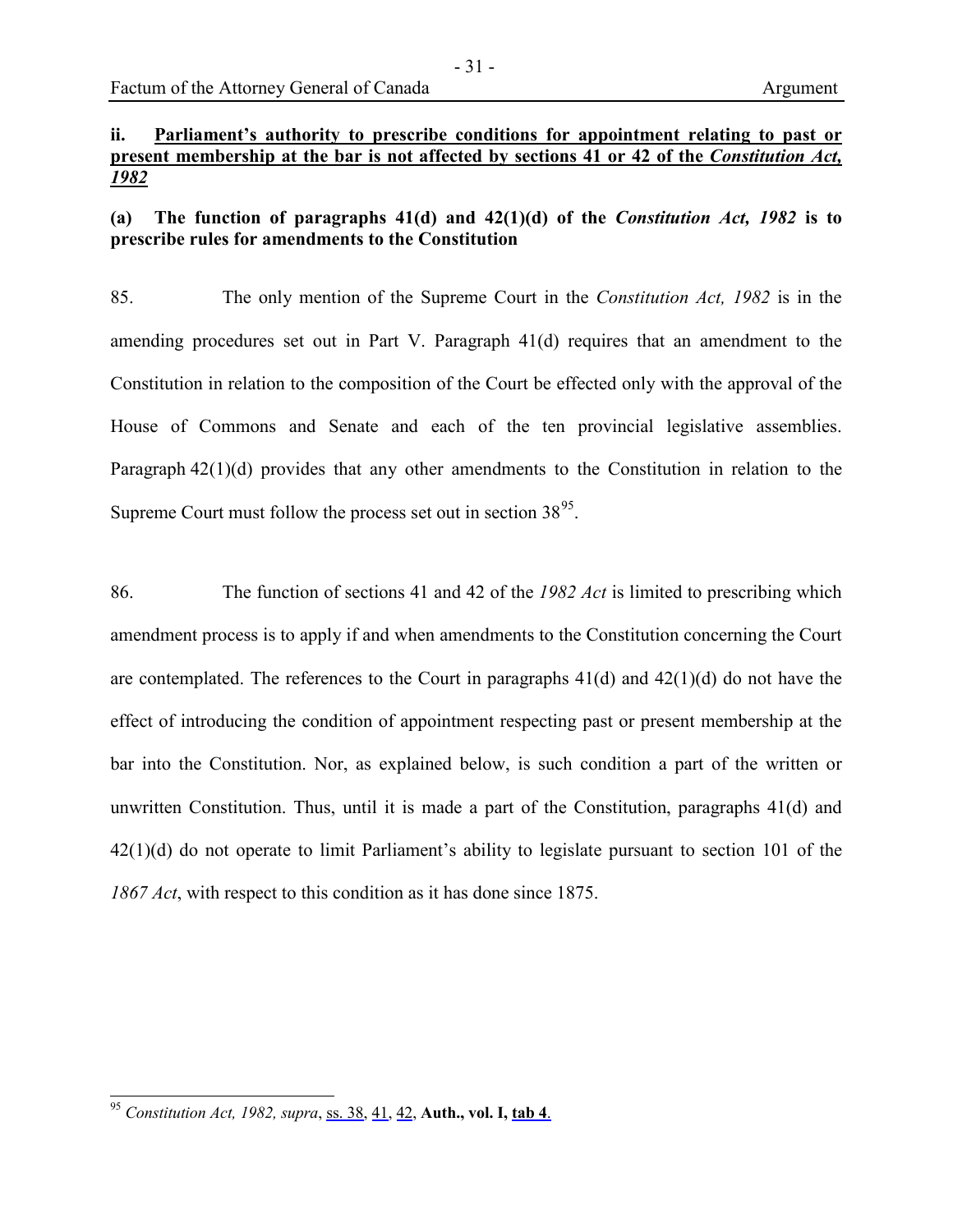# <span id="page-35-2"></span><span id="page-35-0"></span>**(b) Successive constitutional accords have failed to entrench the professional qualifications required for appointment in the Constitution**

87. A review of the constitutional discussions and proposed amendments to the Constitution concerning the Supreme Court confirms that the professional qualifications required for appointment have never been entrenched in our Constitution. This history provides unique insight into precisely *how* entrenchment would have been accomplished by successive governments had they succeeded.

88. There have been calls to entrench certain features of the Supreme Court in the written Constitution since at least the  $1950s^{96}$  $1950s^{96}$  $1950s^{96}$  While many of these proposals included provisions with respect to the professional qualifications required for appointment, in each case, the proposals did not require current membership in the bar of a province, including Quebec.

89. Similarly, each of the proposals provided that a person could be appointed as one of the three members of the Court from Quebec if the person was or had been a judge of a court of Quebec or a judge of any court established by Parliament so long as the person had at least ten years standing at the bar of Quebec.

# <span id="page-35-1"></span>*(i) The Victoria Charter*

90. The first serious attempt at a comprehensive accord arose following a series of First Ministers' Constitutional Conferences held in  $1969$ .<sup>[97](#page-35-4)</sup> The product of the talks which concluded on June 14, 1971 in Victoria is referred to as the *Victoria Charter*. Part IV of the

<span id="page-35-3"></span><sup>&</sup>lt;sup>96</sup> Proceedings of the Constitutional Conference of Federal and Provincial Governments (Ottawa: 10-12 January 1950), at 31, AGC Record, vol. V, tab 35, p. 5.

<span id="page-35-4"></span>Constitutional Conference Proceedings, Second Meeting (Ottawa: 10-12 February 1969) at 364-371, **AGC Record, vol. V, [tab 36](#page-37-1) pp. 16-23.**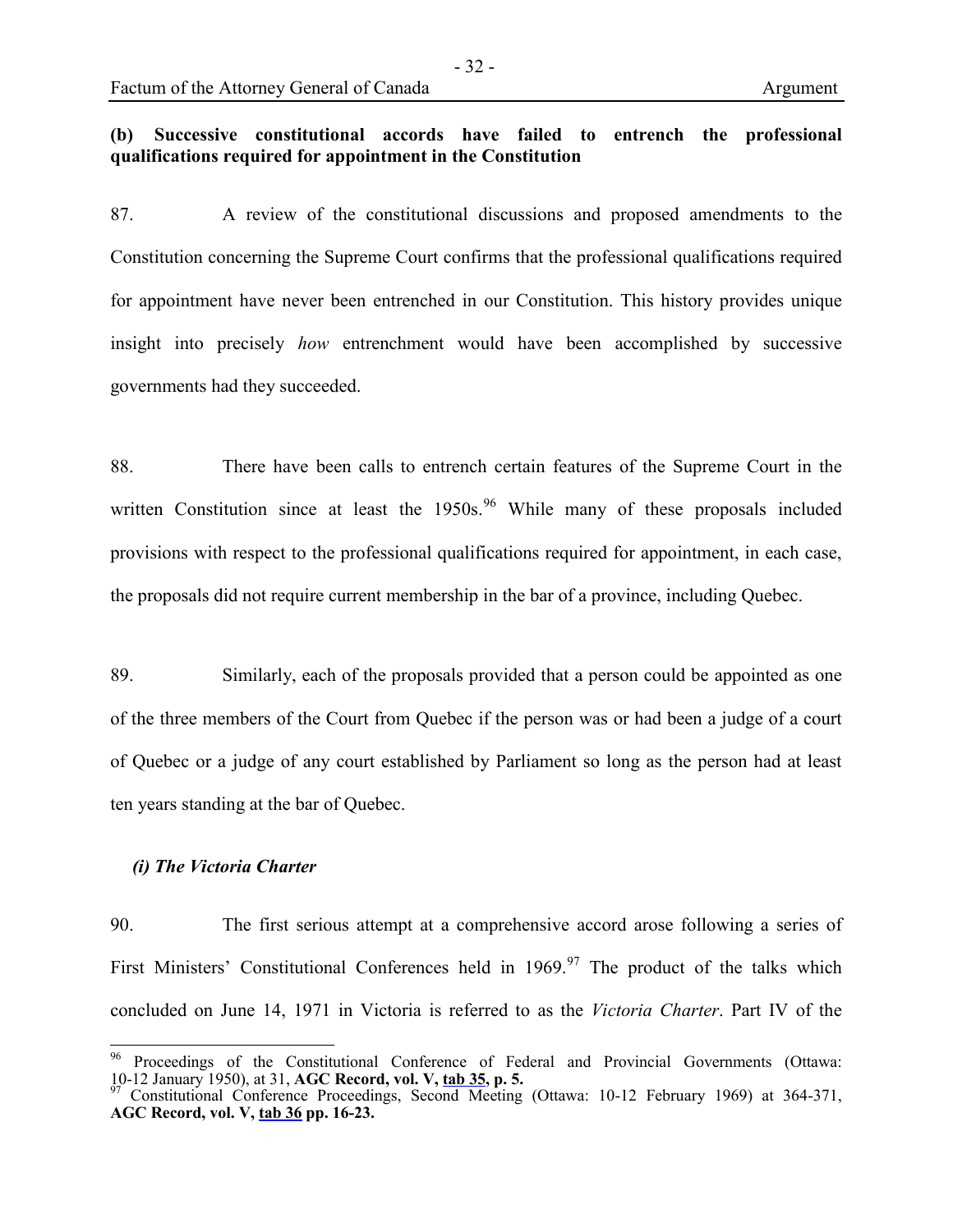<span id="page-36-1"></span>*Victoria Charter* included 21 provisions which would have established the Court and its composition, prescribed the professional qualifications required for appointment, and provided for a nomination and selection process that included a consultative role for provinces.<sup>[98](#page-36-2)</sup> The *Victoria Charter* was never adopted because Saskatchewan and Quebec did not sign the political agreement prior to the deadline.<sup>[99](#page-36-3)</sup>

91. The professional qualifications proposed by the *Victoria Charter* were consistent with the Attorney General's interpretation of sections 5 and 6 of the *Supreme Court Act.* Article 24 of the *Victoria Charter* provided that a person may be appointed who "has, for a total period of at least ten years, been a judge of any court in Canada or a barrister or advocate at the Bar of any Province." Article 25, which required at least three judges be appointed from Quebec, authorized the appointment of persons who "after having been admitted to the Bar of the Province of Quebec, have, for a total period of at least ten years, been judges of any Court of that Province, or of a court established by the Parliament of Canada or barristers or advocates at that Bar".<sup>[100](#page-36-4)</sup>

# <span id="page-36-0"></span>*(ii) Bill C-60, 1978*

92. In the government's 1978 white paper entitled "A Time for Action", Prime Minister Trudeau lamented the absence of the Supreme Court in the Constitution, adding that its purely legislative status and the appointment procedure were called into question from time to time, "thereby detracting from the court's standing..."<sup>[101](#page-36-5)</sup> Later that year, the government tabled Bill C-60, "*The Constitutional Amendment Bill*", which included numerous provisions relating to

 <sup>98</sup> *Victoria Charter, supra* at Part IV, arts. 21-42, **AGC Record, vol. IV, [tab 32, p](#page-31-1)p. 11-15.**

<span id="page-36-3"></span><span id="page-36-2"></span><sup>99</sup> See also: Gérard V. La Forest et al, *Towards a New Canada: A Research Study Prepared for the Canadian Bar Foundation* (Canadian Bar Association, 1978) at 59-60, **AGC Record, vol. VII, [tab 57, p](#page-144-0)p. 112-113.**

<span id="page-36-5"></span>

<span id="page-36-4"></span><sup>&</sup>lt;sup>100</sup> Victoria Charter, at arts. 24-25, AGC Record, vol. IV,  $\underline{\textbf{tab 32}}$ , p. 12.<br><sup>101</sup> Canada. *A Time for Action*, 3rd Sess., 30th Parl., 1978, at 20, AGC Record, vol. V,  $\underline{\textbf{tab 40}}$ , p. 117.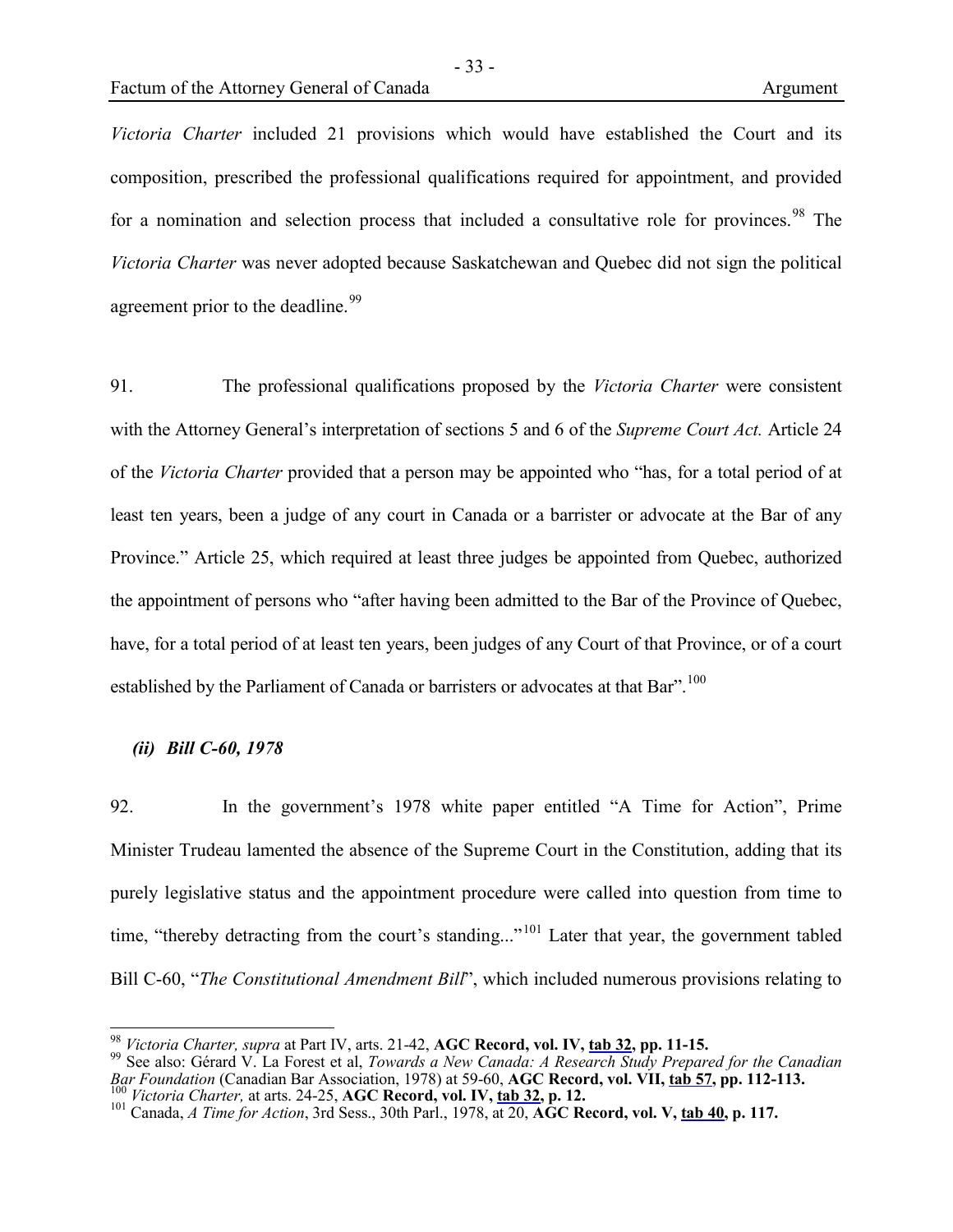<span id="page-37-1"></span>the Supreme Court.<sup>[102](#page-37-2)</sup> While not identical, the text of the proposed amendments concerning eligibility for appointment was consistent with that of the *Victoria Charter*. [103](#page-37-3) Subject to the new provisions, Parliament's legislative authority to provide for matters relating to the Supreme Court, and to continue to provide for the constitution, maintenance and organization of courts for the better administration of the laws of Canada, was to be preserved.<sup>[104](#page-37-4)</sup> The constitutional reform initiatives contained in Bill C-60 relating to the Senate were the subject of a reference to this Court.<sup>[105](#page-37-5)</sup> Ultimately, Bill C-60 was not adopted.<sup>[106](#page-37-6)</sup>

# <span id="page-37-0"></span>*(iii) The Constitution Act, 1982*

93. After another round of constitutional discussions in the summer of 1980, the government introduced a further resolution in the House of Commons.[107](#page-37-7) The government's intention was to pursue the passage of a joint address to the U.K. Parliament to patriate the Constitution. All provinces except Ontario and New Brunswick opposed this action, leading to the *Patriation Reference*. [108](#page-37-8)

94. The proposed resolution to amend the Constitution did not incorporate any provisions similar to those proposed in Bill C-60 concerning the Supreme Court.<sup>[109](#page-37-9)</sup> Although the Joint Committee of the Senate and House of Commons on the Constitution of Canada which was

<span id="page-37-4"></span><span id="page-37-3"></span>

<span id="page-37-5"></span>

<span id="page-37-2"></span><sup>&</sup>lt;sup>102</sup> Bill C-60 supra, ss. 101-116, AGC Record, vol. VI, <u>tab 41</u>, pp. 50-56.<br><sup>103</sup> Ibid., s. 103, AGC Record, vol. VI, <u>tab 41</u>, p. 50.<br><sup>104</sup> Ibid., ss. 115-116, and see ss. 128(1), AGC Record, vol. VI, <u>tab 41, pp. 55-5</u> [1980] 1 S.C.R. 54.

<sup>106</sup> See also: Barry L. Strayer, *Canada's Constitutional Revolution* (Edmonton: The University of Alberta

<span id="page-37-7"></span><span id="page-37-6"></span>Press, 2013) at 98-106 [*Canada's Constitutional Revolution*], **Auth., vol. III, <u>tab 75.</u>**<br><sup>107</sup> Canada, *Proposed Resolution for a Joint Address to Her Majesty respecting the Constitution of Canada* (Ottawa: The Prime Minister, 1980) [*Proposal to Her Majesty*], **AGC Record, vol. V[I, tab 42, p](#page-100-0)p. 79-103.** The provinces could not agree on any details concerning the structure and appointment procedure for the Supreme Court of Canada: Strayer, *Canada's Constitutional Revolution*, *supra* at 128, **Auth., vol. III, <u>tab 75</u>**.  $\frac{108}{108}$  Re Resolution to Amend the Constitution, [1981] 1 S.C.R. 753, Auth., vol. III[, tab 58.](#page-18-4)<br>
<sup>109</sup> Proposal to Her Majesty, supra, AGC Record, vol. V[I, tab 42](#page-100-0).

<span id="page-37-9"></span><span id="page-37-8"></span>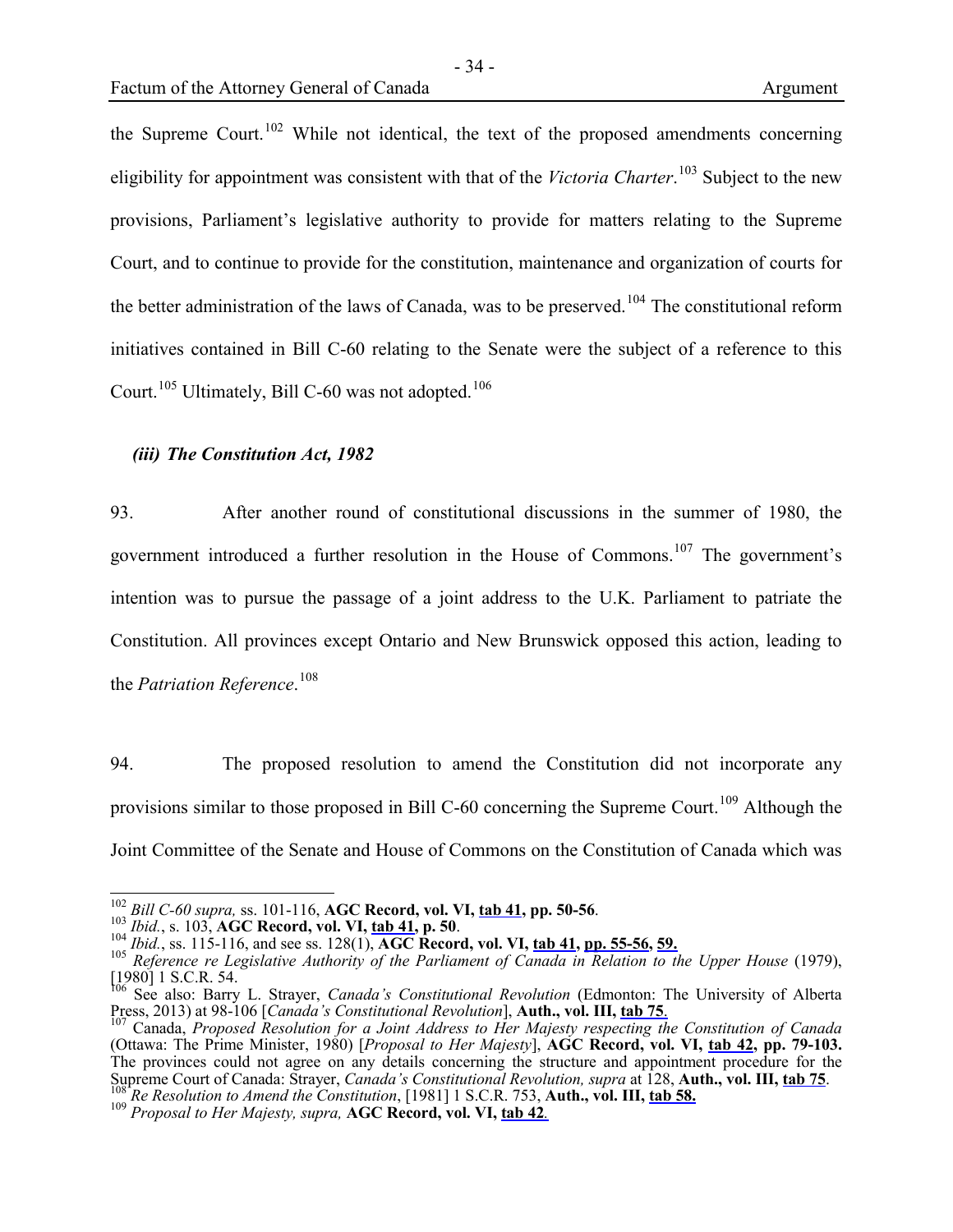struck to examine the text of the proposed resolutions heard from Professor G. La Forest, as he then was, who gave evidence as to the need to entrench the Court,  $110$  no provisions of the kind contemplated in *Bill C-60* were discussed. The consolidated proposed amendments, published in February of 1981, contain no mention of the Court.<sup>[111](#page-38-1)</sup>

95. The April Accord was negotiated and signed by all Premiers save for those from Ontario and New Brunswick during the First Ministers' Conference held in April 1981.<sup>[112](#page-38-2)</sup> The only agreement that these eight provincial governments were able to reach in relation to the Supreme Court was to include reference to the Court and its composition in the proposed amending procedures.<sup>[113](#page-38-3)</sup> These provisions were included without further changes in the final agreement negotiated at the First Ministers' Conference held in November 1981 and presented in the House of Commons on November 20,  $1981$ .<sup>[114](#page-38-4)</sup> They were then enacted by the U.K. Parliament in the *Canada Act 1982,* and form part of Part V of the *Constitution Act, 1982.*

<span id="page-38-0"></span> <sup>110</sup> *Debates of the Special Joint Committee of the Senate and House of Commons on the Constitution of*  Canada, 32<sup>nd P</sup>arl., 1<sup>st</sup> Sess., No. 34 (8 January 1981) at 22 (Professor Gérard V. La Forest), **AGC Record, vol.** VII, [tab 72, p](#page-291-0). 244.<br><sup>111</sup> Parliament, Special Joint Committee of the Senate and the House of Commons on the Constitution of

<span id="page-38-1"></span>Canada, "Report to Parliament" in *Minutes of Proceedings and Evidence,* No. 57 (13 February 1981) [*Constitution Act, 1981*], **AGC Record, vol. VI[, tab 43, p](#page-126-0)p. 104-141.**

<span id="page-38-2"></span><sup>112</sup> Premiers' Conference, *Constitutional Accord: Canadian Patriation Plan*, Doc 850-19/002 (Ottawa: 16 April 1981), **AGC Record, vol. VI[, tab 43.2, p](#page-181-0)p. 157-160.**

<span id="page-38-3"></span><sup>&</sup>lt;sup>113</sup> Premiers' Conference, Amending Formula for the Constitution of Canada: Text and Explanatory Notes, Doc 850-19/004 (Ottawa: 16 April 1981) Part A, s. 9(d) and 10(d), **AGC Record, vol. VI, tab [43.1,](#page-174-0) pp. 151-152**. The proposed formula reflected the desire to provide more than one method of amending the Constitution depending on the nature of the amendment. The agreement contemplated "an intensive three-year period of constitutional renewal based on the new formula." See also: Explanatory note, s. 10(d).

<span id="page-38-4"></span><sup>&</sup>lt;sup>114</sup> *House of Commons Debates*, 32<sup>nd</sup> Parl., 1<sup>st</sup> Sess., No. XXI (20 November 1981) at 12983-13011, **AGC Record, vol. III[, tab 31.1,](#page-214-0) pp. 184-213.** See also: Mary Dawson, "From the Backroom to the Front Line: Making Constitutional History or Encounters with the Constitution: Patriation, Meech Lake, and Charlottetown" (2012), 57:4 McGill L.J. 955 at para. 38, **Auth., vol. III[, tab 69.](#page-144-0)**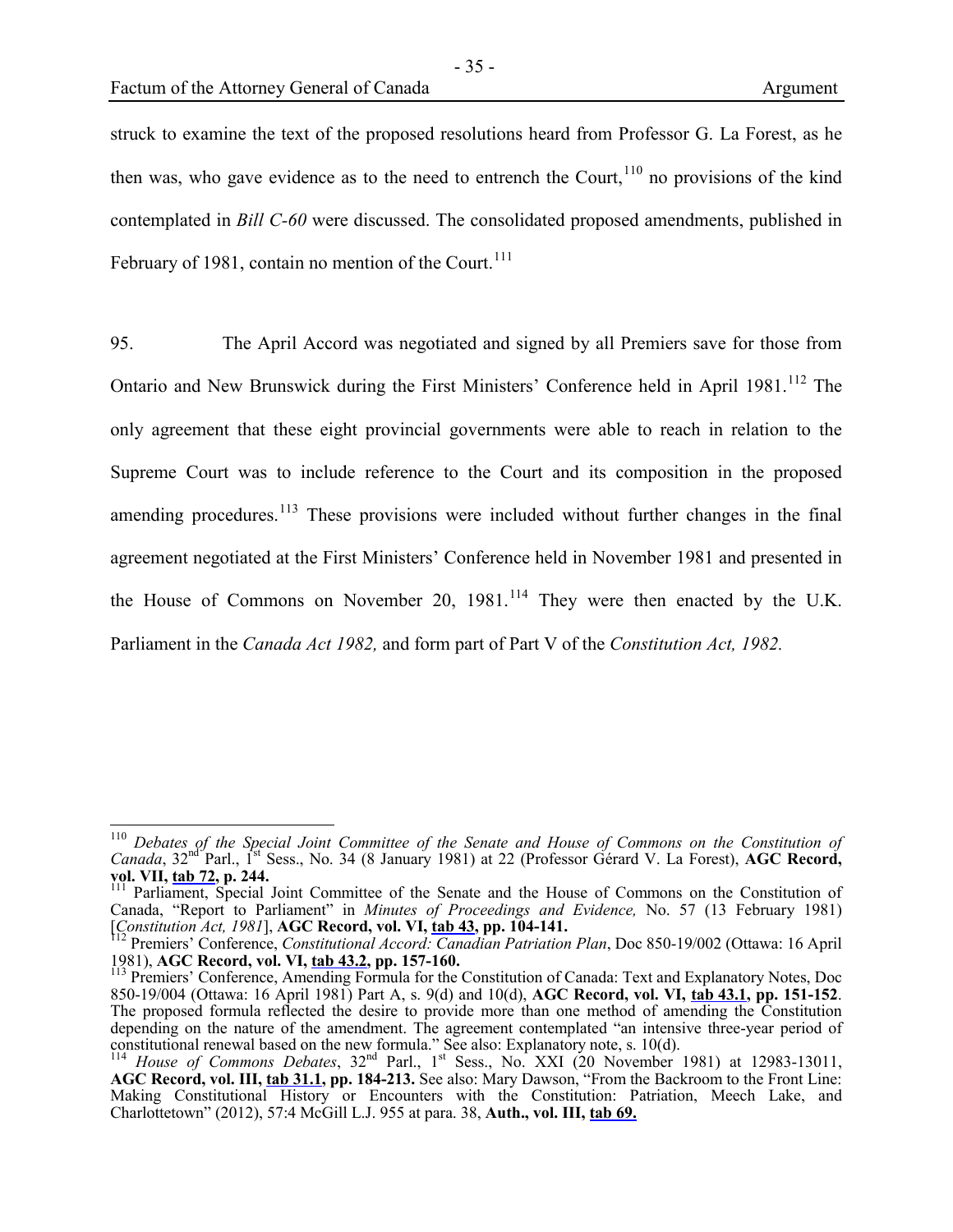# <span id="page-39-1"></span><span id="page-39-0"></span>*(iv) The Meech Lake Accord and the Charlottetown Accord*

96. Neither of the two major constitutional accords negotiated since 1982 succeeded in entrenching matters relating to the Supreme Court in the Constitution.

97. The *Meech Lake Accord* was negotiated in 1987 but failed to be ratified as constitutional amendments when the necessary resolutions were not adopted by two provincial legislative assemblies. The Accord would have entrenched the qualifications for appointment to the Supreme Court in the Constitution. The specific proposals were similar to those in the Victoria Charter, and Bill C-60.<sup>[115](#page-39-2)</sup> Notably, section 101E of the *Meech Lake Accord* would have reserved to Parliament the power to make laws under section 101 "except to the extent that such laws are inconsistent" with what was proposed to be entrenched.<sup>[116](#page-39-3)</sup>

98. Another round of constitutional discussions began with the tabling of the Government of Canada's proposals for constitutional reform in 1991. These proposals were studied by the Special Joint Committee of the Senate and the House of Commons on a Renewed Canada, which held hearings and released a report on February 28,  $1992$ .<sup>[117](#page-39-4)</sup> The proposals were then discussed by First Ministers, who reached agreement on the Charlottetown Accord on August 28, 1992.<sup>[118](#page-39-5)</sup> This agreement was the subject of a national referendum on October 26,

<span id="page-39-2"></span> <sup>115</sup> *Meech Lake Accord, supra* at clause 6, ss. 101B(1) and (2), **AGC Record, vol. IV, [tab 33,](#page-91-0) pp. 70-71**. At the First Ministers' Meeting at Meech Lake, April  $30$ ,  $1987$ , ss.  $41(d)$  and  $42(1)(d)$  were understood to be anticipatory. Future changes to the Court or its composition would be subject to those procedures "[o]nce the Court has been entrenched." Background Information on Quebec's Conditions, Produced by the Prime

<span id="page-39-3"></span>Minister's Office, April 28, 1987, **AGC Record, vol. VI, <u>tab 44.</u>**<br><sup>116</sup> *Ibid.* at clause 6, ss. 101E, **AGC Record, vol. IV, <u>tab 33</u>, p. 71.** See also: Parliament, Report of the Special Joint Committee of the Senate and the House of Commons, in *Minutes of Proceedings and Evidence*, No. 17 (9 September 1987) at 79-88 (Chairs: Hon. Arthur Tremblay, Sen. Chris Speyer, M.P.), **AGC Record, vol. VII[, tab 46, p](#page-43-2)p. 22-30.**

<span id="page-39-4"></span><sup>1111117, &</sup>lt;u>1181112</u>, procession Parliament, "Report of the Special Joint Committee of the Senate and the House of Commons on a Renewed Canada", in *Minutes of Proceedings and Evidence,* No. 66 (28 February 1992) (Chairs: Gérald Beaudoin, Dorothy Dobbie), **AGC Record, vol. VII[, tab 54,](#page-113-0) pp. 84-92.**

<span id="page-39-5"></span><sup>118</sup> *Charlottetown Accord, supra*, **AGC Record, vol. I[V, tab 34, p](#page-172-0). 150.**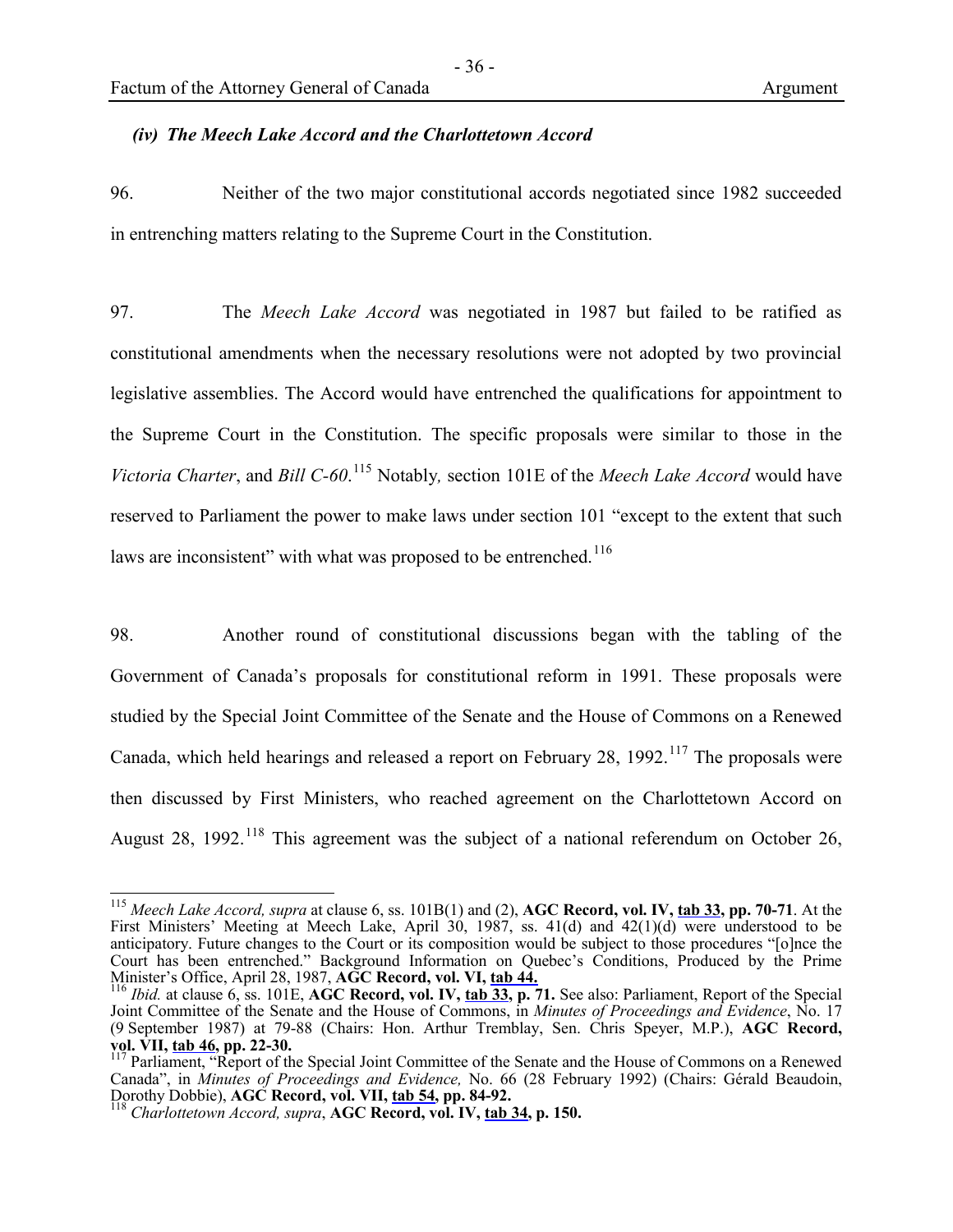<span id="page-40-1"></span>1992 and was rejected. The proposals relating to the professional qualifications required for appointment to the Supreme Court were identical to those proposed in the *Meech Lake Accord*. [119](#page-40-2)

# <span id="page-40-0"></span>**(c) Conditions for appointment relating to past or present membership at the bar are not otherwise a part of the Constitution**

99. As noted above, there are no provisions in the text of the Constitution concerning past or present membership at the bar of a province for appointment to the Court. Subsection 52(2) of *1982 Act* lists the *1867 Act,* the *1982 Act* and other acts and instruments forming part of the Constitution. The *Supreme Court Act* is not one of the acts or instruments identified.<sup>[120](#page-40-3)</sup>

100. Since this is the case, the Court must then consider whether this particular condition of appointment otherwise has some constitutional status, either as a constitutional convention, or through recognition as an unwritten principle of the Constitution.

101. This Court has recognized the distinction between legal and political constitutionalism, noting that statutory provisions which touch on or reflect fundamental constitutional principles do not gain the status of constitutional law. [121](#page-40-4) Conventions are political rules of conduct that arise through the actions of political actors. In this case, the criteria are legal rules which Parliament has prescribed through legislation for over a hundred and thirty years.<sup>[122](#page-40-5)</sup>

102. The only other means by which such conditions could gain constitutional status would be if they were somehow imported into the Constitution as an unwritten constitutional

<span id="page-40-2"></span> <sup>119</sup> *Ibid.* See also: Canada, *Shaping Canada's Future Together: Proposals* (Ottawa: Supply and Services Canada, 1991), **AGC Record, vol. VII[, tab 51, pp. 65-66,](#page-91-0) [73-74.](#page-99-0)**

<span id="page-40-4"></span><span id="page-40-3"></span>

 $\frac{120}{121}$  Constitution Act, 1982, supra, s. 52, Schedule, Auth., vol. 1, [tab 4.](#page-39-1)<br> $\frac{121}{121}$  Osborne v. Canada (Treasury Board), [1991] 2 S.C.R. 69, at 87, Auth., vol. II[, tab 48](#page-380-0); Re Resolution to Amend the Constitution, supra, at <u>774-775, [783-784,](#page-20-4) [853-854,](#page-22-2) 880-881</u>, Auth., vol. III, [tab 58](#page-18-4).<br><sup>122</sup> Ontario English Catholic Teachers Assn. v. Ontario (Attorney General), 2001 SCC 15, [2001] 1 S.C.R. 470,

<span id="page-40-5"></span>paras. 63-66, **Auth., vol. II[, tab](#page-374-0) 47.**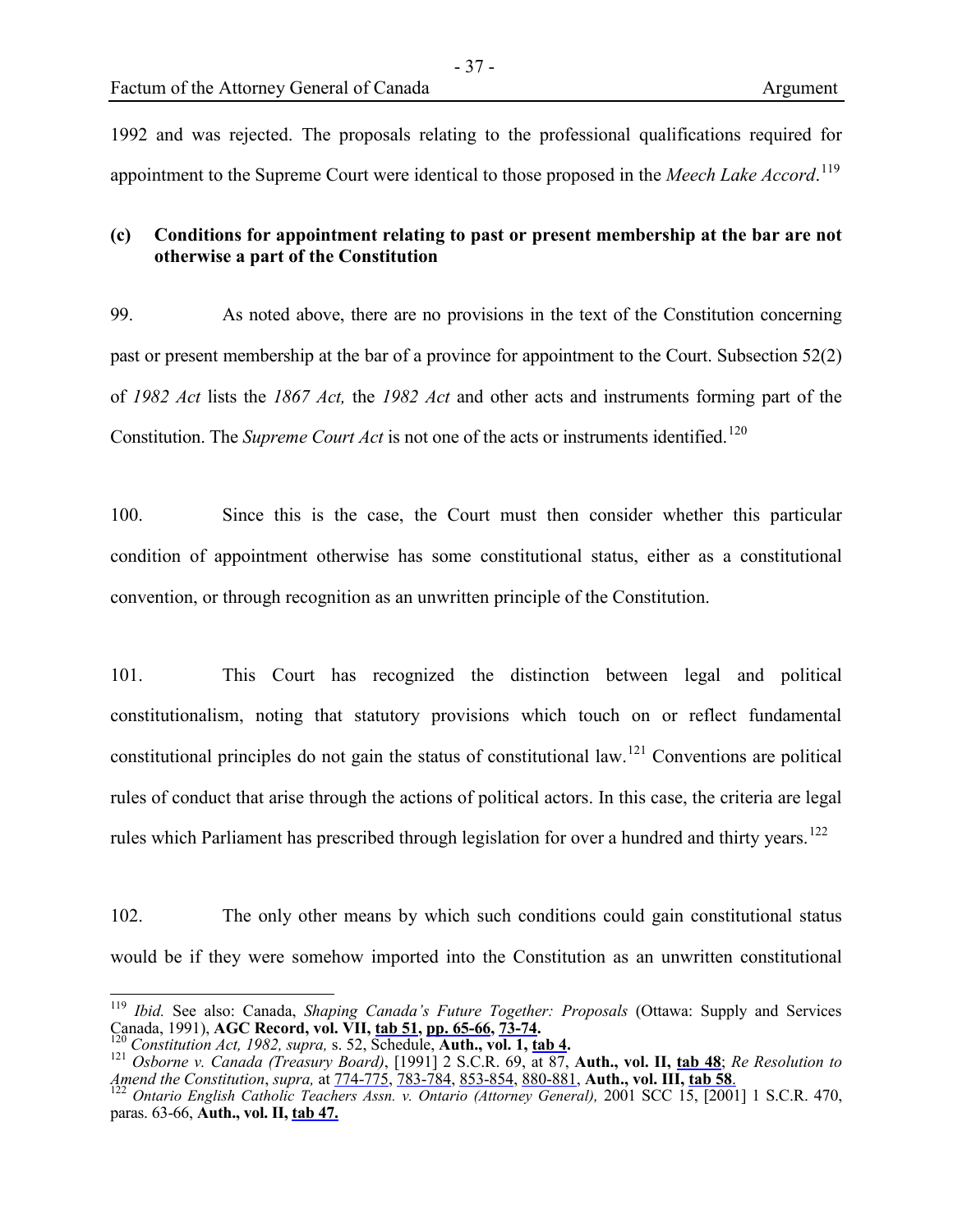#### Factum of the Attorney General of Canada Argument

principle. To date, the unwritten constitutional principles which this Court has recognized are generally described as broad, structural and aspirational principles. These principles have not been used to import details that have not been previously articulated into the written text of the Constitution. Rather, they inform and infuse the written text with fundamental values.

103. This is demonstrated by a review of this Court's opinion in the *Provincial Judges' Reference*. [123](#page-41-0) Writing for the majority, Chief Justice Lamer recognized that sections 96 to 100 did not extend to provincial courts.<sup>[124](#page-41-1)</sup> Instead he traced the principle of judicial independence back to the *Act of Settlement, 1701* and found that the express provisions of the Constitution contained in sections 96 to 100 of the *1867 Act* and in paragraph 11(d) of the *1982 Act,* "should be understood as elaborations of the underlying, unwritten, and organizing principles found in the preamble to the *Constitution Act, 1867*."[125](#page-41-2)

104. In subsequent cases, the Court has been mindful that the *1982 Act* stresses the primacy of the text.<sup>[126](#page-41-3)</sup> In the *Quebec Secession Reference*, the Court cautioned against liberal resort to unwritten constitutional principles, noting that they are not "an invitation to dispense with the written text".<sup>[127](#page-41-4)</sup> More recently, in *Imperial Tobacco*, the Court repeated that unwritten principles are not "an invitation to trivialize or supplant the Constitution's written terms".  $^{128}$  $^{128}$  $^{128}$ 

105. In the *Provincial Judges Reference*, the Chief Justice noted that unwritten constitutional principles fill "gaps in the express terms of the constitutional text."[129](#page-41-6) In the

<span id="page-41-1"></span>

<span id="page-41-2"></span>

<span id="page-41-3"></span>

<span id="page-41-4"></span>

<span id="page-41-0"></span><sup>&</sup>lt;sup>123</sup> Provincial Judges Reference, supra at <u>[paras. 95, 96,](#page-37-1) 97-104, 109</u>, **Auth., vol. III, <u>tab 59.</u>**<br><sup>124</sup> Ibid. at para. <u>85</u>.<br><sup>125</sup> Ibid. at para. <u>107</u>, and p<u>aras. 83, [95,](#page-37-1) [106-107,](#page-40-1) 163</u>. See also: <u>para. 319</u>, per L

<span id="page-41-6"></span><span id="page-41-5"></span><sup>129</sup> *Provincial Judges Reference, supra* at [para. 104,](#page-39-1) and [para. 95,](#page-37-1) **Auth., vol. II[I, tab 59.](#page-39-1)**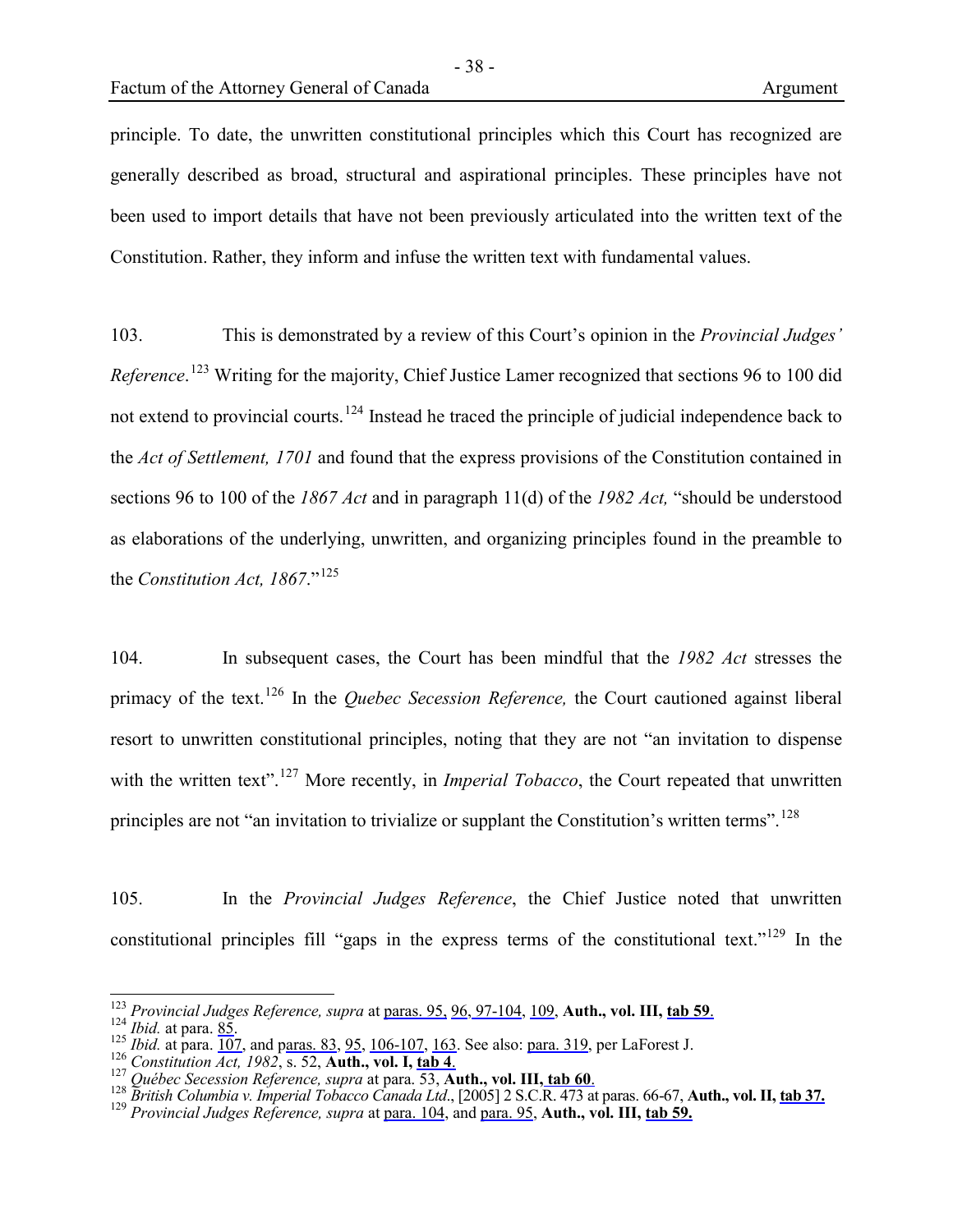#### <span id="page-42-0"></span>Factum of the Attorney General of Canada Argument Argument

present circumstances, there is no gap in the text. The particular requirement for appointment at issue has always been prescribed by legislation. This requirement does not reflect the broad, fundamental values that are typically the subject of unwritten principles.

106. The history of constitutional discussions reveals a deliberate choice not to include provisions relating to the professional qualifications for appointment to the Court in the Constitution of Canada. To conclude that the conditions of appointment relating to past or present membership at the bar of a province are an unwritten rule of the Constitution would be tantamount to amending the Constitution where the provincial, territorial and federal governments, despite several rounds of constitutional discussions, did not achieve this task.

107. There is no legal impediment to Parliament continuing to exercise its legislative authority under section 101 of the *1867 Act* to prescribe conditions of appointment concerning past or present membership at the bar of a province. The declaratory provisions set out in clauses 471 and 472 of Bill C-4 –*Economic Action Plan Act 2013, No. 2* are intended to clarify the conditions which have been applied since at least 1886. These provisions are consistent with those that apply in relation to the appointment of Superior Court and Federal Court judges. They are also consistent with the professional qualifications that the federal and provincial governments have contemplated entrenching in the Constitution since 1971.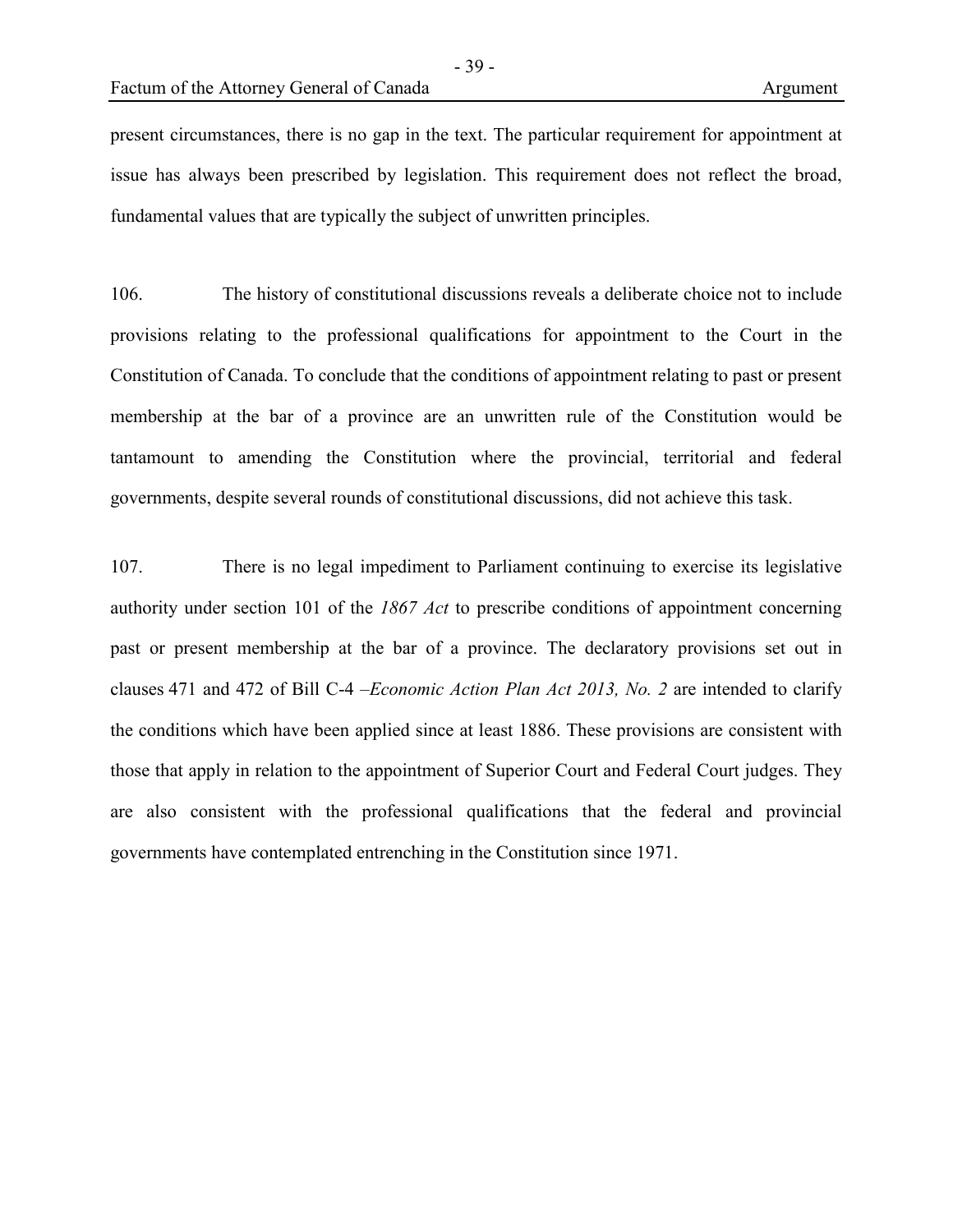# **PART IV – COSTS**

<span id="page-43-2"></span><span id="page-43-1"></span><span id="page-43-0"></span>108. The Attorney General asks that there be no order as to costs.

# **PART V – NATURE OF ORDER SOUGHT**

109. The Attorney General of Canada submits that questions 1 and 2 should be answered in the affirmative.

# **ALL OF WHICH IS RESPECTFULLY SUBMITTED**

Dated at Toronto this 25<sup>th</sup> day of November, 2013.

René LeBlanc Christine Mohr

Of Counsel for the Attorney General of Canada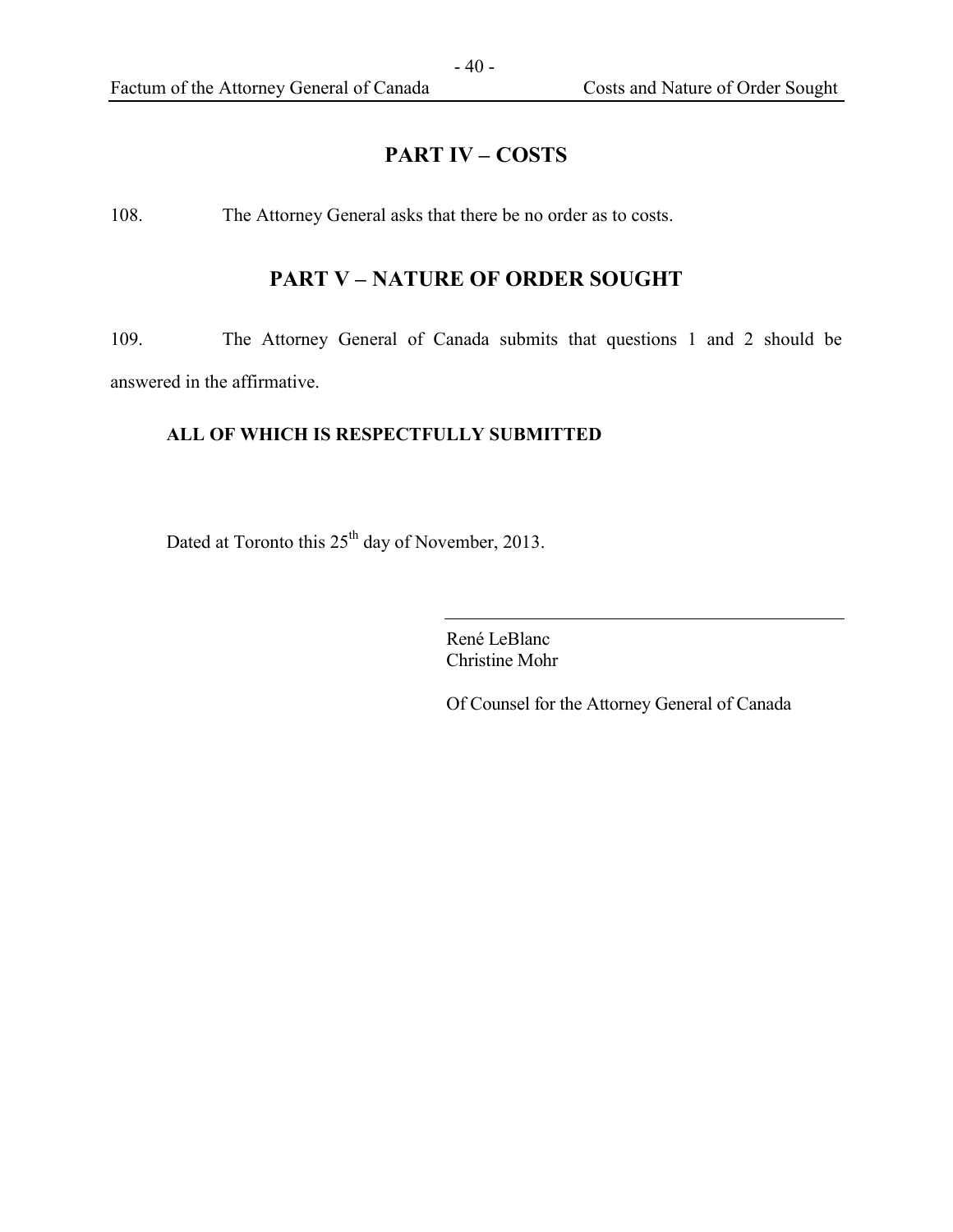# **PART VI – TABLE OF AUTHORITIES**

# <span id="page-44-1"></span><span id="page-44-0"></span>**A.**

# Cited at Paragraphs

| 1.  | 9041-6868 Québec Inc. v. Canada (Minister of National<br>Revenue), 2005 FCA 334                                                                     | 70     |
|-----|-----------------------------------------------------------------------------------------------------------------------------------------------------|--------|
| 2.  | A.G. v. Prince Ernest Augustus of Hanover, [1957] A.C.<br>436, (H.L.)                                                                               | 18     |
| 3.  | Attorney General for Ontario v. Attorney General for<br>Canada and others, [1947] A.C. 127                                                          | 80, 81 |
| 4.  | Bell Express Vu Limited Partnership v. Rex, 2002 SCC 42,<br>$[2002]$ S.C.R. 559                                                                     | 17, 27 |
| 5.  | British Columbia v. Imperial Tobacco Canada Ltd., [2005]<br>2 S.C.R. 473, 2005 SCC 49                                                               | 104    |
| 6.  | Canada (Canadian Human Rights Commission) v. Canada<br>(Attorney General), 2011 SCC 53, [2011] 3 S.C.R. 471                                         | 30,56  |
| 7.  | Canada (Minister of Citizenship and Immigration) v.<br>Khosa, 2009 SCC 12, [2009] 1 SCR 339                                                         | 23     |
| 8.  | Canada Trustco Mortgage Co. v. Canada, 2005 SCC 54,<br>$[2005]$ 2 S.C.R. 601                                                                        | 17     |
| 9.  | Crown Grain Co. Ltd., v. Day, [1908] AC 504                                                                                                         | 79     |
| 10. | Felipa v. Canada (Citizenship and Immigration), 2011<br>FCA 272, [2012] 1 F.C.R. 3                                                                  | 81     |
| 11. | Flota Cubana de Pesca (Cuban Fishing Fleet) v. Canada<br>(Minister of Citizenship and Immigration), [1998] 2 F.C.<br>303 $(C.A.)$                   | 38     |
| 12. | Ford v. Québec (Attorney General), [1988] 2 S.C.R. 712                                                                                              | 38     |
| 13. | Merk v. International Association of Bridge, Structural,<br>Ornamental and Reinforcing Iron Workers, Local 771,<br>2005 SCC 70, [2005] 3 S.C.R. 425 | 30     |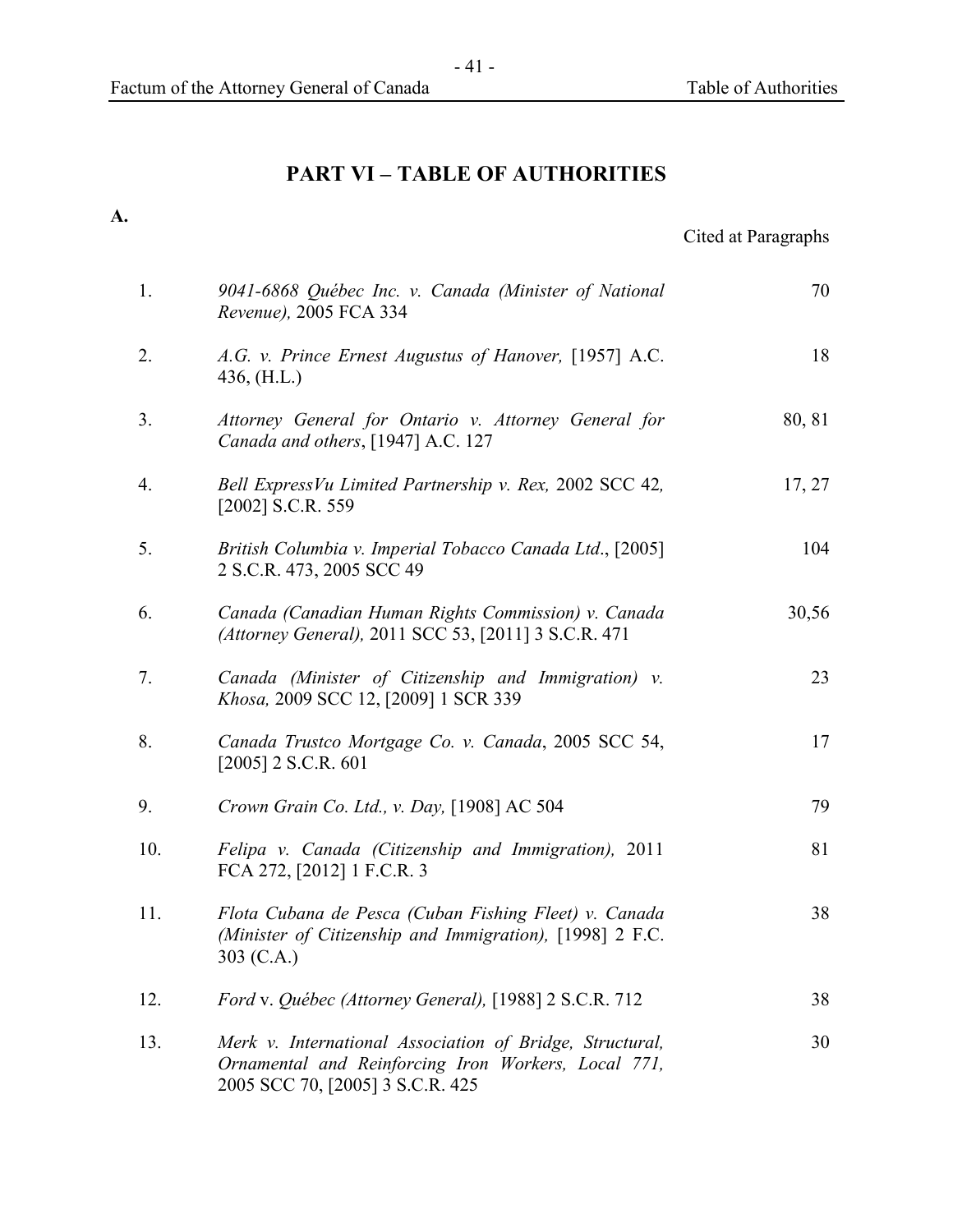| 14. | Nova Scotia (Attorney General) v. Canada (Attorney<br>General), [1950] S.C.R. 31                           | 82           |
|-----|------------------------------------------------------------------------------------------------------------|--------------|
| 15. | Ontario English Catholic Teachers Assn. v. Ontario<br>(Attorney General), 2001 SCC 15, [2001] 1 S.C.R. 470 | 101          |
| 16. | Osborne v. Canada (Treasury Board), [1991] 2 S.C.R. 69                                                     | 101          |
| 17. | Québec (Attorney General) v. Healy, [1987] 1 S.C.R. 158                                                    | 73           |
| 18. | R v. Daoust, 2004 SCC 6, [2004] 1 S.C.R. 217                                                               | 26, 27, 28   |
| 19. | R. v. Gladue, [1999] 1 S.C.R. 688                                                                          | 41           |
| 20. | R. v. Mac, [2002] 1 S.C.R. 856, 2002 SCC 24                                                                | 26, 28       |
| 21. | <i>R</i> v. Popovic and Askov, [1976] $2$ S.C.R. 308                                                       | 38           |
| 22. | R v. S.A.C., 2008 SCC 47, [2008] 2 S.C.R. 675                                                              | 26           |
| 23. | R. v. Ulybel, 2001 SCC 56, [2001] 2 S.C.R. 867                                                             | 30, 68       |
| 24. | Re Canada 3000 Inc., 2006 SCC 24, [2006] 1 S.C.R. 865                                                      | 41, 53, 68   |
| 25. | Re Gray (1918), 57 S.C.R. 150                                                                              | 82           |
| 26. | Re Resolution to Amend the Constitution, [1981] 1 S.C.R.<br>753                                            | 93, 101      |
| 27. | Reference re Remuneration of Judges of the Prov. Court<br>$(P.E.I.)$ , [1997] 3 S.C.R. 3                   | 81, 103, 105 |
| 28. | Reference re Secession of Québec, [1998] 2 S.C.R. 217                                                      | 79, 80, 104  |
| 29. | Régie des rentes du Québec v. Canada Bread Company<br>Ltd., 2013 SCC 46                                    | 73           |
| 30. | Rizzo & Rizzo Shoes Ltd. (Re), [1998] 1 S.C.R. 27                                                          | 41, 68       |
| 31. | Schreiber v. Canada (Attorney General), 2002 SCC 62,<br>$[2002]$ 3 S.C.R 269                               | 26           |
| 32. | St-Hilaire v. Canada (Attorney General), 2001 FCA 63                                                       | 70           |
| 33. | Western Minerals Ltd. v. Gaumont, [1953] 1 S.C.R. 345                                                      | 73           |

- 42 -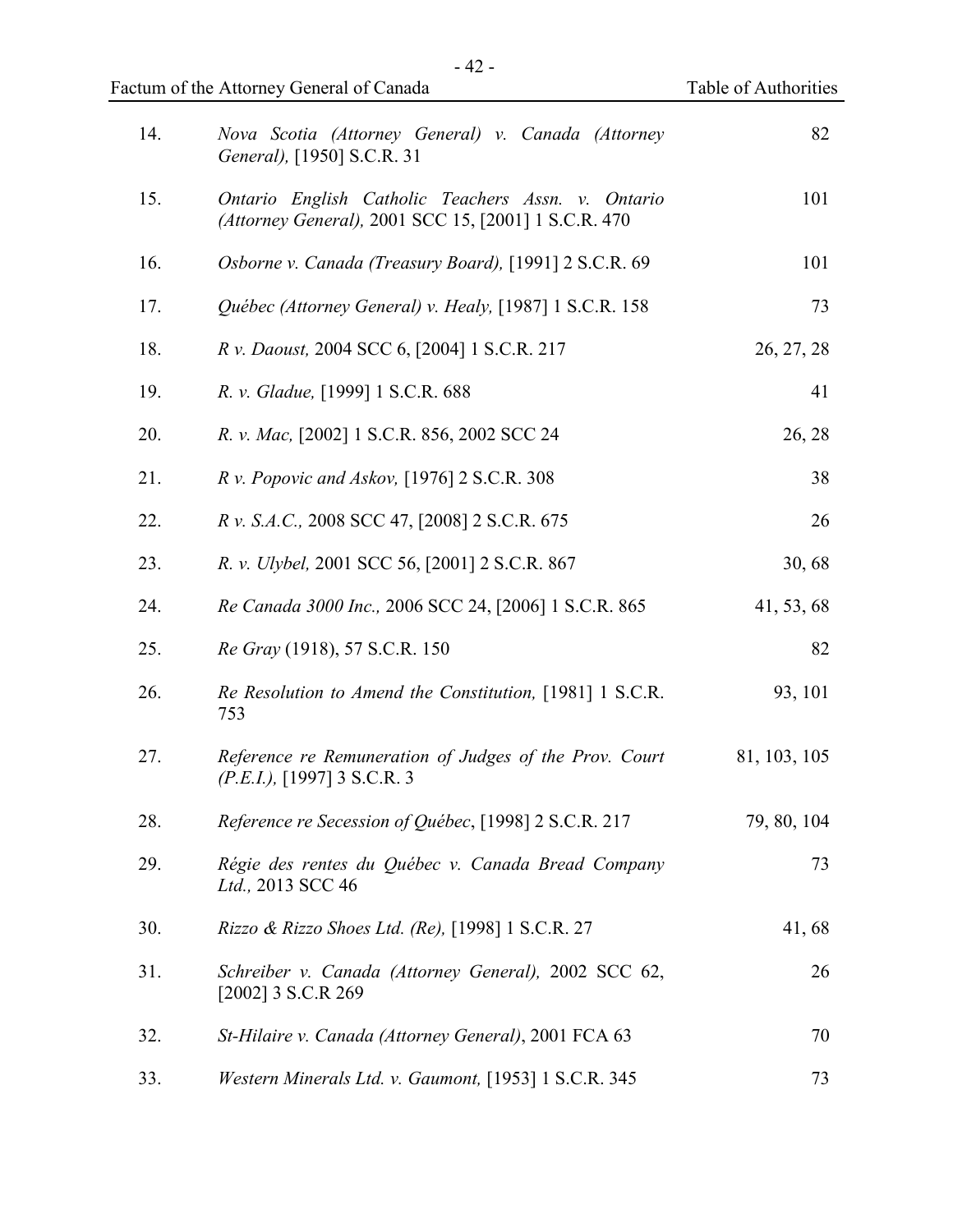# **Secondary Sources**

| 34. | M. Bastarache, et al., The Law of Bilingual Interpretation<br>(Markham: LexisNexis Canada, 2008), pp. 47-48, 51-52                                                                           | 26, 28         |
|-----|----------------------------------------------------------------------------------------------------------------------------------------------------------------------------------------------|----------------|
| 35. | Ian Bushnell, The Federal Court of Canada: A History,<br>1875-1992, (Toronto: University of Toronto Press, 1997),<br>pp. 93-96                                                               | 54             |
| 36. | Pierre Côté, The Interpretation of Legislation in Canada,<br>3 <sup>rd</sup> ed. (Scarborough: Thompson Canada Ltd., 2000),<br>pp. 50-55, 455-456                                            | 38, 68         |
| 37. | Mary Dawson, "From the Backroom to the Front Line:<br>Making Constitutional History" (2012), 57:4 McGill Law<br>Journal 955-1000                                                             | 95             |
| 38. | P.W. Hogg, Constitutional Law of Canada, 5th ed. Supp.,<br>(Scarborough: Thomson Carswell, looseleaf, 2007+), at 8-1<br>$-8-4, 4-13-4-14, 4-20-4-22$                                         | 75             |
| 39. | Frank Mackinnon, "The Establishment of the Supreme<br>Court of Canada" in WR Lederman, ed., The Courts and<br>the Canadian Constitution (Toronto: McLelland and<br>Stewart, 1964, at 106-124 | 47             |
| 40. | Patrick J. Monahan., Constitutional Law, 3d ed. (Toronto:<br>Irwin Law, 2006), pp. 180-182, 192-195                                                                                          | 75             |
| 41. | Warren J. Newman., "Constitutional Status of the Supreme<br>Court of Canada" (2009), 74 S.C.L.R. (2d) 429                                                                                    | 75             |
| 42. | James G. Snell, and Frederick Vaughan, The Supreme<br>Court of Canada: History of the Institution (Osgoode<br>Society, 1985), pp. 1 -15                                                      | 47             |
| 43. | Barry L. Strayer, Canada's Constitutional Revolution,<br>(Edmonton: The University of Alberta Press, 2013),<br>pp. 87-140                                                                    | 92, 93         |
| 44. | Ruth Sullivan, Construction of Statutes, 5 <sup>th</sup> ed. (Markham:<br>LexisNexis, 2008), pp. 354-356, 577-579, 652-660, 681-<br>684                                                      | 30, 38, 56, 73 |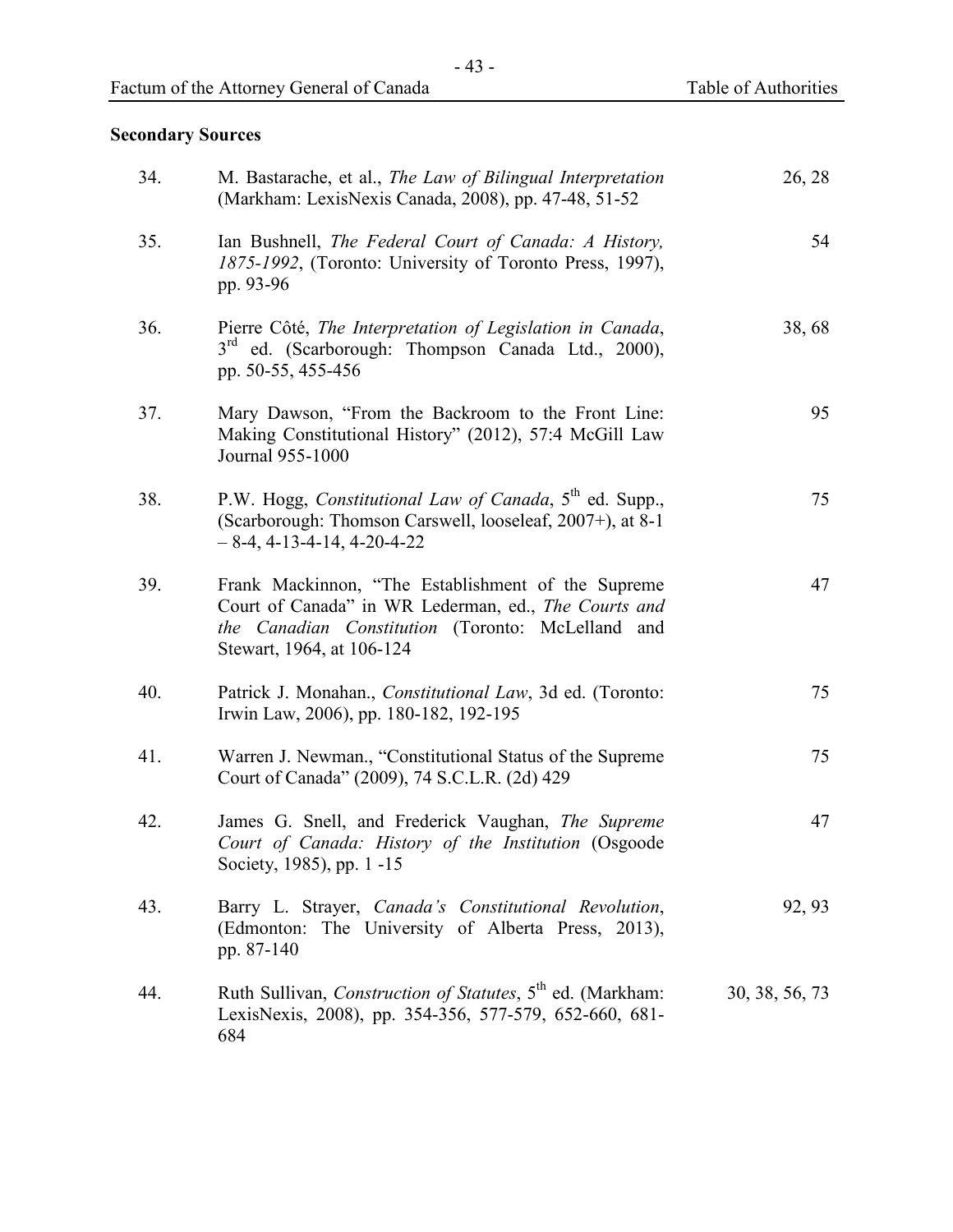<span id="page-47-0"></span>

| 45. | Stephen A. Scott, "The Supreme Court of Canada and the<br>1987 Constitutional Accord", (Montreal: Les Éditions<br>Thémis, 1987)                               |  |
|-----|---------------------------------------------------------------------------------------------------------------------------------------------------------------|--|
| 46. | W.R. Lederman, "Constitutional Procedure for the Reform<br>of the Supreme Court of Canada", Les Cahiers de droit,<br>vol. 26, $n^{\circ}$ 1, 1985, p. 195-204 |  |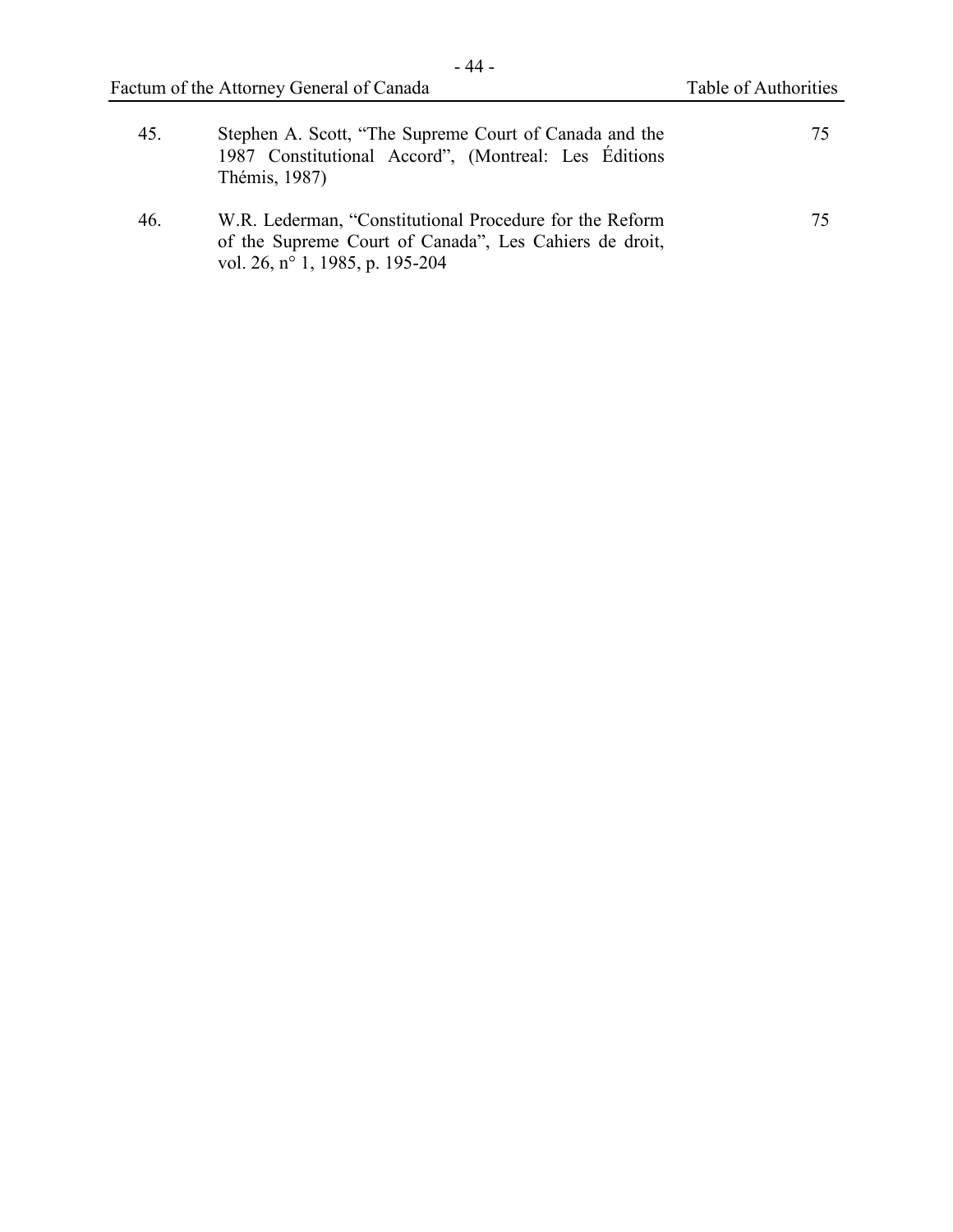# <span id="page-48-0"></span>**PART VII – APPENDIX "A" – STATUTES RELIED ON**

# Who may be appointed judges

**5.** Any person may be appointed a judge who is or has been a judge of a superior court of a province or a barrister or advocate of at least ten years standing at the bar of a province.

R.S., c. S-19, s. 5.

# *Supreme Court Act,* **R.S.C., 1985, c. S-26** *Loi sur la Cour suprême***, L.R.C. (1985), ch. S-26**

# Conditions de nomination

**5.** Les juges sont choisis parmi les juges, actuels ou anciens, d'une cour supérieure provinciale et parmi les avocats inscrits pendant au moins dix ans au barreau d'une province.

S.R., ch. S-19, art. 5.

#### Three judges from Quebec

**6.** At least three of the judges shall be appointed from among the judges of the Court of Appeal or of the Superior Court of the Province of Quebec or from among the advocates of that Province.

R.S., c. S-19, s. 6; 1974-75-76, c. 19, s. 2.

#### Représentation du Québec

**6.** Au moins trois des juges sont choisis parmi les juges de la Cour d'appel ou de la Cour supérieure de la province de Québec ou parmi les avocats de celle-ci.

S.R., ch. S-19, art. 6; 1974-75-76, ch. 19, art. 2.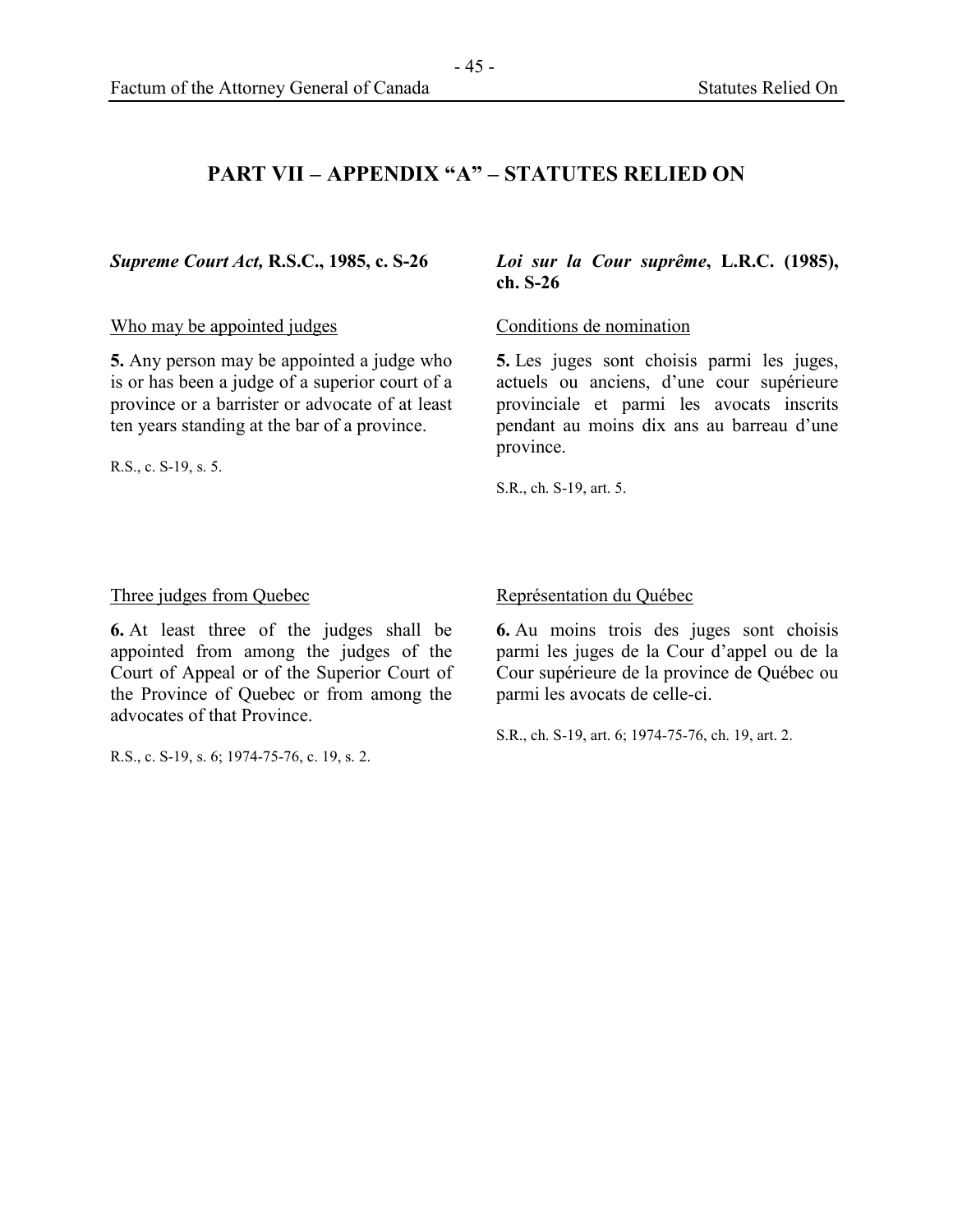# <span id="page-49-0"></span>*Constitution Act, 1867,* **30 & 31 Victoria, c. 3 (U.K.)**

#### General Court of Appeal, etc.

**101.** The Parliament of Canada may, notwithstanding anything in this Act, from Time to Time provide for the Constitution, Maintenance, and Organization of a General Court of Appeal for Canada, and for the Establishment of any additional Courts for the better Administration of the Laws of Canada.

# *Loi constitutionnelle de 1867***, 30 & 31 Victoria, ch. 3 (R.U.)**

#### Cour générale d'appel, etc.

**101.** Le parlement du Canada pourra, nonobstant toute disposition contraire énoncée dans la présente loi, lorsque l'occasion le requerra, adopter des mesures à l'effet de créer, maintenir et organiser une cour générale d'appel pour le Canada, et établir des tribunaux additionnels pour la meilleure administration des lois du Canada.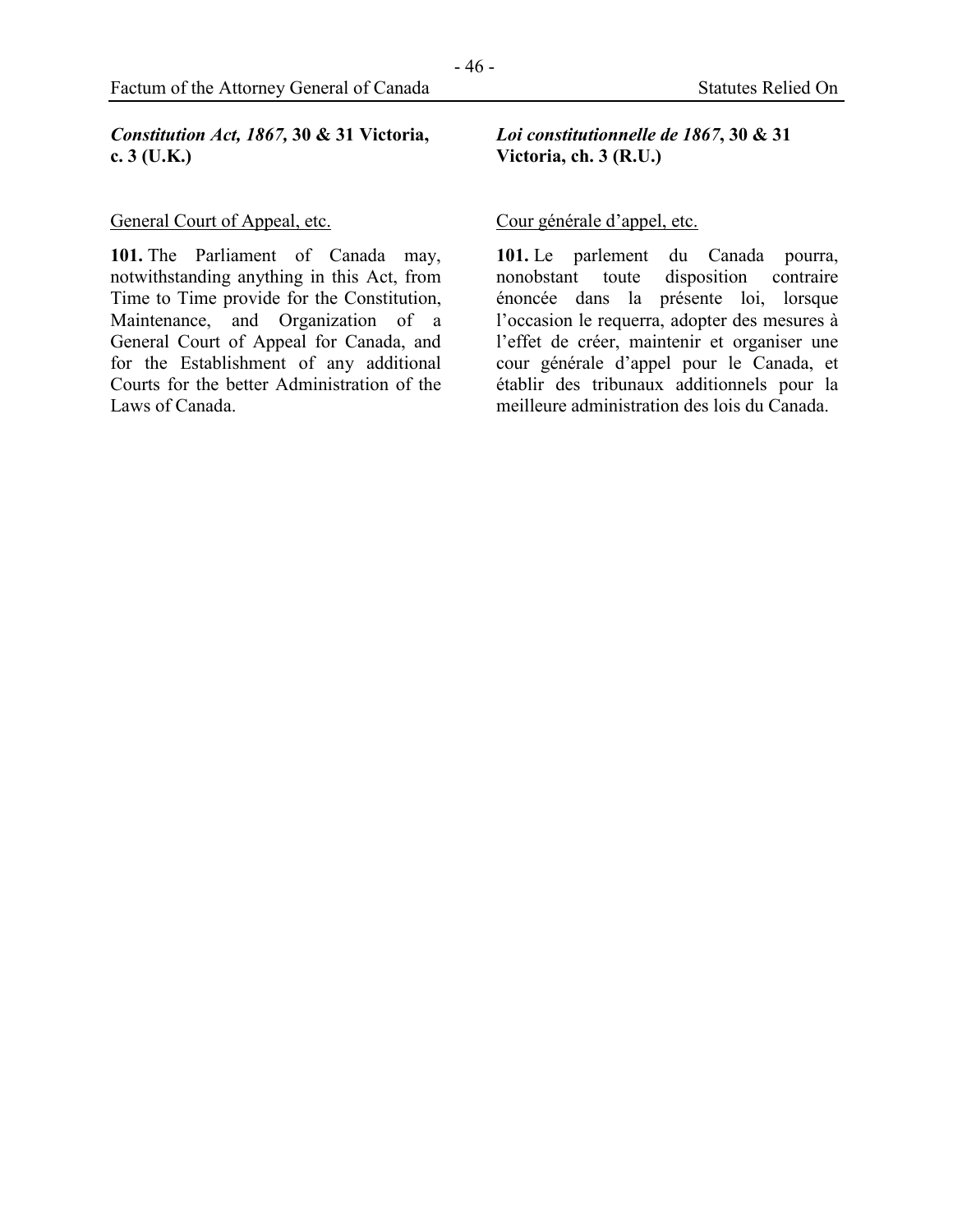# Amendment by unanimous consent

**41.** An amendment to the Constitution of Canada in relation to the following matters may be made by proclamation issued by the Governor General under the Great Seal of Canada only where authorized by resolutions of the Senate and House of Commons and of the legislative assembly of each province:

(*a*) the office of the Queen, the Governor General and the Lieutenant Governor of a province;

(*b*) the right of a province to a number of members in the House of Commons not less than the number of Senators by which the province is entitled to be represented at the time this Part comes into force;

(*c*) subject to section 43, the use of the English or the French language;

(*d*) the composition of the Supreme Court of Canada; and

(*e*) an amendment to this Part.

# Amendment by general procedure

**42.** (1) An amendment to the Constitution of Canada in relation to the following matters may be made only in accordance with subsection 38(1):

(*a*) the principle of proportionate representation of the provinces in the House of Commons prescribed by the Constitution of Canada;

(*b*) the powers of the Senate and the method of selecting Senators;

(*c*) the number of members by which a province is entitled to be represented in the Senate and the residence qualifications of

# *Constitution Act, 1982 Loi Constitutionnelle de 1982*

#### Consentement unanime

**41.** Toute modification de la Constitution du Canada portant sur les questions suivantes se fait par proclamation du gouverneur général sous le grand sceau du Canada, autorisée par des résolutions du Sénat, de la Chambre des communes et de l'assemblée législative de chaque province :

*a*) la charge de Reine, celle de gouverneur général et celle de lieutenant-gouverneur;

*b*) le droit d'une province d'avoir à la Chambre des communes un nombre de députés au moins égal à celui des sénateurs par lesquels elle est habilitée à être représentée lors de l'entrée en vigueur de la présente partie;

*c*) sous réserve de l'article 43, l'usage du français ou de l'anglais;

*d*) la composition de la Cour suprême du Canada;

*e*) la modification de la présente partie.

# Procédure normale de modification

**42.** (1) Toute modification de la Constitution du Canada portant sur les questions suivantes se fait conformément au paragraphe 38(1) :

*a*) le principe de la représentation proportionnelle des provinces à la Chambre des communes prévu par la Constitution du Canada;

*b*) les pouvoirs du Sénat et le mode de sélection des sénateurs;

*c*) le nombre des sénateurs par lesquels une province est habilitée à être représentée et les conditions de résidence qu'ils doivent remplir;